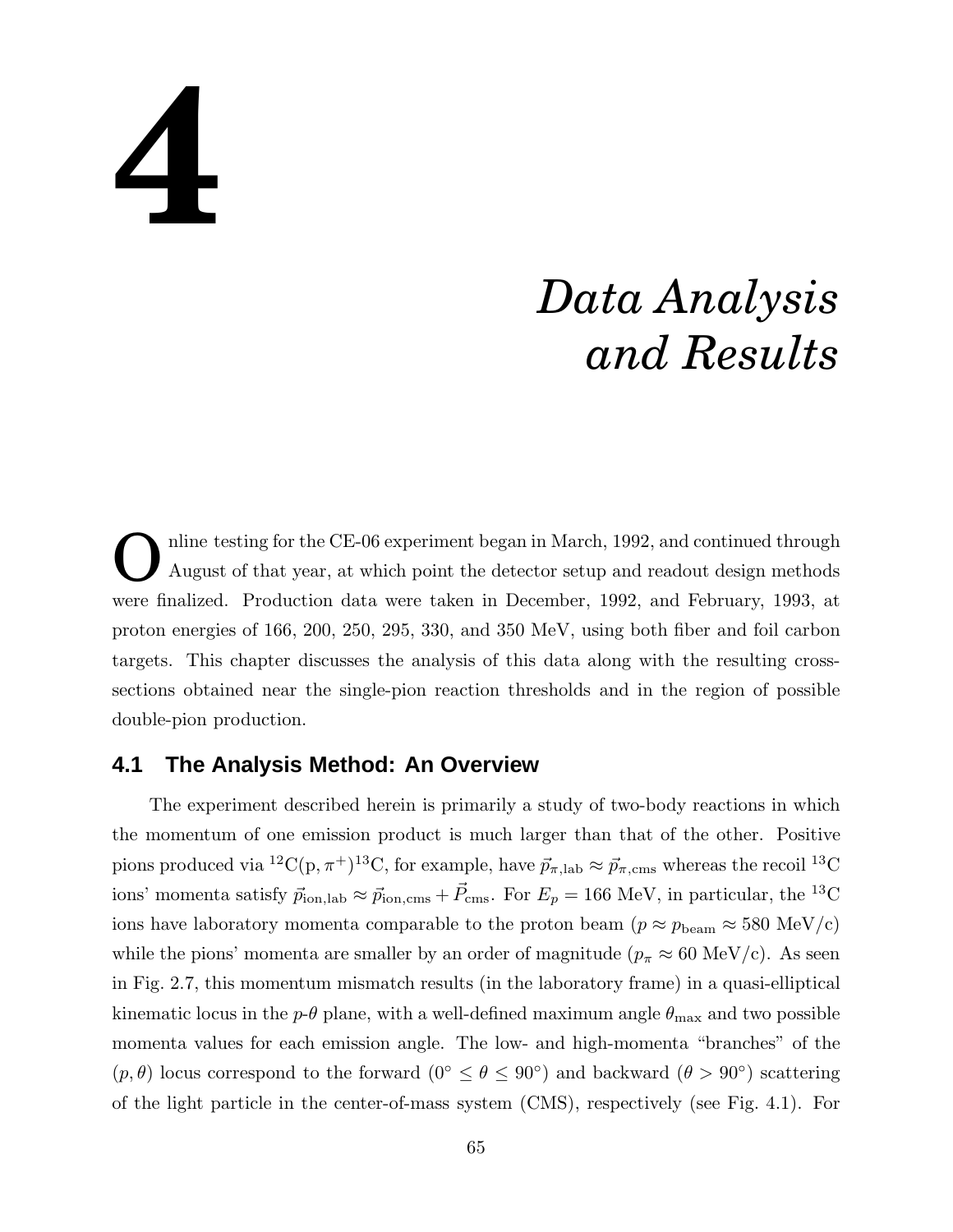CMS pion distributions which are strongly forward-peaked, the projection of the  $p-\theta$  ellipse onto the momentum axis results in a well-defined group in the momentum (and kinetic energy) distribution of the recoils. A localization of recoils in a high-energy group similarly corresponds to a backward-peaked pion distribution.



Figure 4.1 Center-of-mass and laboratory kinematics for two-body reactions such as  ${}^{12}C(p,\pi^+){}^{13}C$ . For a given beam energy, there is only one degree-offreedom in the system:  $\theta_{\rm cms} = \theta_{\rm cms}(p,\theta)$ . See also Fig. 2.7.

For a kinematically complete recoil measurement of reactions of this type, the data at each energy should provide: a) identification of the reaction particles, and b) the recoil momentum and emission angle in the laboratory system. Requirement (a) can be met, if the process is a two-body reaction, by determining the mass  $M$  and atomic number  $Z$  of the ion.<sup>[1]</sup> The measurement of (b) then allows the determination of the system's single degree of freedom, the center-of-mass angle  $\theta_{\rm cms}$ , and the cross-section follows.

Figure 4.2 graphically shows the raw data variables that are measured by the CE-06 detector apparatus, along with the desired intermediate<sup>[2]</sup> and final<sup>[3]</sup> calculated quantities that are necessary to determine in order to satisfy conditions (a) and (b). The raw data includes two-dimensional measurements of the intercepts of the ion track at the PGAC and PC-Si active areas which, given the physical location of each detector in magnet

<sup>&</sup>lt;sup>[1]</sup> For three-body final states with a  $p + {}^{12}C$  entrance channel, this is true only for certain limiting cases, for example,  $M = 13$  amu.

<sup>[2]</sup> Half-baked.

<sup>[3]</sup> Cooked.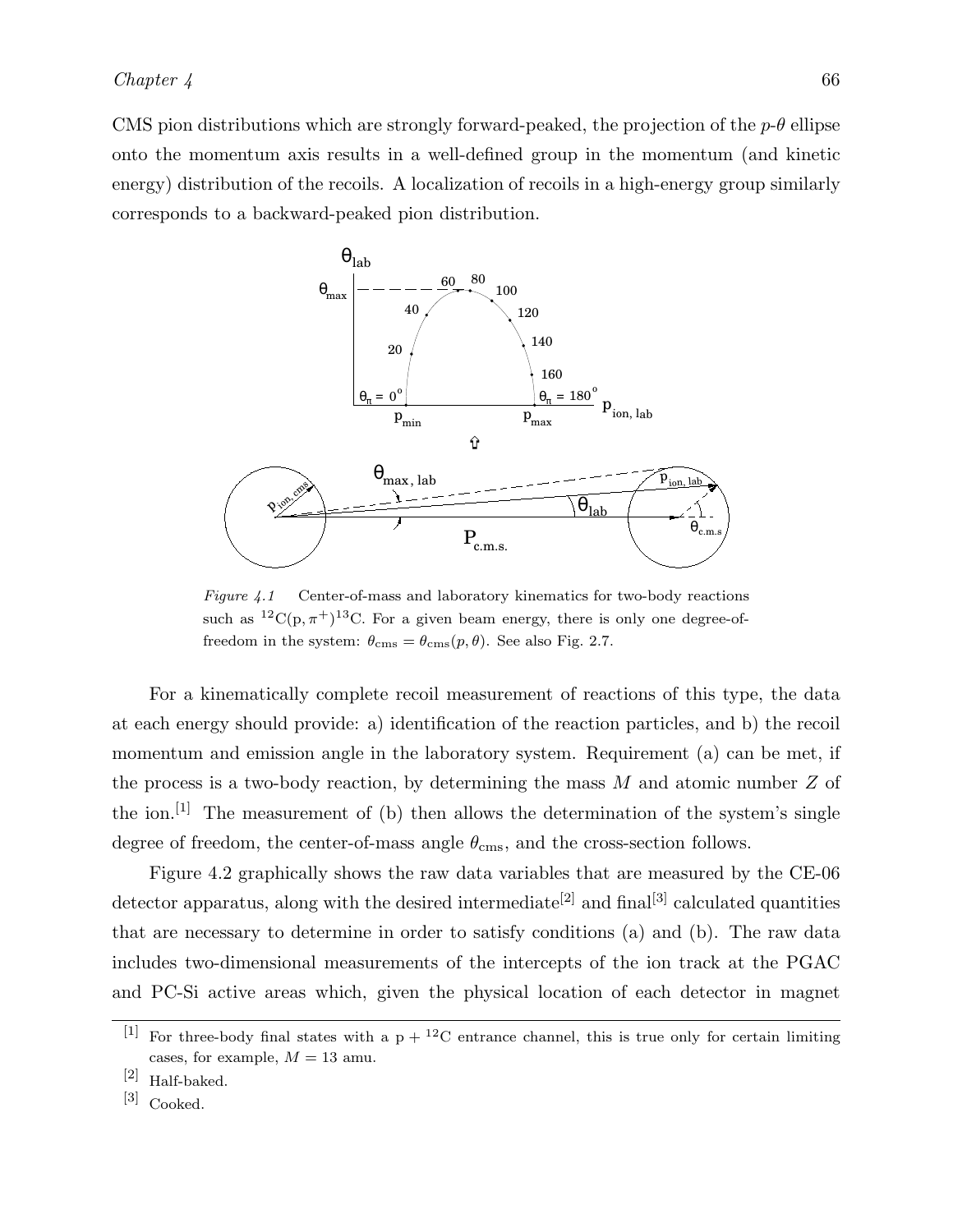*Chapter 4* 67



Figure 4.2 The raw and calculated data involved in the CE-06 data analysis, for a single recoil ion flight path. Raw (directly measured) data are shown in italic, and calculated quantities are shown in bold. Figure is not drawn to scale.

coordinates (cf. App. C), yield the  $(x, y, z)$  location of the ion at two times in its flight path. With this information, the velocity of the ion while between the PGAC and PC can be calculated using the raw timing signals from the PGAC and Si detectors:  $\Delta t = t_p - t_s$ . The transmission energy loss  $\Delta E$  in the PC active volume and the ion energy at the silicon array plane  $E_{\rm si}$  complete the raw data obtained for each event.

Further analysis can take one of two paths, depending in effect on whether a complete ion identification can be made by the detector stack or not. In principle (i.e., without regard to detector resolutions), the analysis can proceed as follows. First, the ion nuclear charge is identified via the PC and silicon array detector measurements of  $\Delta E$  and  $E_{\rm si}$ along with Eq. (3.8). Next, the ion mass identification is made using the approximation

$$
E_{\text{tof}} = E_{\text{si}} + k\,\Delta E \tag{4.1}
$$

along with

$$
M = 2 \cdot E_{\text{tof}} \cdot \left(\frac{\Delta t}{l}\right)^2,\tag{4.2}
$$

where k is a constant and l is the measured time-of-flight distance.<sup>[4]</sup>

<sup>[4]</sup> All of the ion identification calculations done here are non-relativistic: typically,  $v_{\text{ion}} \approx 0.05 \cdot c$ .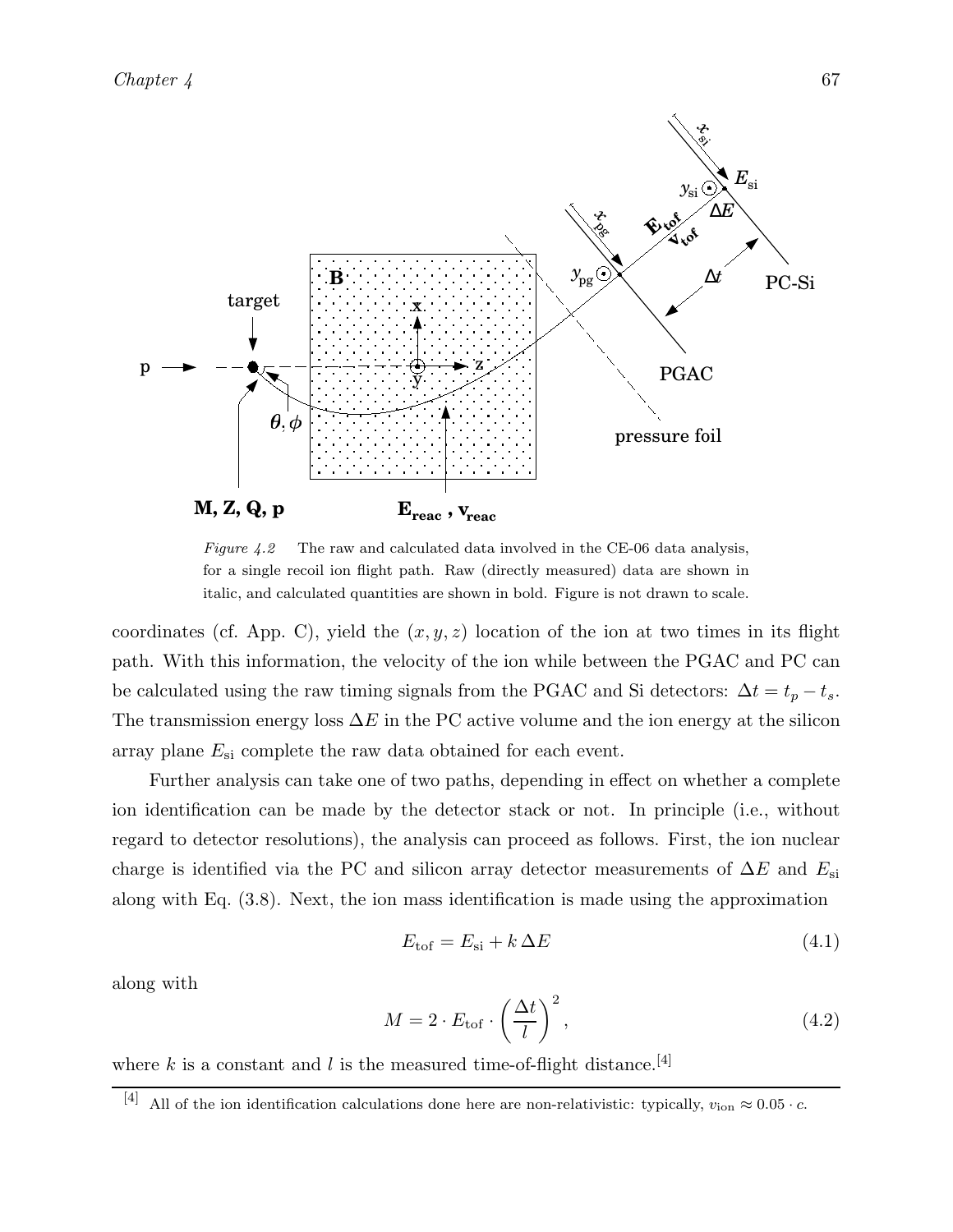Raytracing simulations, as described in App. C, can be used to determine the appropriateness of Eq. (4.1). Fig. 4.3 describes the predicted "true" relationship between  $E_{\text{tof}}$ and  $E_{\rm si}$  as indicated by the solid curve, which can be well reconstructed by Eq. (4.1) with  $k = 4.5$ , independent of M and Z (since  $\Delta E$  already contains the dependence on these variables). This value of k (the best fit of the simulated data to the solid curve of Fig.  $4.3$ ) is essentially the expected ratio of the total energy loss of the ion in the PC gas and foils to that lost in the active volume alone  $(\Delta E)$ . The mass determination tends to be least accurate for low ion energies (see Sec. 4.3.2).



Figure 4.3 Simulated data using forward raytracing and the operating parameters (PC gas pressure, e.g.) from the production runs. At left is a comparison for <sup>12</sup>C between the "actual" (solid curve) and simulated  $E_{\text{tof}}$  values, the latter from Eq. (4.1) with  $k = 4.5$ . At right are the resulting reconstructed mass values M from Eq. (4.2) for <sup>12</sup>C and <sup>13</sup>N.

With the mass identification, the ion's flight path from the target can be determined by reconstruction of the ion's energy within the magnet  $(E_{\text{reac}})$ , as in Fig. 4.2) using a method similar to Eq. (4.1) and then by raytracing backwards through the (known) magnetic field. Although the atomic charge Q is undetermined at this stage, the well-defined target location easily eliminates the incorrect charge state since each successively higher level of ionization is bent additionally by approximately six degrees. Given the proper charge  $Q$ , then, the ion is traced back to the target location, and the reaction parameters  $(p, \theta, \phi)$ are determined.

The uncertainties in  $\Delta t$  and  $E_{\text{tof}}$ , primarily through the timing and PC resolutions, make the calculation of  $M$  via Eq.  $(4.2)$  inconclusive, however. In order to distinguish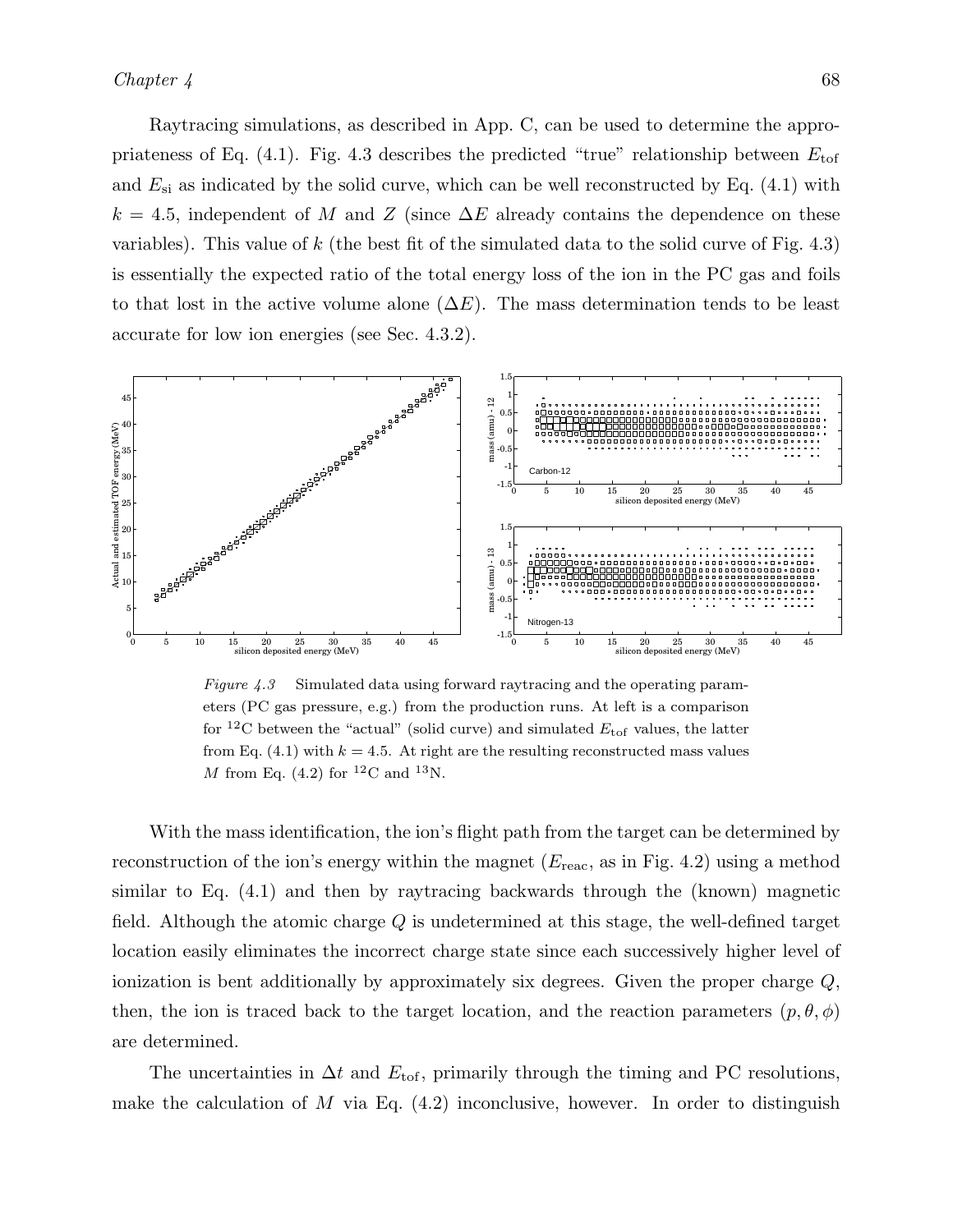between  $M = 12$  and  $M = 13$  ions<sup>[5]</sup>, for example, a mass resolution of  $\Delta M/M < 8\%$ (or 4% FWHM) is needed. With a timing resolution of 1.3 nsec FWHM, and Si and PC resolutions of approximately 150 keV and 60 keV, respectively, the mass resolution is roughly 5% FWHM, and so the masses are not fully resolved. The methods used to overcome this problem are detailed in Sec. 4.3. The general technique is as follows: first, a second calculation of  $E_{\text{tof}}$  is obtained using

$$
E_{\text{tof}} = b \cdot E_{\text{si}} + a,\tag{4.3}
$$

for constants a and b, which corresponds to fitting the solid curve of Fig. 4.3 to a straight line. This method has the advantage over Eq. (4.1) in that only the comparatively highresolution Si energy measurement is used instead of the PC measurement. The constants a and b are dependent on the nuclear charge Z of the ion, however.

In analogy to Fig. 4.3, a simulation of the mass calculation via Eq. (4.3) is shown in Fig. 4.4, for <sup>12</sup>C and <sup>13</sup>N ions. The  $E_{\text{tof}}$  curves can be fit to straight lines with a maximum absolute error in  $E_{\text{tof}}$  of 400 keV for any value of  $E_{\text{si}}$ . Restricting the range of silicon deposited energy values to  $E_{\rm si} > 15$  MeV reduces the error to less than 175 keV; hence, the curves deviate from straight lines primarily for low ion energies. This deviation is reflected in the corresponding calculated mass values, shown in the figure for  ${}^{12}C$  and  ${}^{13}N$ , in which the variation from a "flat" mass locus occurs mainly for low-energy nitrogen ions. Although the mass loci obtained via Eq. (4.1) tend to be more well-behaved for very low ion energies<sup>[6]</sup>, the benefit in the use of Eq.  $(4.3)$  lies in the small width of the low-energy mass contours of Fig. 4.4 compared to Fig. 4.3.

Using the measured ion track positions, the backward raytracing methods of App. C are then applied to yield the rigidity and projected angle of the ion at the target. Coupled with the velocity measurement, the ratio  $M/Q$  can be determined. A reasonable determination of both M and Q can be made by studying the M (from  $(4.2)$ ) and  $(4.3)$ ) vs.  $M/Q$  correlation. With the rigidity and angle data, the calculation of the ion's reaction parameters is complete. Before any part of this procedure can be applied to the raw data obtained in the experiment, however, it is necessary to calibrate accurately all of the CE-06 detectors; this is the subject of the next section.

<sup>[5]</sup> Masses will be specified implicitly in atomic mass units for the remainder of this work.

<sup>&</sup>lt;sup>[6]</sup> The mass calculation method using Eq. (4.1) does not require the  $E_{\text{tof}}$  curves to be linear in  $E_{\text{si}}$ .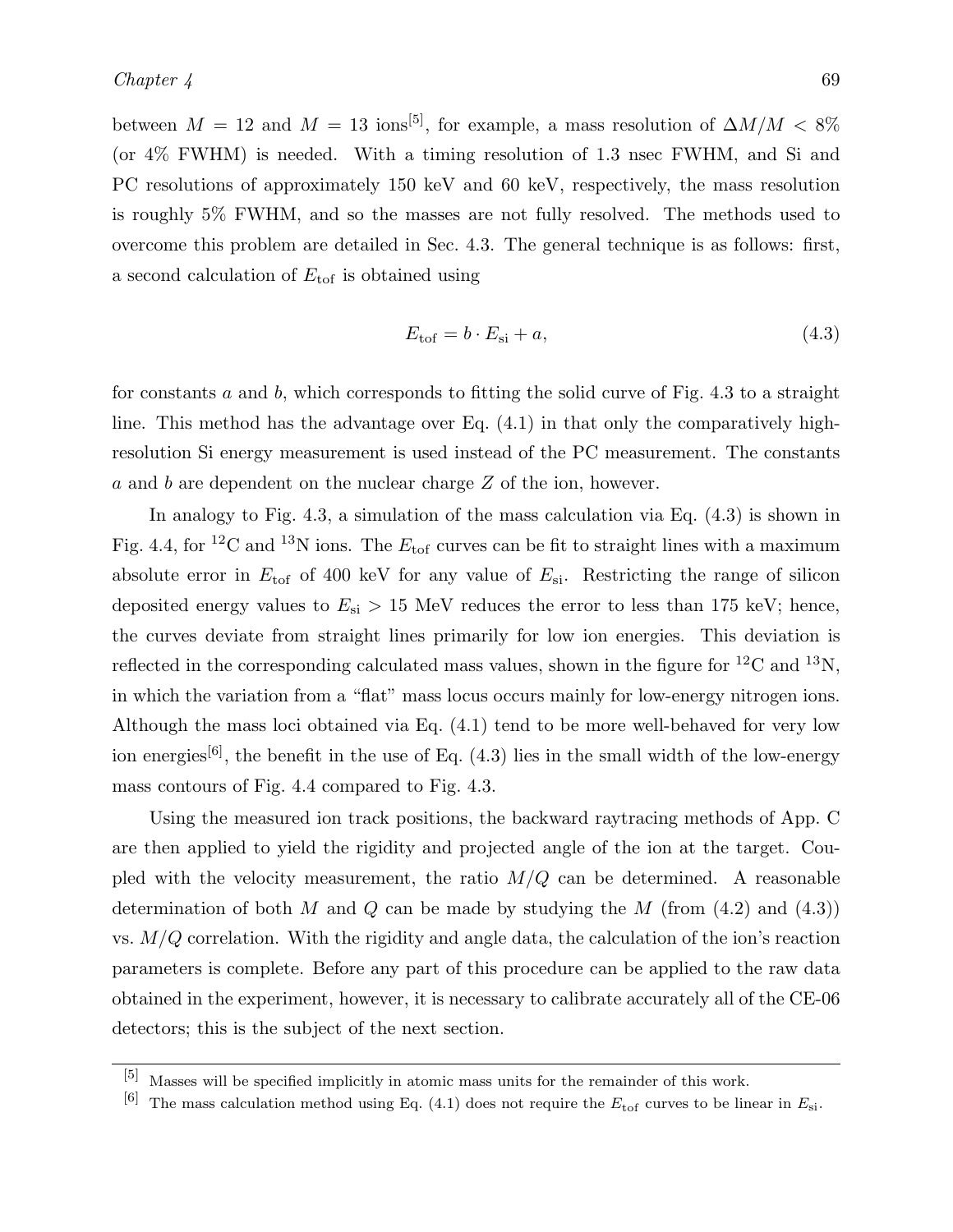

Figure 4.4 Simulated mass reconstructions (right) using only the Si energy measurement. The solid curves at left are the "actual"  $E_{\text{tof}}$  values for <sup>12</sup>C and <sup>13</sup>N, superimposed over simulated  $E_{\text{tof}}$  data using reasonable detector resolutions and Eq.  $(4.3)$ . Also shown are the corresponding  $E_{\text{reac}}$  curves (dashed lines) and reconstructions from Eq. (4.6).

## **4.2 Calibration of the Detector Stack**

The calibration of the detectors for CE-06 is a non-trivial but necessary prelude to the data analysis. The procedure is made complicated mainly by two factors: a) the multielement array nature of the detectors (specifically, the Si and PC components) necessitates the gain (and offset) alignment of many channels; b) the relative insensitivity of some components (e.g., the PGAC) to standard radioactive sources (of  $\gamma$  rays or  $\alpha$  particles) implies that some of the calibrations must be done internally, i.e., using the online data. There are four primary aspects of the calibration procedure, involving the silicon energy  $E_{\rm si}$ , the PC transmission energy loss  $\Delta E$ , the Si and PGAC  $\vec{x}$  measurements, and the PGAC-Si timing.

#### **4.2.1 Silicon Energy Measurement**

The matching of the twenty-four Si energy signal channels is the most straightforward element in the calibration process. The desired goal is to match the gains and offsets of all the energy signal channels; these two parameters are matched roughly in the hardware and then fine-tuned in the analysis software. A proper calibration is achieved when the summed resolution is comparable to that of an average single detector.

The multi-line  $\alpha$  sources <sup>228</sup>Th and <sup>226</sup>Ra each provide at least four strong, welldefined energy calibration lines between roughly 4 and 8 MeV. For the CE-06 production runs, a collimated source was placed on an externally adjustable rod located directly in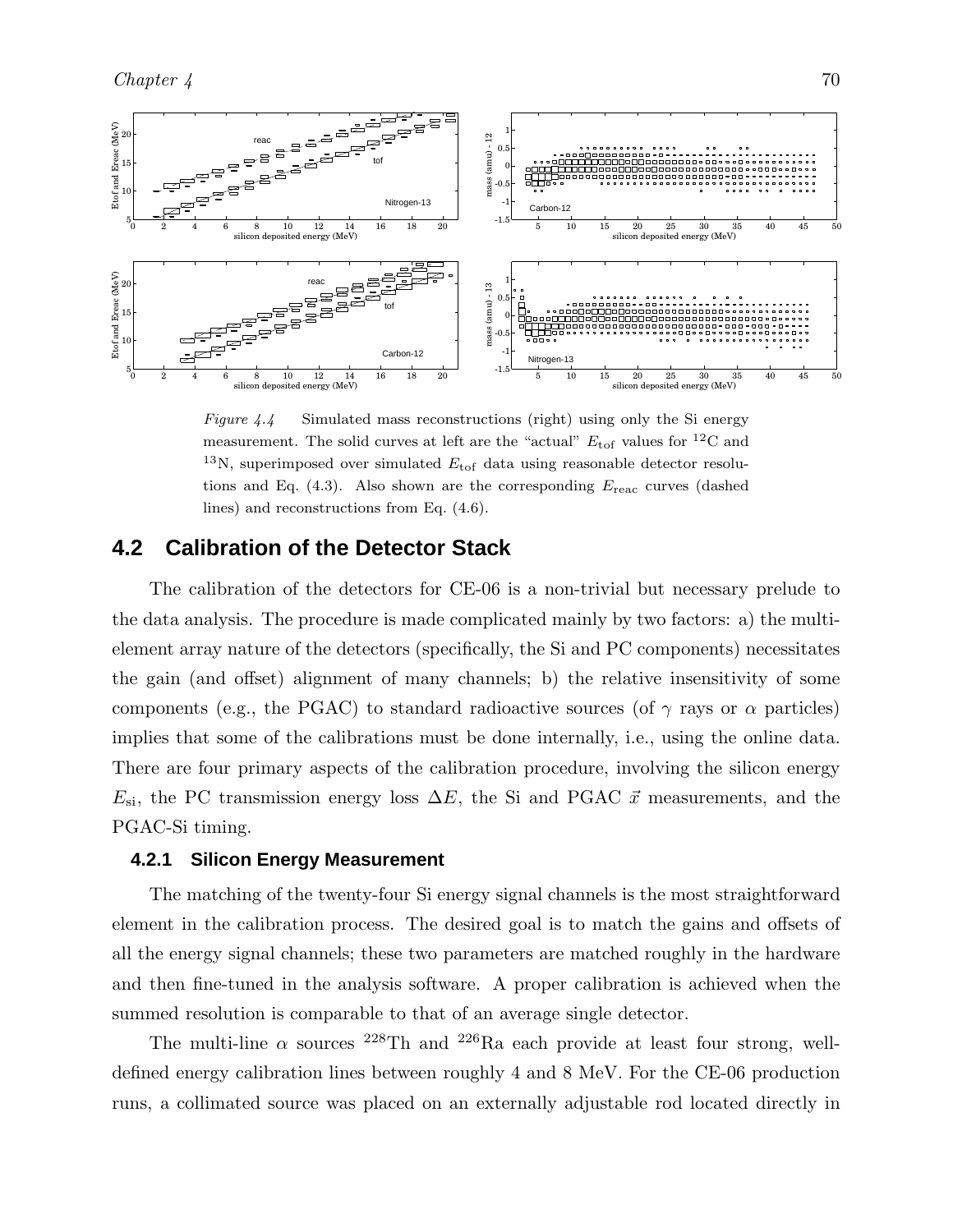front of the PC pressure foil. This source could illuminate each of the twelve columns of detector pairs (cf. Fig. 3.31) separately, with minimal interference of intervening material. As such, the proper correspondence of hardware and software channels was checked and the intrinsic resolutions of individual detectors were measured. For 8 MeV  $\alpha$  particles, energy resolutions across the array ranged from 130 to 170 keV.

For efficient and time-effective gain matching of all the detectors, however, it was necessary to illuminate many or all of the detectors at once. A slightly collimated source (about 2 mm in width) was placed directly on the target ladder for this purpose, with an aluminum plate mounted to the side of the beam to block  $\alpha$  particles from entering the detector stack while a target was in use. This arrangement had several advantages: a) the entire array of 24 silicon detectors could be illuminated by the source, with an appropriate choice of the 6◦ magnet current; b) the source could be inserted or retracted remotely via the external target ladder controls, independent of ring access, during production runs; and c) the rough operation of the remaining detectors (PC and PGAC) could be checked.



Figure 4.5 Summed energy spectrum of the silicon array illuminated with a  $^{228}$ Th  $\alpha$  source. Shown are the deposited energies in MeV corresponding to the source energies in parentheses. The other lines were not used in the calibration. Energy straggling is negligible here compared to the detector resolutions.

Figure 4.5 shows the calibrated Si energy signal, summed (logically) over the array,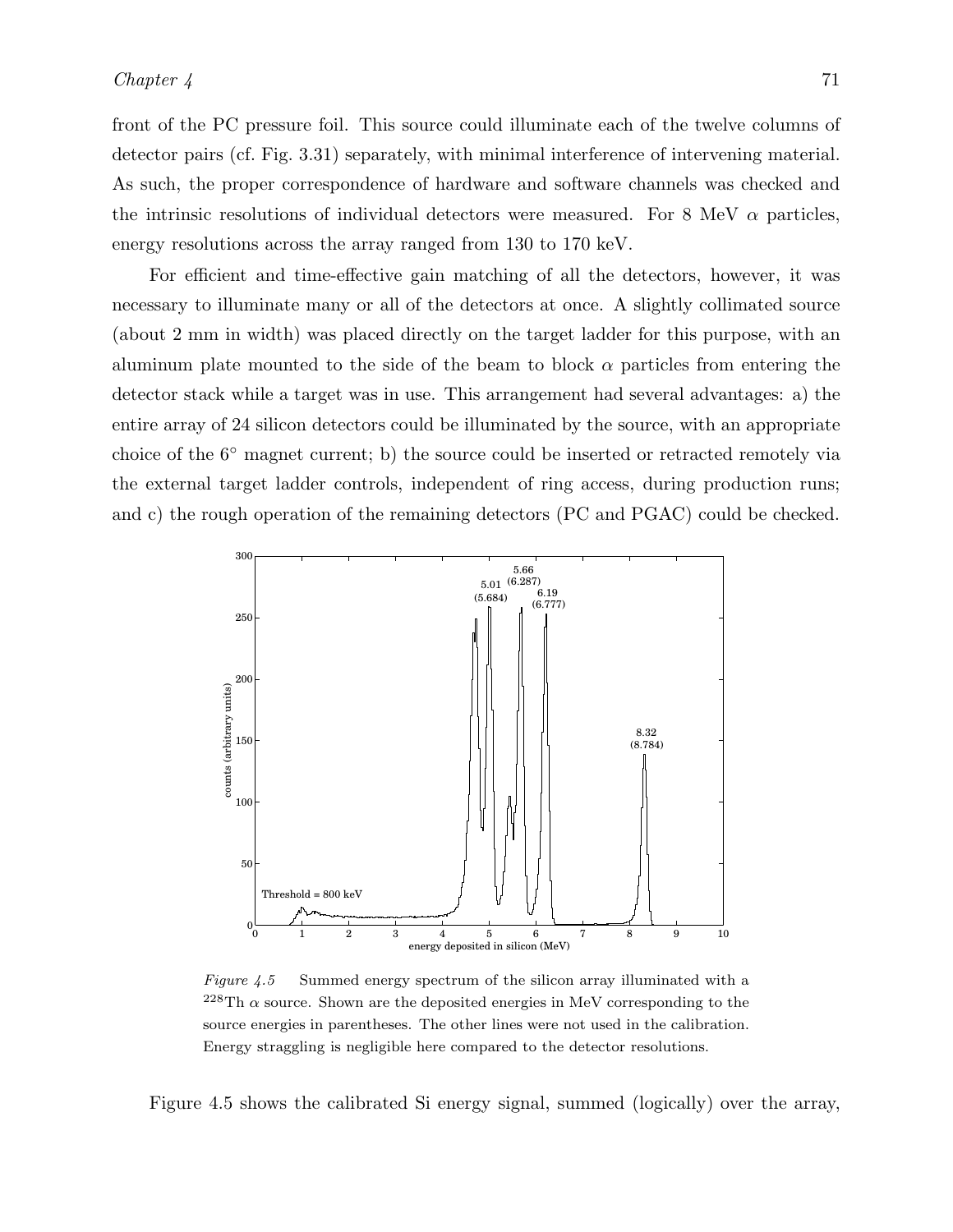with a <sup>228</sup>Th target source. The calibration source line centroids in the individual Si chip spectra were fitted to straight lines, whose gains and offsets were then adjusted via software corrections to convenient values. A drawback of the use of the target-mounted source for Si energy calibration is the energy losses of the  $\alpha$  particles in the intervening foils. The losses range from approximately 500 to 700 keV, or roughly 10% of the emission energies. Forward raytracing was therefore implemented to provide the abscissas for the straight line fits, which improved the fit quality (maximum deviations from a straight line were roughly 20 keV) compared to fits using the source energies. The centroid locations of the rod source  $\alpha$  lines agreed with this calculation within the overall Si energy resolution of about 150 keV.

#### **4.2.2 The PC Calibration**

The PC is comprised of twenty-five independent sense wires, each with separate readout electronics. The next step in the calibration process is the gain matching of these signals, which in principle is essentially identical to the procedure outlined in Sec. 4.2.1: a multi-line  $\alpha$  source can be used to illuminate the wires, and with this data the overall gain variations among the wires can be determined. This calibration of the PC wires was, however, made significantly more difficult due to the small signals produced by the  $\alpha$  source and to variations in single-wire gains along the length of the active area.

The small signals are a by-product of the thin active volume of the PC (see Fig. 3.14) and the relatively low ionization power of the  $\alpha$  particles from the source. At typical operating gas pressures ( $P \approx 25$  torr) for the production runs, the four  $\alpha$  lines used for the Si energy calibration result in deposited energies in the PC active volume from 50 keV  $(E_{\alpha} = 8.8 \text{ MeV})$  to 75 keV  $(E_{\alpha} = 5.7 \text{ MeV})$ . The difference of 25 keV across the source spectrum is comparable to the PC energy resolution, and so centroid measurements are difficult. The need to apply this calibration to PC signals representing deposited energies larger than this by a factor of 10 to 20 (see Fig. 4.3) further makes the  $\alpha$  source of limited use.

Also complicating the calibration procedure was the variation in gain along the length of each sense wire. As detailed in Ch. 3, the cathode planes of the PC were constructed from wire grids to avoid the use of aluminized mylar foils. With approximately 700 wires per cathode plane, it was necessary to use tension of roughly 15 grams (a minimal amount) for each wire so as not to stress the (thin) aluminum frame. The electrostatic attraction of the cathode grid toward the anode along with the mechanical stresses in the frame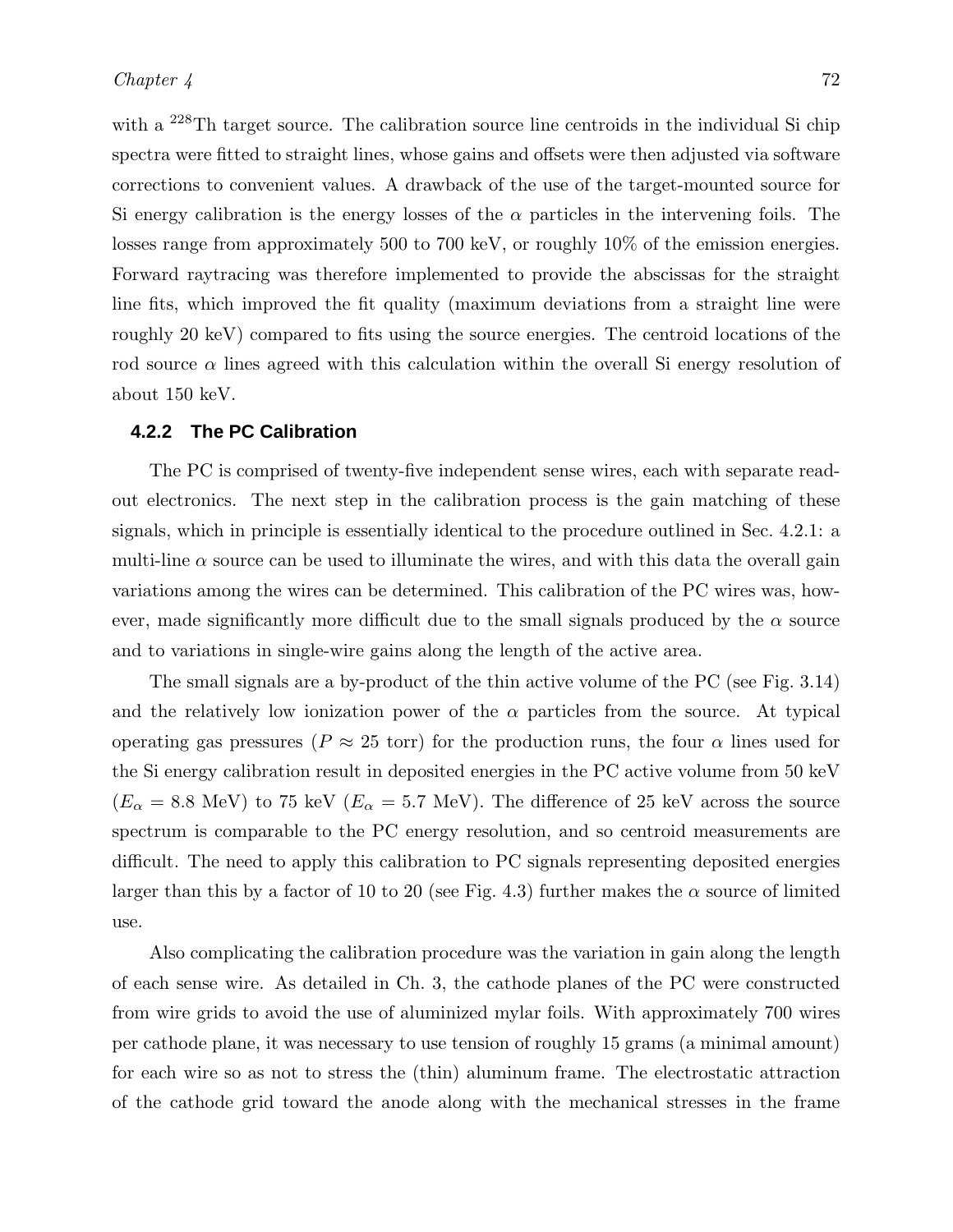applied during the PC assembly procedure produced enough force to displace some of the cathode wires out of the plane, resulting in a position-dependent gain. For this PC design  $(C_{\text{wire}} \approx 7 \text{ pF/m})$ , a variation in the cathode-to-anode distance of 0.3 mm is enough to produce a 25% variation in gain for an event occurring in that region (see App. A). Figure 4.6 shows typical results for several representative wires: the gain variation is maximal (at roughly 25%) for wires near the physical center of the active area (located in magnet coordinates at  $y \approx 0.4$  cm). Here, the cathode wire deflection is greatest, since the grids are attached to the PC frame at the top and bottom of the active area.



Figure 4.6 Characteristic gain variations in the PC wires, measured using the online  $\alpha$  spallation recoils at  $E_{\alpha} \approx 2.5$  MeV. Shown are gains (averaged over 5 cm lengths of wire) relative to the overall average.

These two main problems, the inapplicability of the target-mounted  $\alpha$  source, and the  $x_{si}$ -dependent PC wire gain variations, were solved to a fair degree of success. Essentially, the calibration was carried out by using the internal  $(3 \leq Z \leq 6)$  data for gain matching with signal sizes in the region of interest, coupled with the Si energy and position measurements. The method is as follows: first, a narrow region of particle energies is chosen via a window on the Si linear signals. The window is made as narrow as possible, typically about 1 MeV in width, without sacrificing reliable PC centroid measurements. The PC signals that satisfy this gate are then plotted, for each wire, as a function of Si position, and centroid measurements are taken for a reasonable<sup>[7]</sup>  $x_{si}$  gate width. From this data, a

<sup>[7]</sup> As with the silicon energy, "reasonable" means as small as possible given the total number of counts.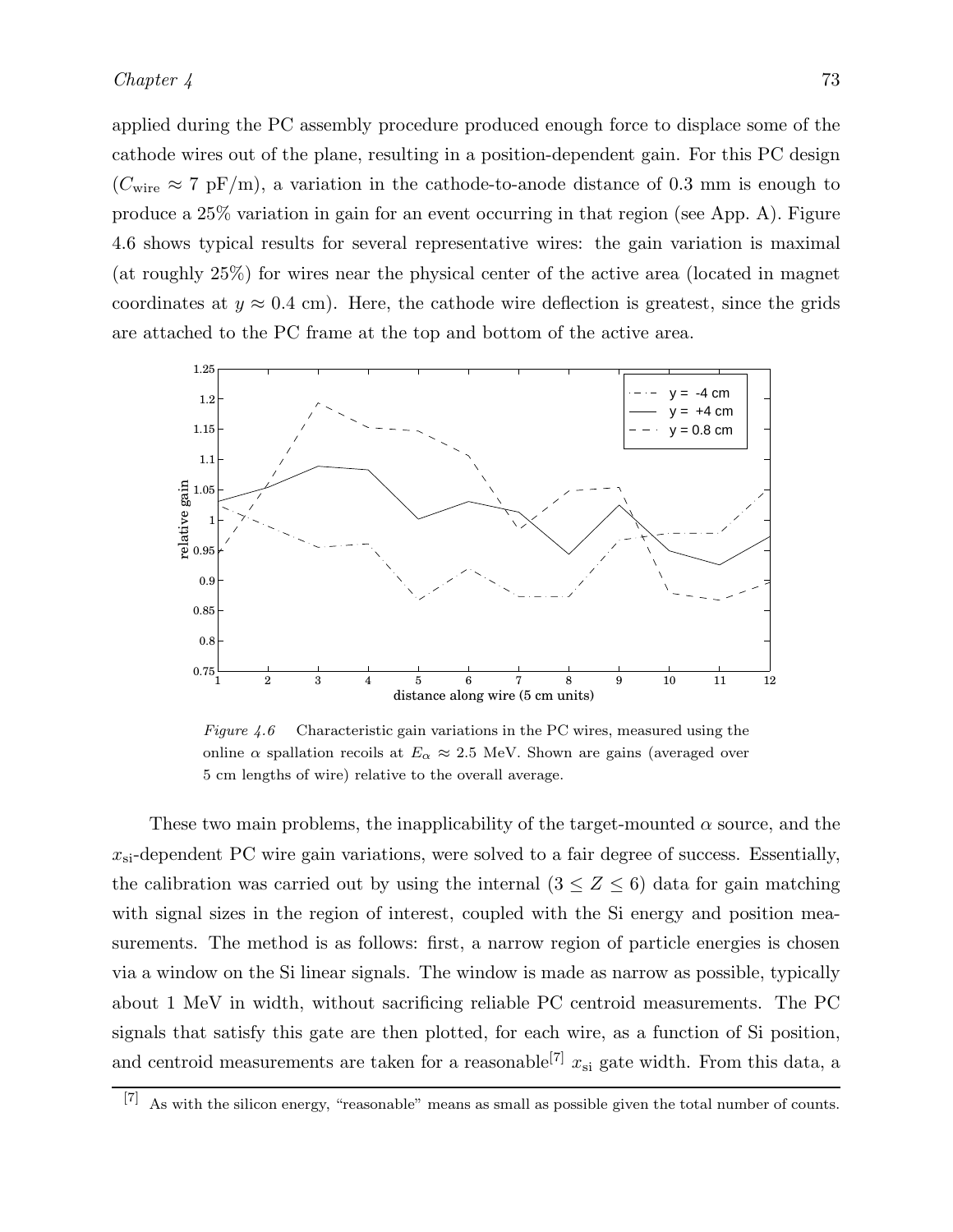table of multiplicative correction constants is generated, which allows the gain matching to be performed in the analysis software. For the production runs, a gate width of 4 mm was used, resulting in more than 3800 PC calibration constants.



Figure 4.7 The boron and carbon region of the particle ID spectrum ( $\Delta E$  vs  $E_{\rm{si}}$ ) with (right) and without (left) the correction for gain variation along the wires. See also Fig. 4.11. The count density scales are the same for both figures.

A representative comparison of data with and without the calibration is shown in Fig. 4.7, where the improvement in the particle ID Z-separation is seen to be quite significant (cf. Sec. 4.3.1). Most of the overall gain fluctuation from wire to wire is due to the mechanical problems mentioned above, with less than 10% of the total variation from differences in pre-amp and ADC channel gains. As mentioned in Ch. 3, the PC was operated during the production runs at a reduced bias voltage to decrease the gain factor  $m$ , since the relative change in gain  $\Delta m/m$ , due to mechanical variations, depends approximately linearly on the applied voltage (cf. App. A).

#### **4.2.3 The PGAC and Si Position Calibration**

The next part of the process, the position calibration, is necessary to provide the connection between the raw position data and the corresponding magnet coordinates of the ion track's interception with the PGAC and Si detectors. In particular, the goal of the position calibration is the determination of (using the notation of Fig. 4.2) the transformations

$$
(x_{\rm pg}, y_{\rm pg}) \longmapsto (x, y, z)_{\rm PGAC,},
$$
  

$$
(x_{\rm si}, y_{\rm si}) \longmapsto (x, y, z)_{\rm Si, ...}_{\rm magnet}
$$
 (4.4)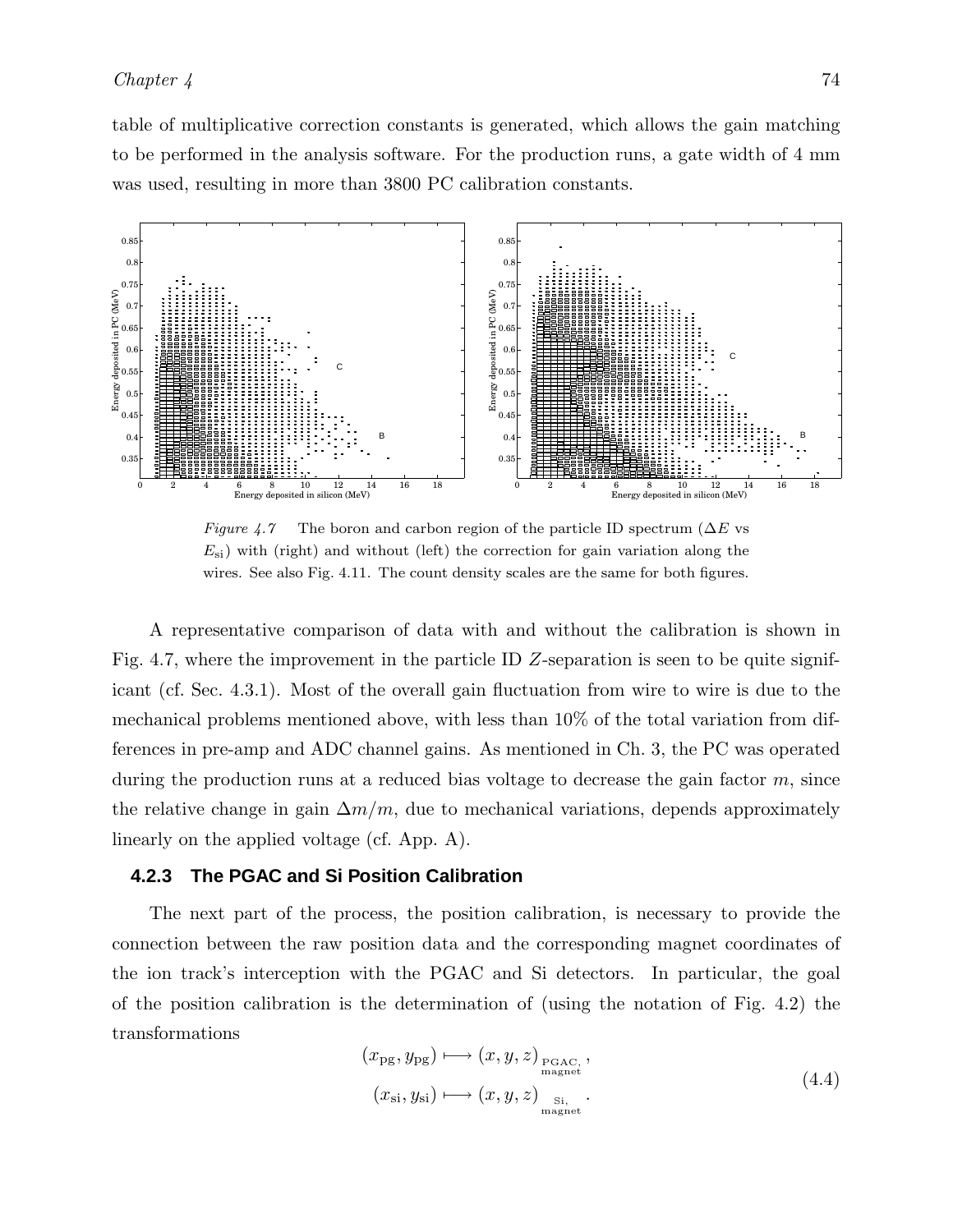Since the T-Site magnet is primarily a dipole with  $\mathbf{B} \approx -B\hat{y}$ , and the detector active areas are oriented parallel to the y-axis,  $(4.4)$  is comprised of two decoupled transformations: one for the  $(x, z)$  coordinates and the other for the out-of-plane y positions. With these functions, the methods of App. C can be applied to determine the rigidity  $(R)$  and angles  $(\theta \text{ and } \phi)$  of the ion at the reaction point.

In order to develop the coordinate transformation for the CE-06 data, it was necessary to know: a) the location of the active areas of the detectors with respect to an external reference mark on their housings, and b) the position of these marks in magnet coordinates. To determine the latter, the detectors were placed in position before the first production run (and left unmoved until the end of the second run), and direct measurements of the reference mark positions were made relative to the magnet fiducial pins (see Fig. C.2).<sup>[8]</sup> Two reference marks per detector were necessary for a complete, three-dimensional position measurement. The desired (and achieved) precision for these measurements was 1–2 mm; the knowledge of the absolute position of the ion at this level is necessary to achieve a 1–2% measurement of the ion rigidity.

Direct measurements on the detector housings were then made in order to accomplish (a). For the PC-Si detector, this was relatively straightforward; for the PGAC dimensions, however, only estimates could be made, particularly for the size of the gap between the two electrically distinct halves of the active area. The inductive position readout of the PGAC, as opposed to the discrete nature of the PC and Si detectors (and consequent correspondence of position to physical elements such as wires or strips), requires indirect measurements of its active area to be made using source data.

The procedure for these measurements is as follows: first, data is taken with a targetmounted  $\alpha$  source (which is in a known position). Next, the direct measurements are incorporated as external parameter constants in the forward raytracing, along with the best estimates of the parameters that could not be determined directly, such as the PGAC gap. Simulated  $\alpha$  particle data is produced with the raytracing (using the location of the  $\alpha$  source) and compared to the real data, from which appropriate adjustments are made to the data-analysis position parameters<sup>[9]</sup>, the raytracing constants, or both.

Adjustment of the parameters is accomplished by studying the relationship of the

<sup>[8]</sup> In reality, for reasons of physical accessibility, the relative positions (to the fiducial pins) of three monuments were first determined, and these were used as reference points.

<sup>[9]</sup> These constants are gain and offset parameters which convert the raw position data to the magnet coordinate system.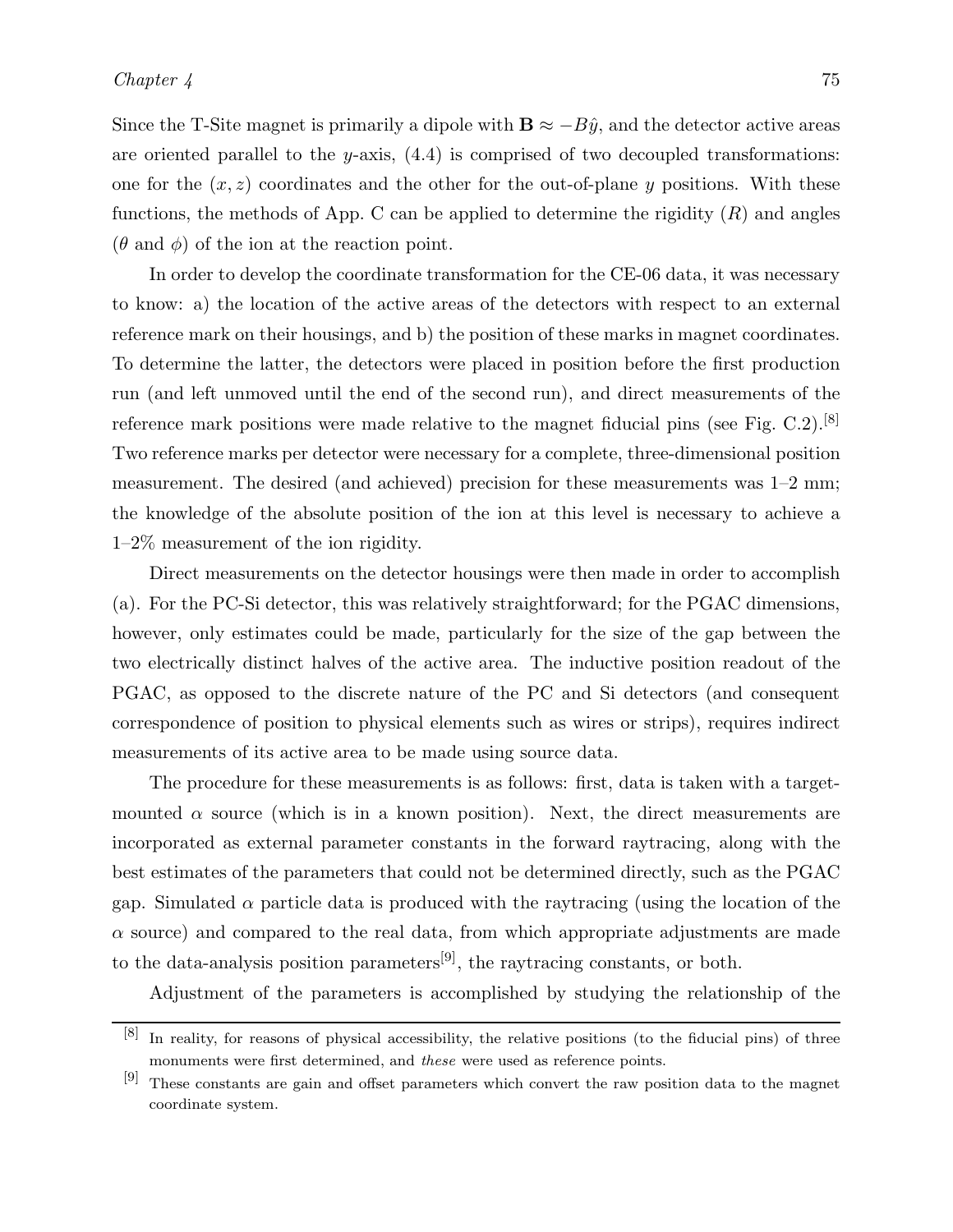

Figure 4.8 The measured position data  $x_{pg}$  vs.  $x_{si}$ , using 6.777 MeV  $\alpha$ particles and the final position parameter values, near the middle of the active area of the PGAC. The solid line is the expected relationship from forward raytracing. The dashed line is a fit to the original ("uncorrected") data. The 1.3 mm gaps between silicon detectors (at roughly every 50 mm) and the 3 mm pgac gap (near  $x_{pg} = 225$  mm) are also visible.

PGAC position measurement  $x_{pg}$  to the Si measurement  $x_{si}$ , which is predicted to be a straight line by the simulations. The slope of the line is primarily sensitive to the angle of the detectors' active areas (in the  $x-z$  plane), whereas the offset depends mainly on the location of the beam-side edges of these areas. Although the true slope is determined fairly accurately using the direct position measurement data, the offset value cannot be determined in this way due to the uncertainties in the location of the PGAC  $x_{pg}$ -plane edges. The needed adjustments in the position parameters should therefore involve significant corrections only to the offset value.

Figure 4.8 shows representative data (real and simulated) from which these adjustments were made. As expected, the slopes of the fitted data line and simulation line matched within the error of the simulation (this error stems primarily from uncertainties in the direct measurements), and only minor changes to the offsets, due mostly to the gap between halves of the PGAC, were necessary. As seen in the figure, the apparent width<sup>[10]</sup>

<sup>[10]</sup> This width is, in large part, due to the fact that the  $\alpha$  source was not finely collimated.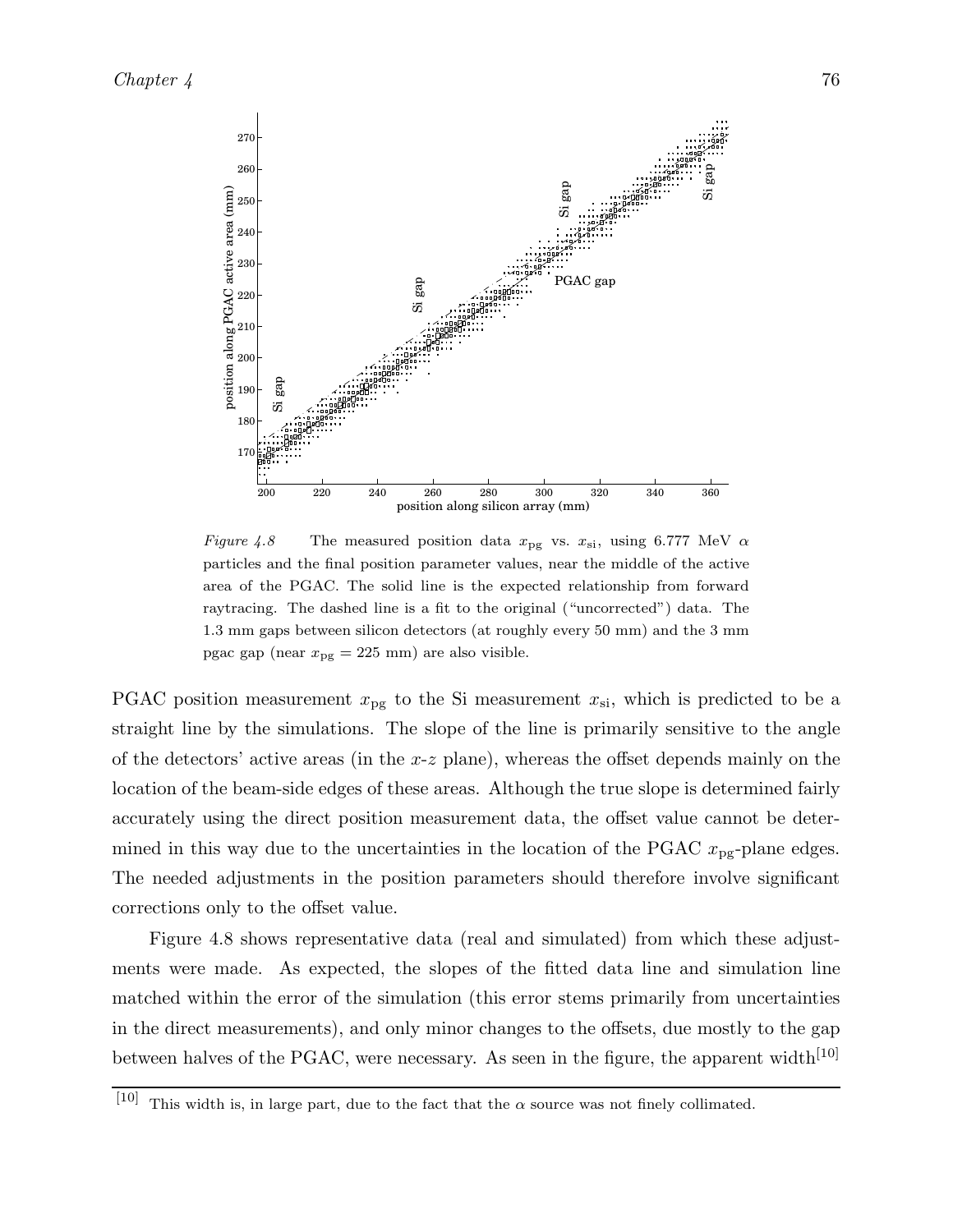of the measured data locus is comparable to the needed offset adjustments of roughly 3 mm. The data and simulated lines were therefore considered to be in agreement when the rigidity value for the  $\alpha$  particle (obtained via the methods of App. C) was independent of  $x_{pg}$ , within the rigidity resolution. This comparison further allowed an second check of the absolute rigidity value calculation; in the case of Fig. 4.8, the measured  $\alpha$  rigidity

A similar linear relationship exists between the out-of-plane position measurements  $y_{\mathrm{pg}}$  and  $y_{\mathrm{si}}$  from the PGAC and PC, respectively (the vertical position measured at the PC is virtually identical to the (unmeasured)  $y$  position at the silicon). In this case, however, the direct measurements were sufficiently accurate that no adjustments in the vertical position parameters were necessary. In part, this was due to the fact that  $y_{pg}$  plane of the PGAC is a single unit, unlike the  $x_{pg}$  plane, and the vertical locations of the detector housings were easily measured with a precision of 0.5 mm or better.

value of  $112.8 \pm .4$  MeV/c agrees well with the tabulated value of  $p/Q = 112.5$  MeV/c.

At this point, the transformation of raw position data to magnet coordinates is implicitly defined in the forward raytracing (and similarly in the backward code) and the position calibration is complete. The absolute uncertainties in the position measurements resulting from this calibration (including detector resolutions) are on the order of 3 mm, corresponding to absolute errors in rigidity and bend-plane angle of  $1-2\%$  and  $0.1^{\circ}$ , respectively. These values represent the combined intrinsic resolution of the magnet and detector stack (with this particular analysis method) as a "spectrograph." The effective vertical position resolution of 4 mm (dominated by the position resolution of the PC) corresponds to an intrinsic, vertical angular resolution of roughly  $0.4^{\circ}$ .

#### **4.2.4 The Absolute Timing Calibration**

The final step in the calibration procedure is the gain and offset matching of the twenty-four timing channels (one for each silicon detector), in order that the time-of-flight between the PGAC and Si for any event can be determined. Although an *absolute* calibration is not necessary in this case, since the velocity is mainly useful in the construction of a scaled (and discrete) quantity such as the ion's mass  $M$ , the complete determination of  $\Delta t$  is a natural consequence of the calibration method detailed below.

The timing calibration is similar in method to that used for the Si energy, although the disadvantages of the low ionization power of the  $\alpha$  source as described in Sec. 4.2.2 apply here also. In this case, the PGAC, which provides the timing start signal, is relatively insensitive to the  $\alpha$  particles, so that the anode signal is small and fails to provide optimum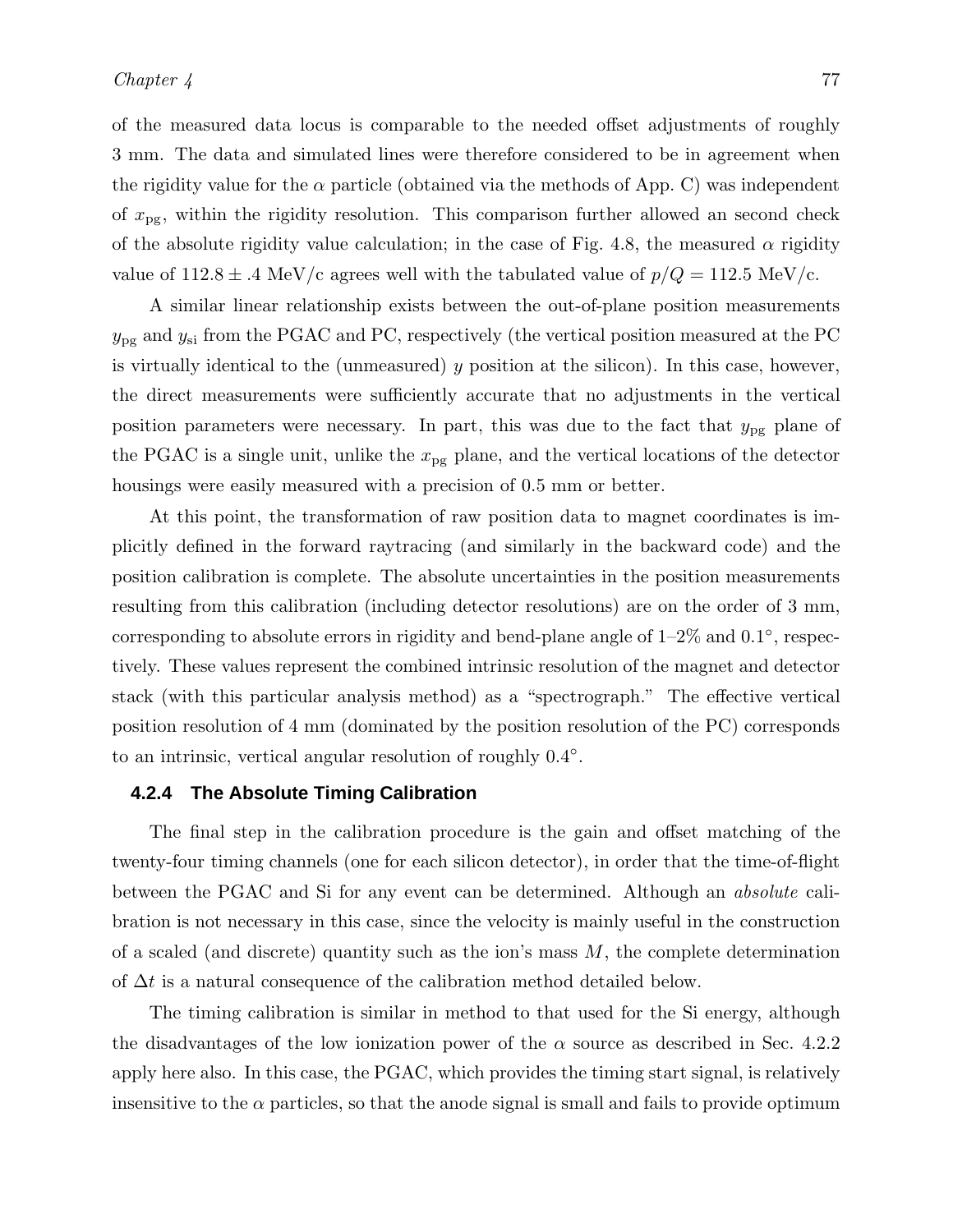timing (the resolution figure quoted in Sec. 3.4.2 was obtained using sulfur ions). The data for the timing calibration were therefore taken using the  $Z = 4$  spallation products (<sup>7</sup>Be) and <sup>9</sup>Be, mainly) as a compromise between available counts and reliable performance of the PGAC.

The timing data for  $Z = 4$  were measured in five narrow slices of  $E_{\rm si}$ , with typical full widths of roughly 0.4 MeV, and ranging in value from 7 to 16 MeV; the corresponding time-of-flight values ranged from 32 to 53 nsec. Using simulation data for the abscissa values, straight line fits were made to the data from each silicon detector. From these, twenty-four gain and offset pairs were constructed to provide the connection  $t_{\rm raw} \mapsto t_{\rm tot}$ . This procedure matches gains and offsets while providing an absolute calibration.



Figure 4.9 Timing offsets, in 0.1 nsec units, for each strip on a CE-06 Si chip, due to the variation in signal-wire lengths on the attached PCB. The maximum deviation from the average is 1.1 nsec.

A complication in the timing procedure arises due to the variations in signal-wire lengths on the circuit boards directly attached to the Si wafers (see Fig. 3.20). This introduces a position-dependence of the timing that cannot be corrected by a single gain/offset pair per chip. Since this is an effect of the Si chip alone, however, it is a straightforward procedure to measure these timing differences from strip to strip using the  $\alpha$  source.

Typical data for a single chip is shown in Fig. 4.9. The circuit board is essentially divided into two blocks of 25 signal wires each, producing the large change in offset at the middle of the Si wafer. Since the circuit boards for all of the Si chips are identical, a table of 50 timing offsets suffices to provide the appropriate corrections. In this way, an overall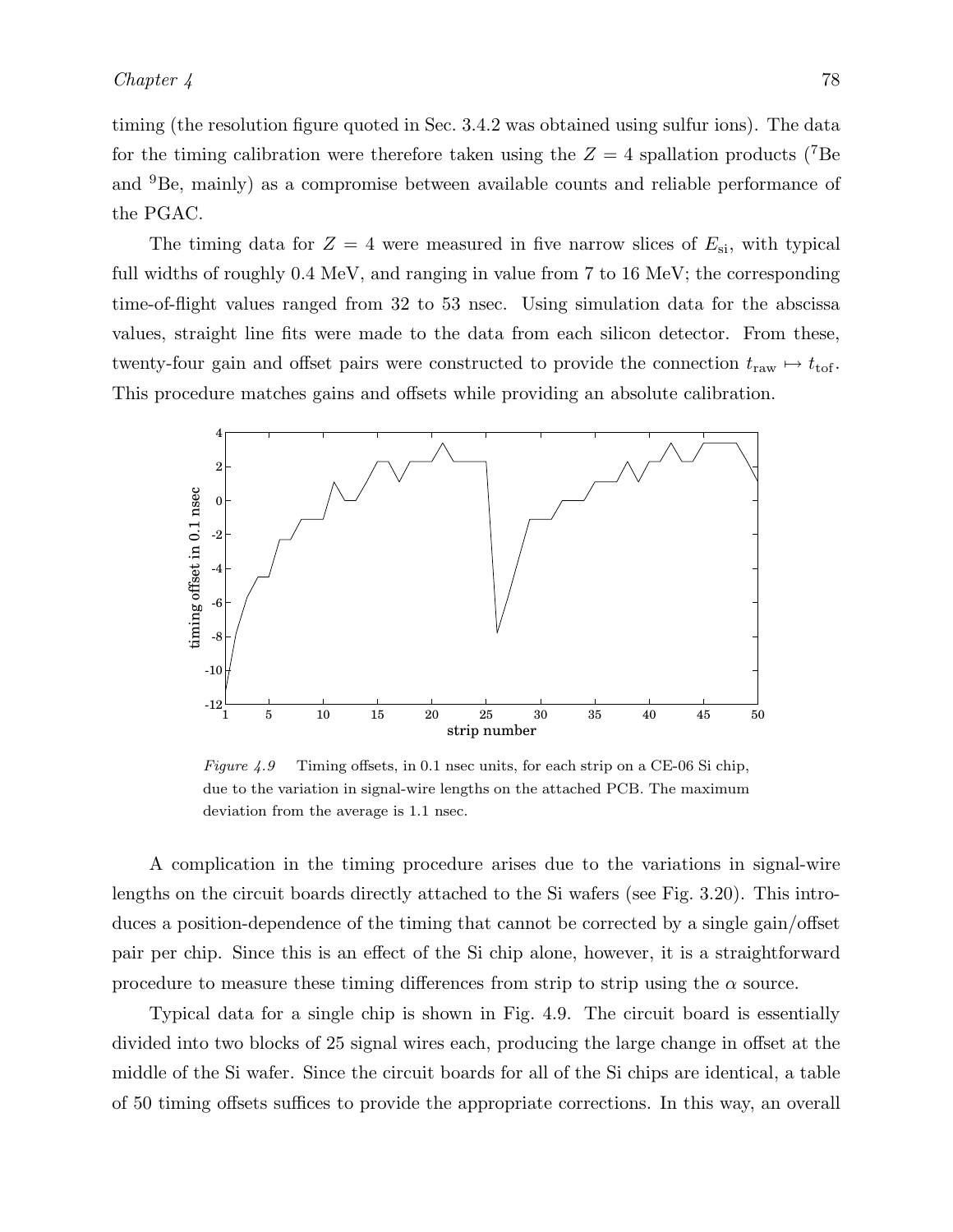time-of-flight resolution of 1.3–1.4 nsec was achieved.

| $E_p$ (MeV)     | $\nu_p$ (MHz) | C target    | $t$ ("data on") | $t$ (elapsed)      |  |
|-----------------|---------------|-------------|-----------------|--------------------|--|
| $165.4 \pm .05$ | 1.81902       | foil        | 3 hr. 18 min.   | 7 hr. 52 min.      |  |
| $165.5 \pm .05$ | 1.81934       | fiber       | 7 hr. 04 min.   | 18 hr. 12 min.     |  |
| $199.0 \pm .06$ | 1.95236       | fiber       | 9 hr. 35 min.   | 19 hr. 58 min.     |  |
| $248.9 \pm .08$ | 2.11660       | fiber       | 8 hr. 41 min.   | $16$ hr. $05$ min. |  |
| $293.7 \pm .10$ | 2.23877       | foil        | 9 hr. 45 min.   | 15 hr. 10 min.     |  |
| $328.5 \pm .12$ | 2.32100       | foil        | 6 hr. 12 min.   | 9 hr. 59 min.      |  |
| $330.4 \pm .12$ | 2.32527       | <b>both</b> | 29 hr. 19 min.  | 45 hr. 24 min.     |  |
| $348.3 \pm .13$ | 2.36368       | fiber       | 11 hr. 51 min.  | 28 hr. 48 min.     |  |

# **4.3 First-Level Analysis:** Z**,** M**,** Q**,** p/Q**, and** θ

Table 4.1 CE-06 data summary. Beam frequencies refer to  $N = 1$  synchotron mode. Events were recorded only during the "data on" time. The foil target was 6.2  $\mu$ g/cm<sup>2</sup> thick, and the fiber was 4.2  $\mu$ g/cm<sup>2</sup> thick by 8.3  $\mu$ m wide. Both fiber (67% of the time) and foil (32%) targets were used at  $E_p = 330$  MeV.

A summary of the CE-06 production run data is shown in Table 4.1. The difference between the "data-on" and elapsed times represents the time lost to Cooler ring overhead (filling, ramping, etc.). As discussed in Ch. 3, the listed uncertainties in the unpolarized proton beam energies are primarily systematic.

The essential goal of the first level of analysis of this data is the complete identification of the recoil ions  $(M, Z, \text{and } Q)$  along with the determination of their reaction parameters  $(p, \theta, \text{ and } \phi)$ . Although several different calibrations were used in the analysis (since the data were taken in two runs and three different gain settings for the Si pre-amps were used), the steps in this part of the analysis are the same for all the data. This section describes the identification procedure in detail.

#### **4.3.1 Atomic Number (**Z**)**

The first (and, in principle, the most straightforward) step in the identification process is the determination of the atomic number Z. With the  $\alpha$ -particle data as a calibration for  $Z = 2$ , the PC and Si measurements  $\Delta E$  and  $E_{\rm si}$  can be used, coupled with Eq. (3.8), to separate the different species of ions. The use of the PC measurement  $\Delta E$  here requires, however, that the (unknown) total ion energy *before* entrance into the PC active volume be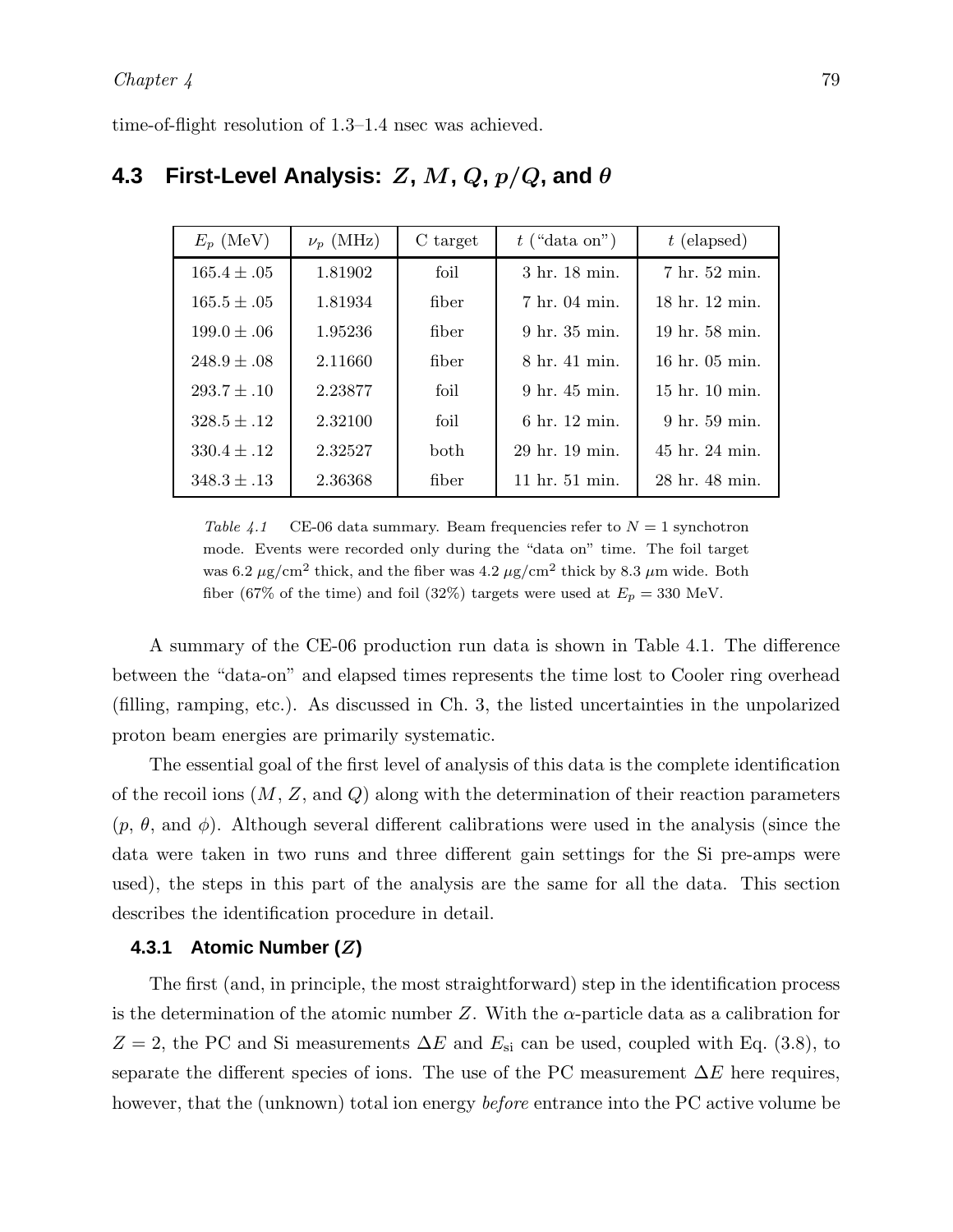used in the equation, not  $E_{\rm si}$ . Nonetheless, for most ion types and energies typical to the CE-06 experiment (see Table C.1), this differentiation is minor and does not significantly affect the ability to resolve Z.



Figure 4.10 A simulation of  $\Delta E$  (PC) vs.  $E_{\rm si}$ , using a CF<sub>4</sub> pressure of 22 torr, with characteristic detector resolutions included. The incident ions range in (reaction emission) energy from 10 to 50 MeV.

Figure 4.10 shows simulation data that tends to confirm this hypothesis: For all but very low-energy nitrogen ions ( $E_{si} \lesssim 2 \text{ MeV}$ ), the product  $\Delta E \cdot E_{si}$  easily separates different values of Z (although different masses are *not* resolved). The curves for carbon and nitrogen ions turn over below deposited energies in the silicon of approximately 4 and 5 MeV, respectively. In this region, the specific energy loss of Eq. (3.7) begins to decrease as the ion velocity increases, and Z separation becomes difficult.

Particle identification data taken at  $E_p = 166$  MeV is shown in Fig. 4.11. The extremely intense locus<sup>[11]</sup> for  $Z = 2$  has been removed in the figure to clarify the heavier ion groups. The separation between groups is fairly clear except for the low-energy recoils with  $Z \geq 5$ . In order to properly define a Z-gate (such as that shown for carbon in Fig. 4.12), conditions are placed on the particle ID spectrum to clarify the location of the different groups for low energies. The basic procedure is as follows: first, a rough Z-gate is drawn in the particle ID. Next, using the mass calculation methods of Sec. 4.3.2 (which require

<sup>[11]</sup> Low-energy spallation  $\alpha$  particles were by far the most abundant background in the CE-06 experiment.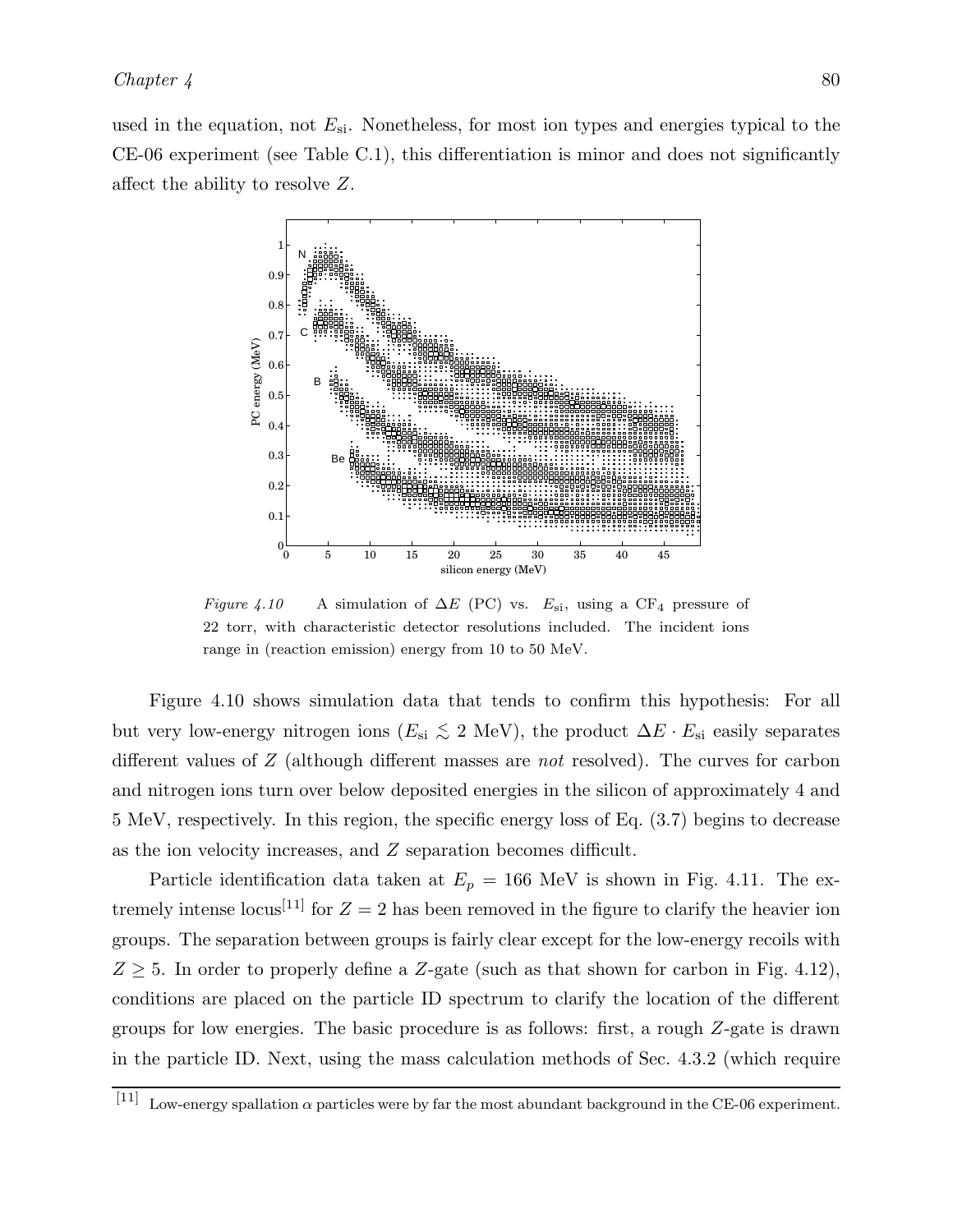

Figure 4.11 The "particle ID" spectrum,  $\Delta E$  vs.  $E_{\rm si}$ , for the  $E_p = 166$  MeV data. The clipping limits for the PC and Si measurements are roughly 1 MeV and 42 MeV, respectively. The count density scale is logarithmic.

at least a rough knowledge of  $Z$ , see below), a characteristic mass condition is specified for the ID, and the Z-gate is redrawn. This procedure is implemented by beginning with  $Z = 4$  and working up to the nitrogen group.

A spectrum from this procedure, used for a more precise determination of the  $Z = 6$ gate, is shown in Fig. 4.12. Here, an  $M = 13$  condition clarifies the upper edge of the  $Z = 6$  group, the knowledge of which is important for separation of the  $Z = 6$  and  $Z = 7$ loci. Similarly, the lower edge of the  $Z = 6$  gate is determined previously, by construction of the  $Z = 5$  gate, using a characteristic (i.e., commonly produced) mass for boron, such as  $M = 10$ . Mass values  $M = 7$  and  $M = 9$  are strongly produced in beryllium spallation products (there are, however, no expected characteristic nitrogen isotopes).

#### **4.3.2 Nuclear Mass (**M**) and Atomic Charge (**Q**)**

The next step in the analysis is the determination of the ion mass M and atomic charge Q. Although the pair  $(Z, M)$  uniquely identifies the recoil, it is further necessary to measure  $Q$  to allow calculation of the momentum  $p$  using the rigidity (see Sec. 4.3.3). The primary goal of this part of the analysis is to identify charge states from  $Q = 3$  to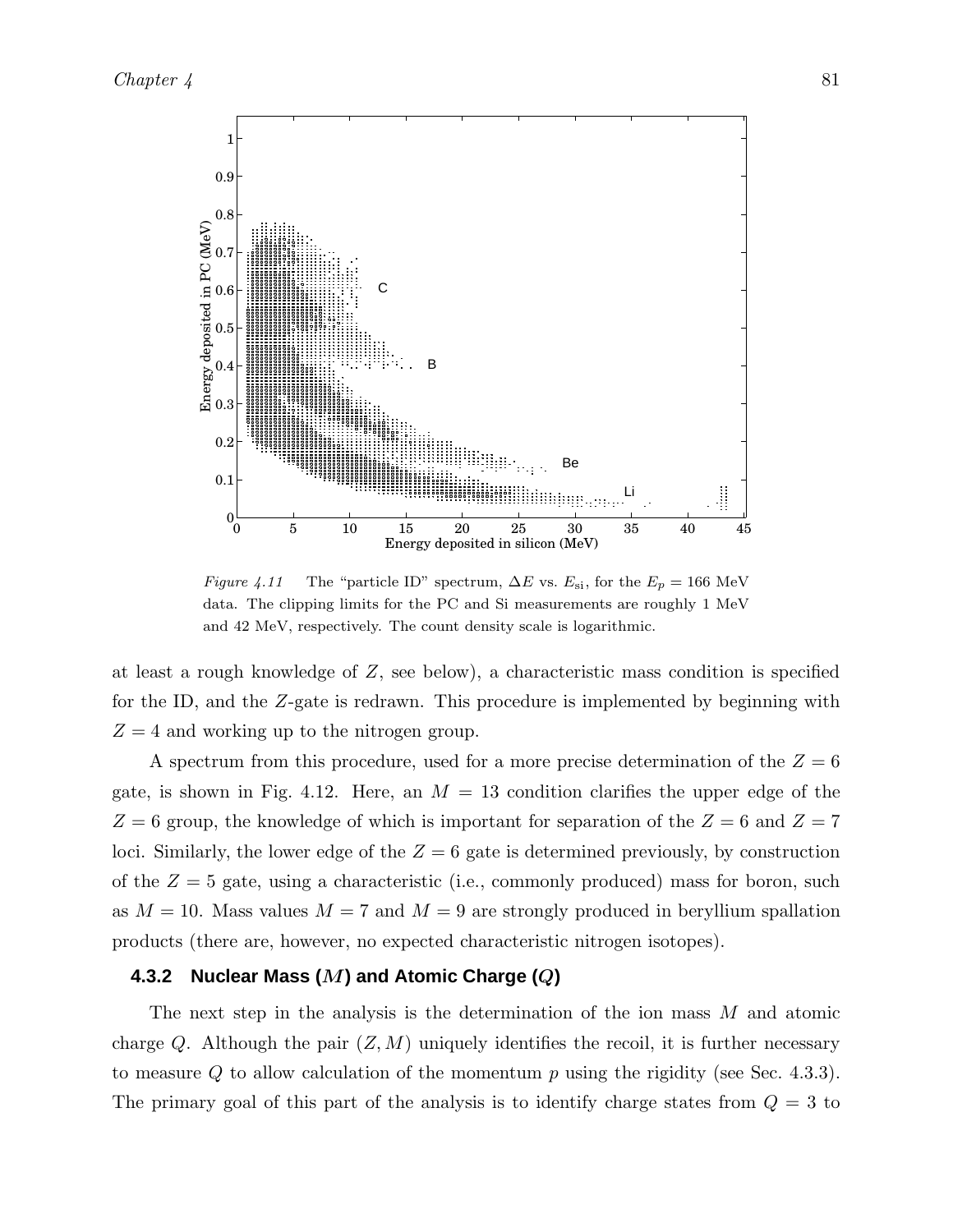

Figure 4.12 Upper portion of the particle ID spectrum, for events satisfying the PC mass condition  $M = 13$  (cf. Sec. 4.3.2). The two groups inside the gate at  $E_{\rm si}$  values of roughly 5 and 10 MeV are events corresponding to <sup>12</sup>C(p,  $\pi$ <sup>+</sup>)<sup>13</sup>C. Also shown is the final gate for  $Z = 6$ .

 $Q = 7$  and to distinguish between  $M = 12$  and  $M = 13$  ions, since the latter are indicative of events corresponding to reactions of interest in this work, and the former are a common background.

There are three primary techniques to calculate ion masses from the CE-06 data. The first and most intuitive of these incorporates the PC measurement  $\Delta E$  along with relations (4.1) and (4.2). The application of this method to data for  $E_p = 166$  MeV is shown in Fig. 4.13. In general, the value of k is adjusted until the mass contours are independent of the silicon energy  $E_{\rm si}$ , i.e., "flat" as in the figure. This is necessary in order to minimize the width of the projected mass locus and to separate the loci at low energies ( $E_{si} \lesssim 5 \text{ MeV}$ ).

The resolution of the PC data is, however, not sufficient for complete separation of the  $M = 12$  and  $M = 13$  ions. The identification is acceptable for desired mass separation at the 22% level (as in the case of beryllium) but not as low as 8% (as needed for carbon). Nonetheless, once the value of k is determined for any value of  $Z$  (such as for Be ions), Eq. (4.1) is valid for all ion species, and this mass determination is useful for fine adjustment of other gates (as seen previously in Sec. 4.3.1). The parameter value used in the analysis  $(k = 4.7)$  compares favorably to the raytracing value  $(k = 4.5)$  given the expected 15% uncertainty of the energy-loss tables. For the analysis of the CE-06 data, the PC mass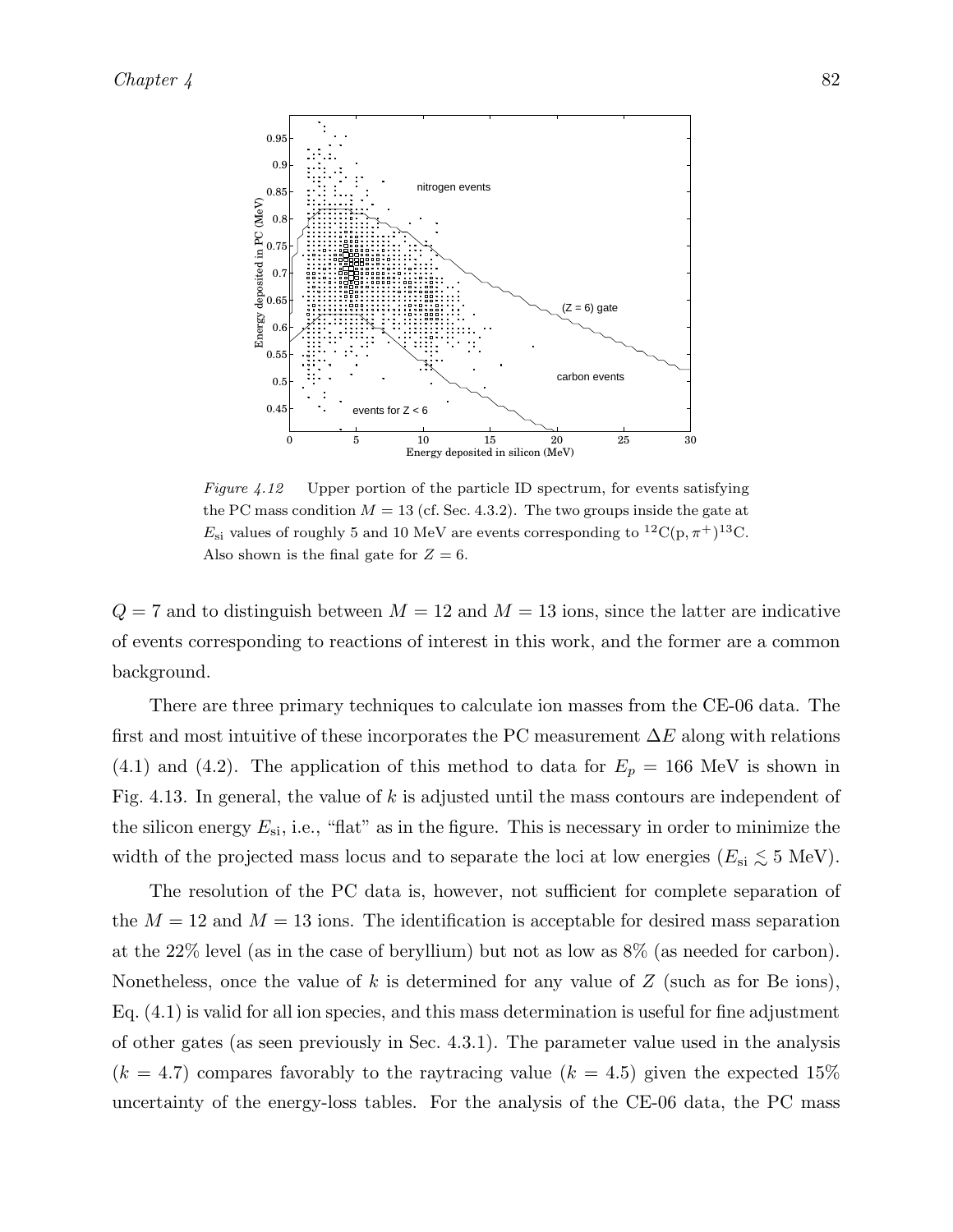

Figure 4.13 Mass determination using the PC for  $Z = 4$  (left) and  $Z = 6$ (right). The strong groups shown consist of  $^{7,9}$ Be and  $^{11,12,13}$ C. The well-known strong production of the Be isotopes allows the overall scaling of this "PC mass" quantity, along with the determination of the  $(Z$ -independent) value of  $k$ .

calculation was primarily used to ensure the proper gating and scaling of the more precise but Z-dependent means of mass determination detailed below.

The second method of mass calculation uses only the silicon measurement  $E_{si}$ , coupled with Eqs. (4.3) and (4.2), in order to avoid the use of the comparatively low-resolution  $\Delta E$ measurement. As was seen in Fig. 4.4, the applicability of approximation  $(4.3)$  is reasonable down to silicon energy values near the maximum of the Bragg curve<sup>[12]</sup> at  $E_{\rm si} \approx 4$  MeV. The parameters a and b are different for each ion species, however, as seen in Table 4.2, so that the analysis requires the determination of new values for each Z value.

|         | $E_{\rm tof}$               |                           |           |                            | $E_{\rm reac}$          |      |            |                |
|---------|-----------------------------|---------------------------|-----------|----------------------------|-------------------------|------|------------|----------------|
| Ion     | $b~(\text{MeV}/\text{MeV})$ |                           | $a$ (keV) |                            | $c \, (\text{MeV/MeV})$ |      | $d$ (keV)  |                |
|         | data                        | simulation<br>data<br>sim |           | data                       | sim                     | data | simulation |                |
| Be      | 0.96                        | 0.97                      | 2150      | $1300 \pm$<br>$50^{\circ}$ | 0.93                    | 0.94 | 3500       | $2800 \pm 100$ |
| Β       | 0.90                        | 0.95                      | 3000      | $2400 \pm 100$             | 0.87                    | 0.90 | 5500       | $4800 \pm 150$ |
| $\rm C$ | 0.88                        | 0.93                      | 3800      | $3300 \pm 100$             | 0.85                    | 0.86 | 7200       | $6900 \pm 150$ |
| N       | 0.85                        | 0.92                      | 4400      | $4100 \pm 150$             | 0.83                    | 0.84 | 8500       | $8700 \pm 200$ |

Table 4.2 Energy calculation parameters for the mass determination using Eqs. (4.3) and (4.6). Shown are the final data parameters used in the analysis and those expected from simulations.

 $[12]$  The curves in Fig. 4.10 are not Bragg curves, but the maxima are similar.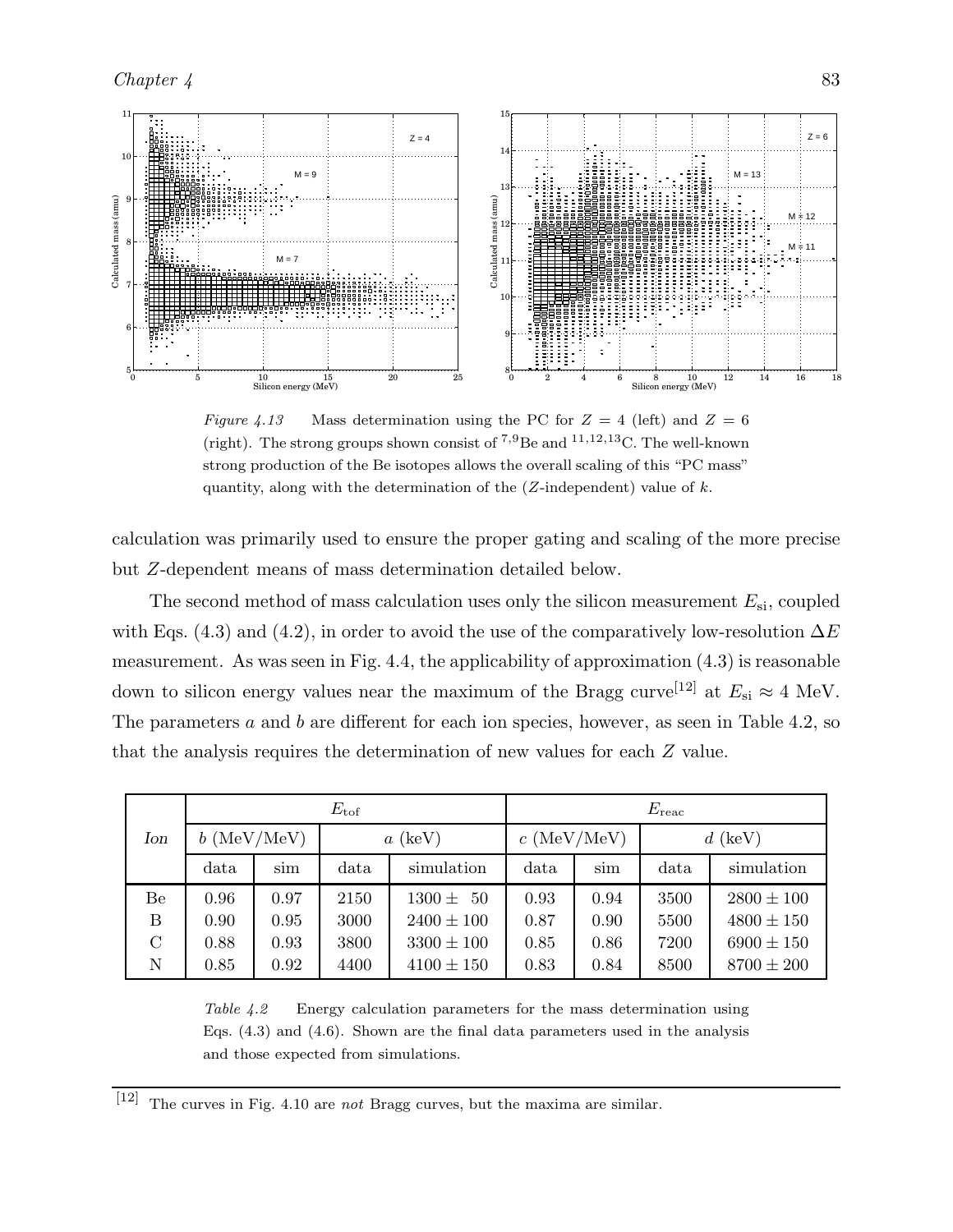Using the raytracing simulations to generate first-order estimates, a method similar to that for the first mass calculation is employed to determine  $a$  and  $b$ : the parameters are varied until the mass contours M vs.  $E_{si}$  are independent of  $E_{si}$ . The PC mass gate is used as a condition for the contour spectrum to simplify the two-dimensional search.<sup>[13]</sup> Except for the most heavily ionizing particles (such as nitrogen ions, for the CE-06 experiment), the "true" parameters do not differ greatly from those expected from simulations (see Table 4.2 and Fig. 4.4). In general, the linear fit  $(4.3)$  tends to underpredict M at low energies and overpredict at high values of  $E_{si}$ . To compensate for this in the analysis, the final slope and offset parameters are somewhat lower and higher than the simulation parameters, respectively. This compensation tends to improve the mass calculation for  $E_{\rm si} \lesssim 10$  MeV at the expense of minor underprediction for  $E_{\rm si} \gtrsim 25$  MeV.



Figure 4.14 Mass determination using  $E_{\rm si}$  (the "Si mass" method). Data shown is for  $Z = 4$  and  $Z = 6$  at  $E_p = 166$  MeV (compare Fig. 4.13). The two groups at  $M = 13$  correspond to  ${}^{12}C(p, \pi^+){}^{13}C$  (see also Fig. 4.12).

The application of this method to the carbon group for the  $E_p = 166$  MeV data is shown in Fig. 4.14, where the improvement in resolution compared to the PC mass calculation is apparent (note especially the width of the locus for  $M = 12$ ). The  $M = 12$  and  $M = 13$  groups at low energies are still not fully resolved, however. The mass separation is important in this regime ( $E_{si} \lesssim 5 \text{ MeV}$ ): For the single-pion production reactions, the low-momentum branches of the kinematic loci (see Fig. 2.7) produce deposited energies in the silicon of a few MeV. The low-energy groups formed by the momentum projection

<sup>[13]</sup> Unlike k, parameters a and b implicitly define the mass scaling via  $(4.3)$  and  $(4.2)$ ; this scaling of the Si mass calculation is greatly simplified by pre-determination of  $M$  via the PC mass gate.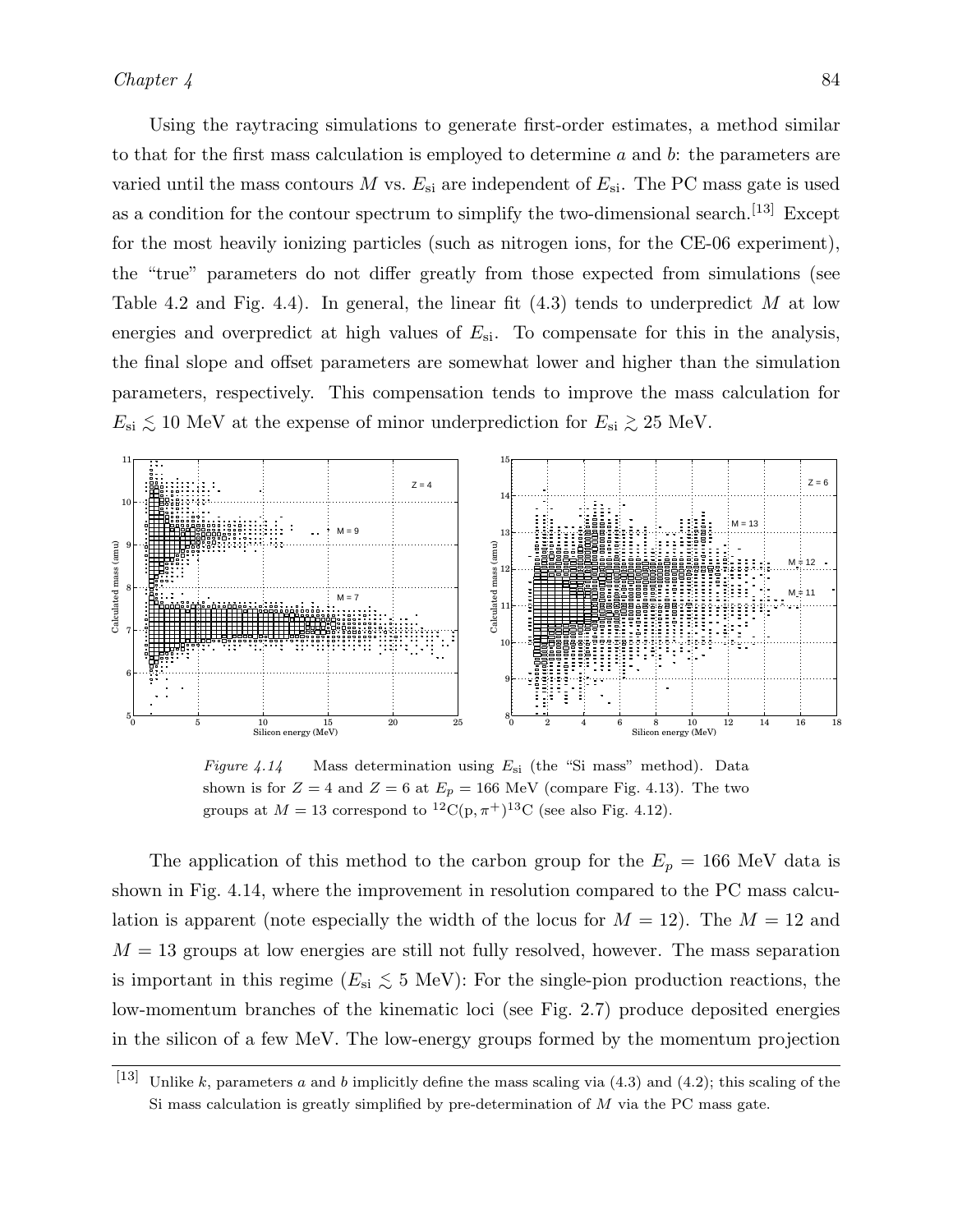of these branches occur even for beam energies well above the thresholds of the reactions, since the low-momentum part of the loci do not "move" considerably over the energy range 166 MeV  $\lt E_p \lt 350$  MeV.

A third independent method of mass calculation is necessary to overcome the inability of either the first or second method to resolve  $M = 13$  from  $M = 12$ . With the measurement of the ion's rigidity  $R \equiv p/Q$ , the mass can also be obtained via

$$
M = \frac{RQ}{v_{\text{reac}}},\tag{4.5}
$$

where  $v_{\text{reac}}$  is the ion velocity while inside the T-Site magnet chamber. The atomic charge Q can be determined in the following way: first, the energy of the ion during traversal of the magnet chamber,  $E_{\text{reac}}$ , is approximated (see Fig. 4.4) by

$$
E_{\text{reac}} = c \cdot E_{\text{si}} + d,\tag{4.6}
$$

where  $c$  and  $d$  are constants determined from raytracing simulations and the related parameters<sup>[14]</sup> in Eq.  $(4.3)$ . Then, the atomic charge can be written as

$$
Q \propto \frac{\sqrt{E_{\text{tof}} E_{\text{reac}}}}{v_{\text{tof}} \cdot R}.\tag{4.7}
$$

The characteristic charge-state populations measured via (4.7) for carbon at  $E_p =$ 166 MeV are shown in Figure 4.15. Similarly to the silicon method of mass calculation, the  $Q$  contours are adjusted using  $c$  and  $d$  to be independent of the silicon energy, although the different charge states are well resolved even in the low-energy regime. Furthermore, since  $Q$  is quantized, an exact value can be used in Eq.  $(4.5)$  with no error contribution. The widths of the projections of the Q-contours are therefore irrelevant, assuming that a two-dimensional separation in the  $Q-E_{si}$  plane is possible.

The ion's velocity inside the magnet,  $v_{\text{reac}}$ , is calculated by applying a "velocity correction" to  $v_{\text{tof}}$ , which accounts for the energy loss suffered by the ion in the PGAC and in the magnet pressure foil. Since  $E_{\text{reac}}$  has already been estimated using Eq. (4.6), the correction is facilitated via

$$
E'_{\text{reac}} = c' \cdot (\frac{1}{2} m_0 v_{\text{tof}}^2) + d',\tag{4.8}
$$

<sup>[14]</sup> The "true" parameters for  $E_{\text{tof}}$  provide a guide for variations of the values from that expected from simulations.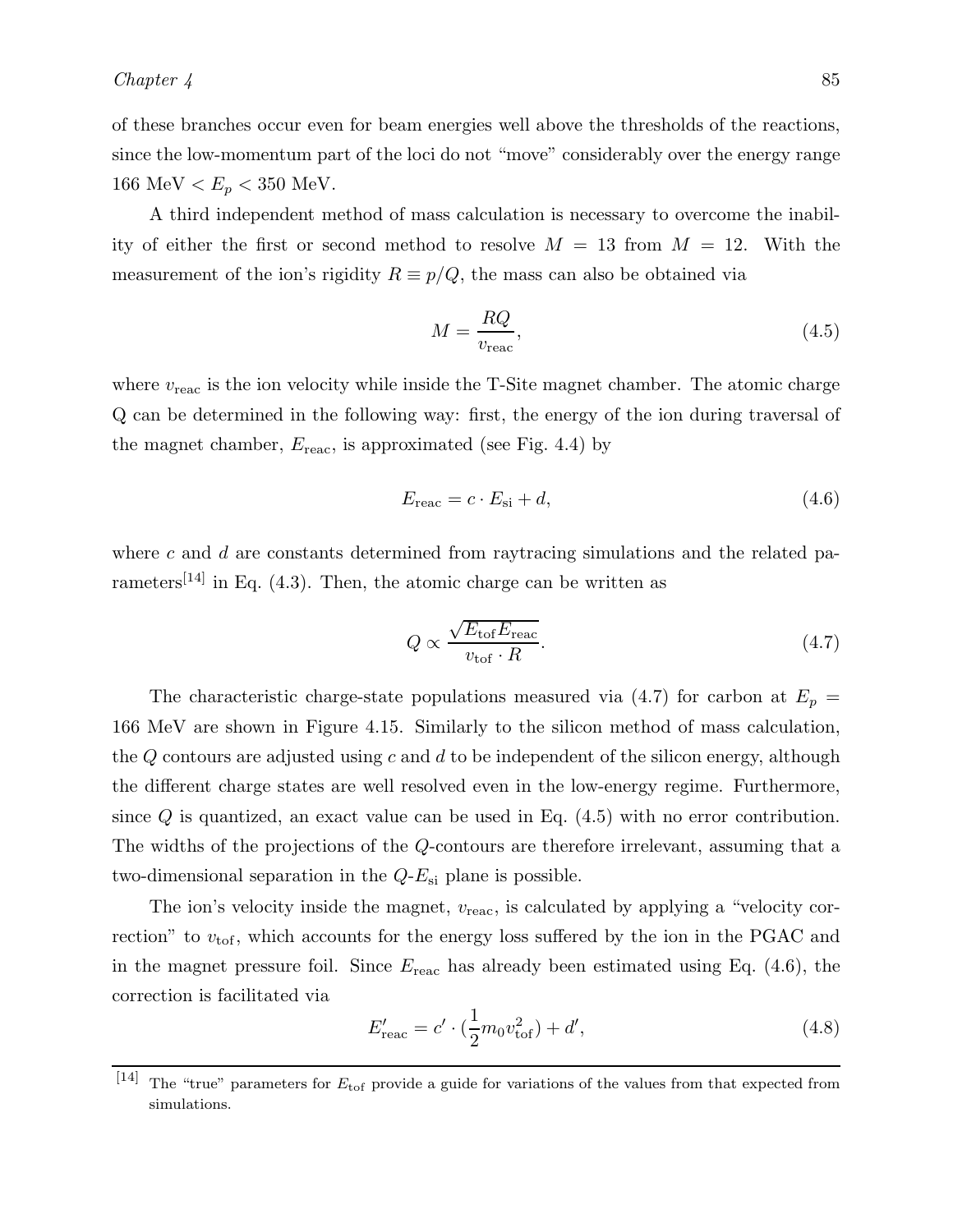

Figure 4.15 Atomic charge calculation, using  $(4.7)$  and the parameters of Table 4.2, applied to  $Z = 6$  data at  $E_p = 166$  MeV. Shown are the  $Q = 4, 5, 6$ states of carbon.

and

$$
v_{\text{reac}} = \sqrt{\frac{2E'_{\text{reac}}}{m_0}},\tag{4.9}
$$

where c' and d' are similar to but not the same as the parameters in  $(4.6)$ . Here,  $m_0$  is a provisional (exact) mass chosen to be close in value to the desired mass groups. As usual,  $c'$  and  $d'$  can be chosen by requiring the independence of the resulting mass  $(4.5)$  with respect to  $E_{\rm si}$ .

Calculation of the mass via Eq.  $(4.5)$  is advantageous in that the relatively lowresolution timing measurement enters linearly through Eq. (4.9) rather than quadratically as in Eq.  $(4.2)$ . However, the uncertainty in estimating the reaction energy<sup>[15]</sup> along with the use of another calculated quantity,  $R$ , yields a mass measurement comparable in quality to that obtained via the second method of calculation. Hence, neither of these mass calculations is alone able to provide a means of separating  $M = 12$  and  $M = 13$  ions. Final determination of the mass in the CE-06 data analysis was made by considering the *correlation* of the two results.

Figure 4.16 represents the combination of the second and third mass calculations via

<sup>&</sup>lt;sup>[15]</sup>  $E_{\text{reac}}$  can be quite different from  $E_{\text{si}}$ , as shown in Table C.1.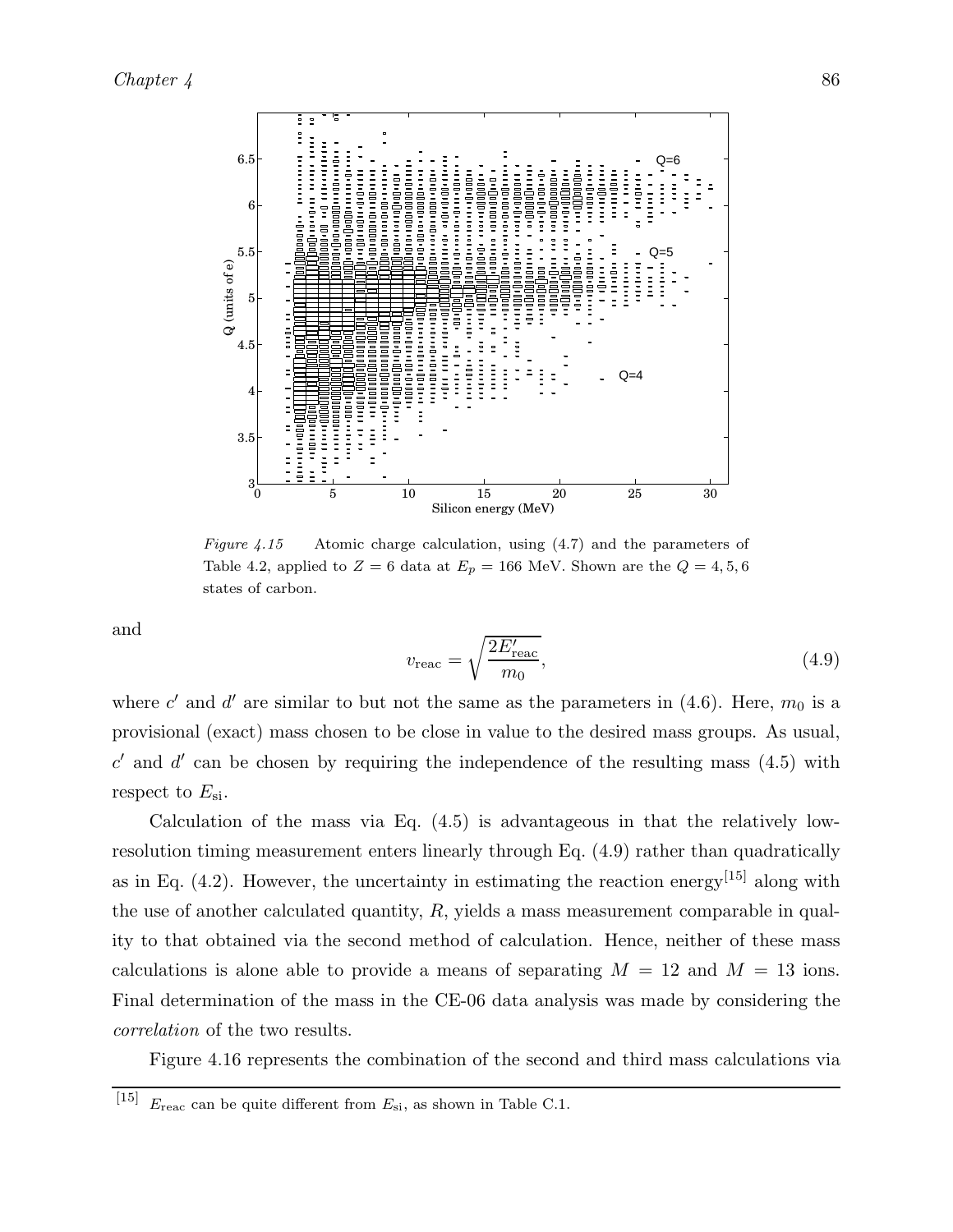

Figure 4.16 The mass and charge identification spectrum, for  $Z = 6$  data at  $E_p = 166$  MeV. Plotted are  $M/Q = R/v_{\text{reac}}$  horizontally and M (from (4.3) and (4.2)) vertically. Lines of constant mass and charge are horizontal and diagonal, respectively.

Eqs. (4.3) and (4.5), respectively. A mass and charge combination is selected using an appropriate two-dimensional gate on the spectrum. In this way, both measurements of the mass, each of which is not of sufficient resolution for separation of  $M = 12$  and  $M = 13$ , are effectively combined to produce a satisfactory identification. Although the projections of these two mass groups onto either of the axes are not separable, the loci can be resolved sufficiently in the two-dimensional plane. The determination of  $Q$  is only necessary here to ensure proper charge calibration of the resulting  $M-Q$  gate. With knowledge of  $Z$ , the quantized mass value M completes the identification of the recoil ion.

#### **4.3.3 Reaction Parameters: Momentum (**p**) and Angle (**θ, φ**)**

The first level of analysis concludes with the determination of the recoils' reaction parameters  $(p, \theta, \phi)$  at the target. The rigidity R is obtained directly from the backward raytracing methods of App. C (and in fact this quantity was already used in the mass determination). Using the quantized value of the atomic charge  $Q$ , the ion emission momentum is obtained trivially via

$$
p = RQ.\tag{4.10}
$$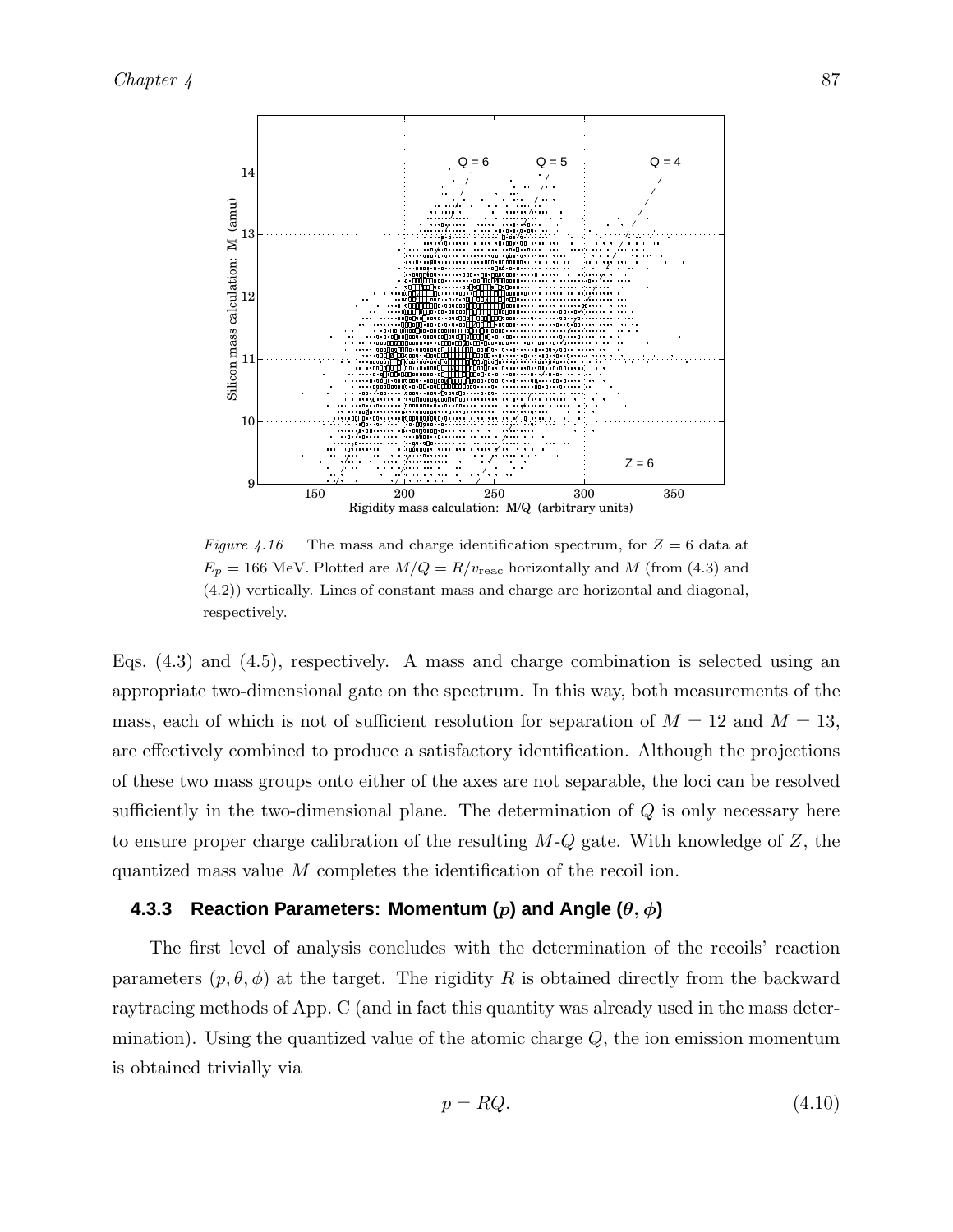#### *Chapter 4* 88

The backward raytracing also yields the ion's projected reaction angles in the xz plane. Fig. 4.17 shows the geometrical relationship of the directly measured angular quantities  $\theta_p$  and  $\phi_s$  to the desired spherical angles  $\theta$  and  $\phi$ . The angle  $\phi_s$ , defined in terms of the ion velocity components by  $\tan \phi_s = v_y / \sqrt{v^2 - v_y^2}$ , remains constant over the flight path<sup>[16]</sup>, hence it is naturally measured by the detector stack using

$$
\tan \phi_s = \frac{\Delta y}{\sqrt{(\Delta x)^2 + (\Delta z)^2}},\tag{4.11}
$$

where  $\Delta(x, y, z)$  is the change in magnet coordinates of the ion track from the PGAC to the PC-Si intercepts.



Figure 4.17 Definition of the measured and calculated angular quantities for the ion at the reaction point.

Assuming that  $-90° < \theta_p < 90°$  (the T-Site horizontal plane acceptance is roughly  $|\theta_p| < 25^{\circ}$ ), the direction angle in the y-z plane is given by

$$
\tan \phi_p = \frac{\tan \phi_s}{\cos \theta_p},\tag{4.12}
$$

which leads to determination of the spherical angle  $\theta$  using

$$
\tan^2 \theta = \tan^2 \phi_p + \tan^2 \theta_p. \tag{4.13}
$$

<sup>[16]</sup> This is actually a 1<sup>st</sup>-order approximation, due to the 6<sup>°</sup> magnet fringe field, but the 2<sup>nd</sup>-order corrections are much smaller than the detector stack's  $y$  resolution.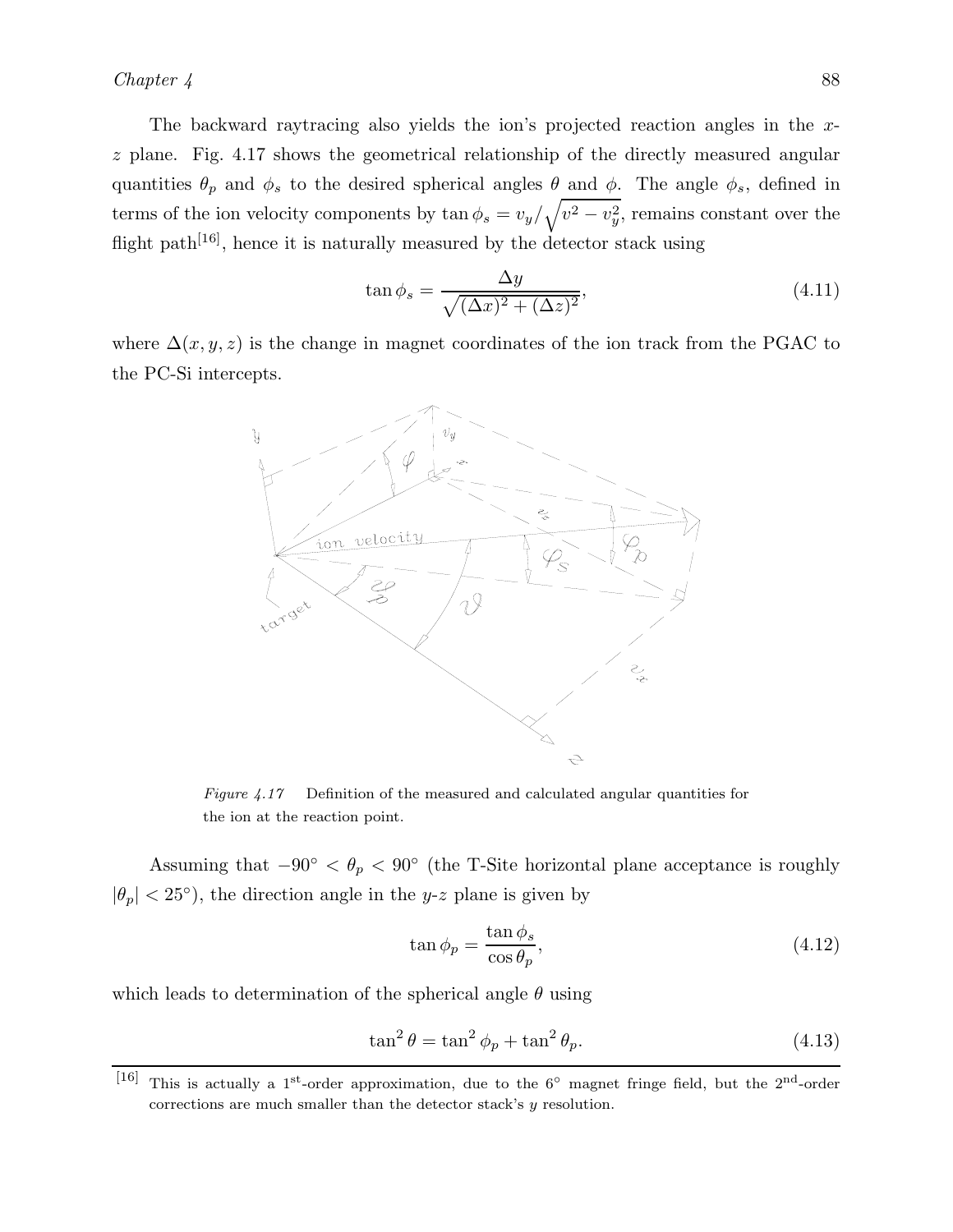As a by-product, the azimuthal angle  $\phi$  is then

$$
\tan \phi = \frac{\tan \phi_p}{\tan \theta_p},\tag{4.14}
$$

the knowledge of which completes the determination of the recoil ions' kinematic parameters in the laboratory frame.



Figure 4.18 The  $R-\theta_p$  relationship for <sup>13</sup>C events at  $E_p = 166$  MeV. Also shown are the kinematics for  ${}^{12}C(p, \pi^+){}^{13}C_{g.s.}$  (dashed lines) and the calculated acceptance (solid lines), both for  $\phi_p = 0$ ).

The  $R-\theta_p$  correlations for <sup>13</sup>C ions detected during the production runs at  $E_p$  = 166 MeV and  $E_p = 294$  MeV are shown in Figures 4.18 and 4.19, respectively. The identification of <sup>13</sup>C implies that these events correspond uniquely to  $\pi^+$  production from  ${}^{12}C(p, \pi^+){}^{13}C$ , via conservation of baryon number and charge. At 166 MeV, the recoils are sufficiently confined in angle that the acceptance for  ${}^{13}C^{6+}$  ions is  $4\pi$  steradians. In general, the projected kinematic ellipses may overlap for different charge states; however, these are separable since the atomic charge is known from the analysis of Sec. 4.3.2. The kinematics of <sup>12</sup>C(p,  $\pi$ <sup>+</sup>)<sup>13</sup>C<sub>g.s.</sub> are also shown in the figures, along with the calculated acceptances from the forward raytracing simulations. Many of the events occur on the inside edge of the expected ground-state ellipse; this suggests that there is a strong population of the bound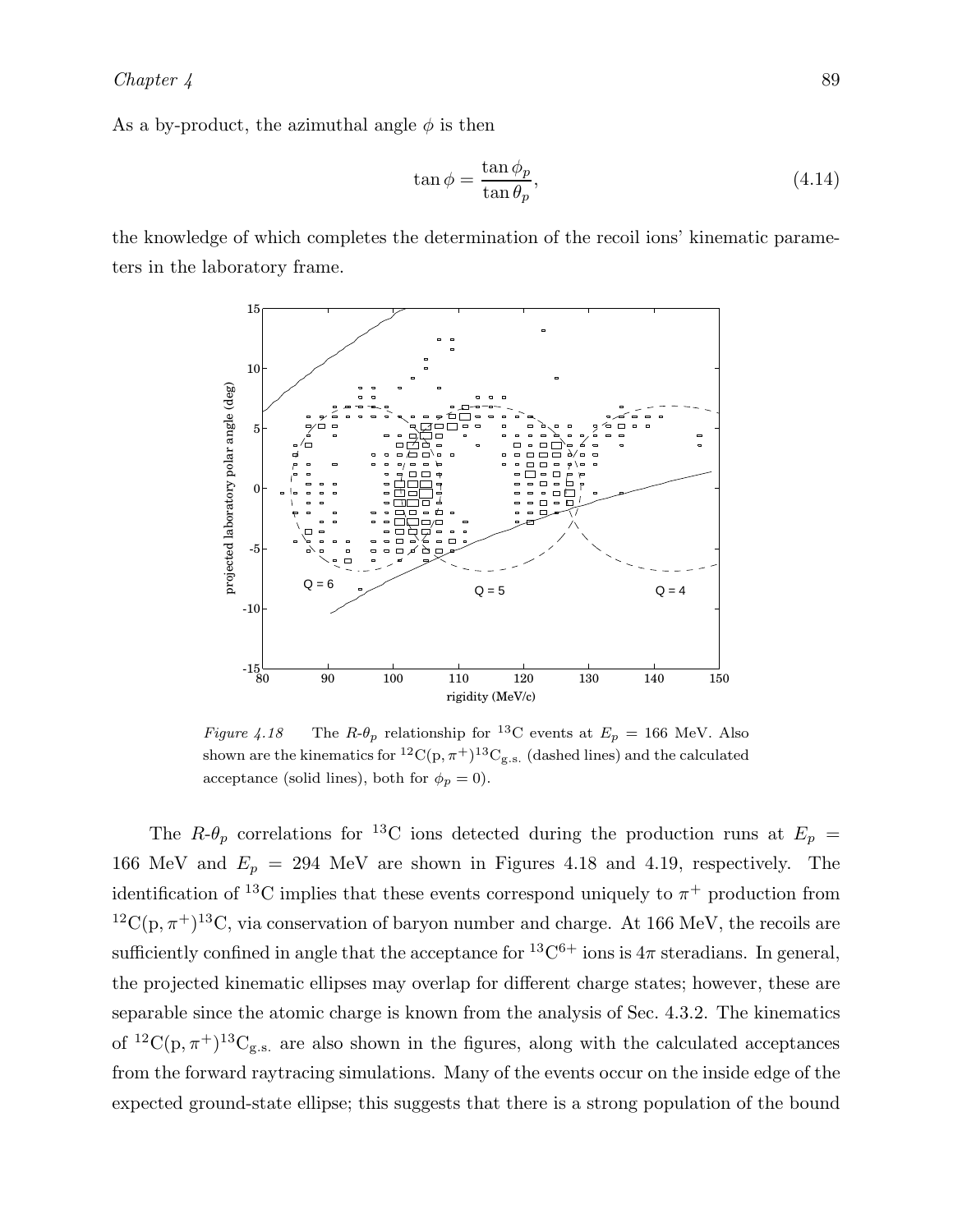

Figure 4.19 The  $R-\theta_p$  relationship for <sup>13</sup>C<sup>5+</sup> events at  $E_p = 294$  MeV, with kinematics and acceptances shown for  $\phi_p = 0^{\circ}$  as in Fig. 4.18.

 $^{13}$ C excited states at 3.09, 3.68, and 3.85 MeV (this effect is not apparent in Fig. 4.19 due to the scale of the kinematic ellipse at  $E_p = 294$  MeV).

Expressions (4.10), (4.13), and (4.14) lead to the end results—the kinematic ellipse of the recoils in the p- $\theta$  plane—of the first-level analysis. The events corresponding to  $(p, \pi^+)$ at  $E_p = 166$  MeV are shown in Fig. 4.20, in which ions are observed along the entire locus of possible  $p-\theta$  pairs. The projection in  $\theta$  of this data is shown in Fig. 4.21, which tends to confirm the weakness of the <sup>13</sup>C ground-state contribution to the  $(p, \pi^+)$  reaction, since the maximum angle is sensitive<sup>[17]</sup> to the available kinematic energy. In principle, the beam energy  $E_p$  could be determined from  $\theta_{\text{max}}$  to a precision of roughly 500 keV; however, multiple scattering (see Sec. 4.4) artificially degrades the angular resolution and precludes this measurement. Also shown in the figure for completeness is the corresponding  $\phi$  distribution, although this information is not needed in the analysis of the CE-06 data. The localization of counts near  $\phi = 0^{\circ}$ , 180<sup>°</sup>, and 360<sup>°</sup> reflects the fact that the physical laboratory acceptance is primarily in the x-z plane.

The width of the kinematic overlay in Fig. 4.20 is zero since there is only one degree of freedom for the two-body reaction  ${}^{12}C(p, \pi^+){}^{13}C$ . A finite width in the data is expected

<sup>&</sup>lt;sup>[17]</sup> At  $E_p = 166$  MeV,  $\theta_{\text{max}}$  increases by 0.2° for every 1 MeV increase in  $E_p$ .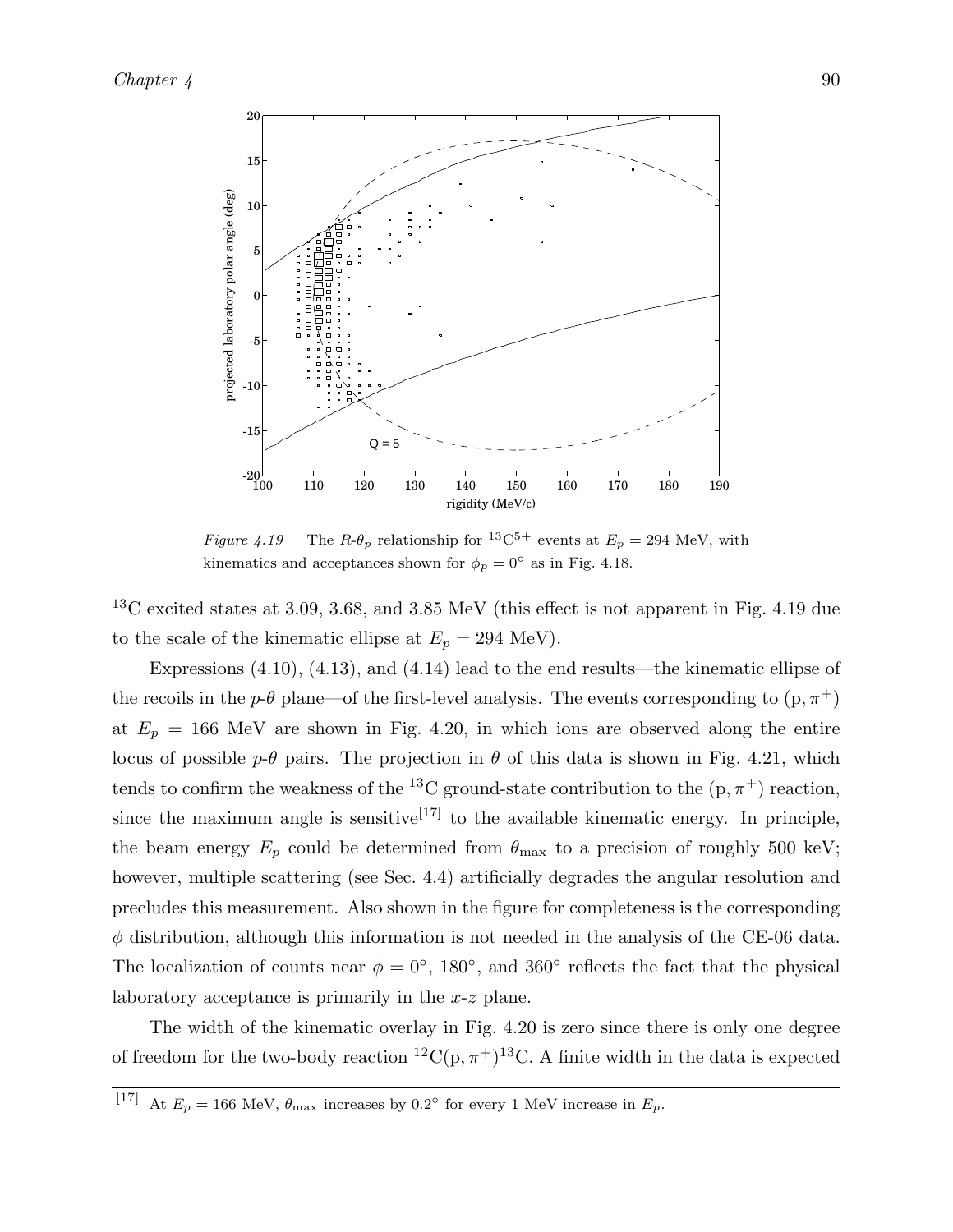

Figure 4.20 Kinematic locus for <sup>13</sup>C recoils at  $E_p = 166$  MeV, using all detected charge states ( $Q = 4, 5, 6$ ). The expected  $p-\theta$  relationship for <sup>13</sup>C<sub>g.s.</sub> ions from  $(p, \pi^+)$  is also shown (dashed line).



Figure 4.21 The  $\theta$  (left) and  $\phi$  (right) distributions for the <sup>13</sup>C events of Fig. 4.20. The expected maximum polar angles for the ground state and the 3.85 MeV excited state at  $E_p = 166$  MeV are 6.75° and 5.82°, respectively.

due to the non-zero resolutions of the detector measurements; however, the width of the data locus in the figure is unexplained from the magnitude of the measured resolutions by roughly a factor of 2. Furthermore, the count distributions along the  $R-\theta_p$  loci (see  $Q=5$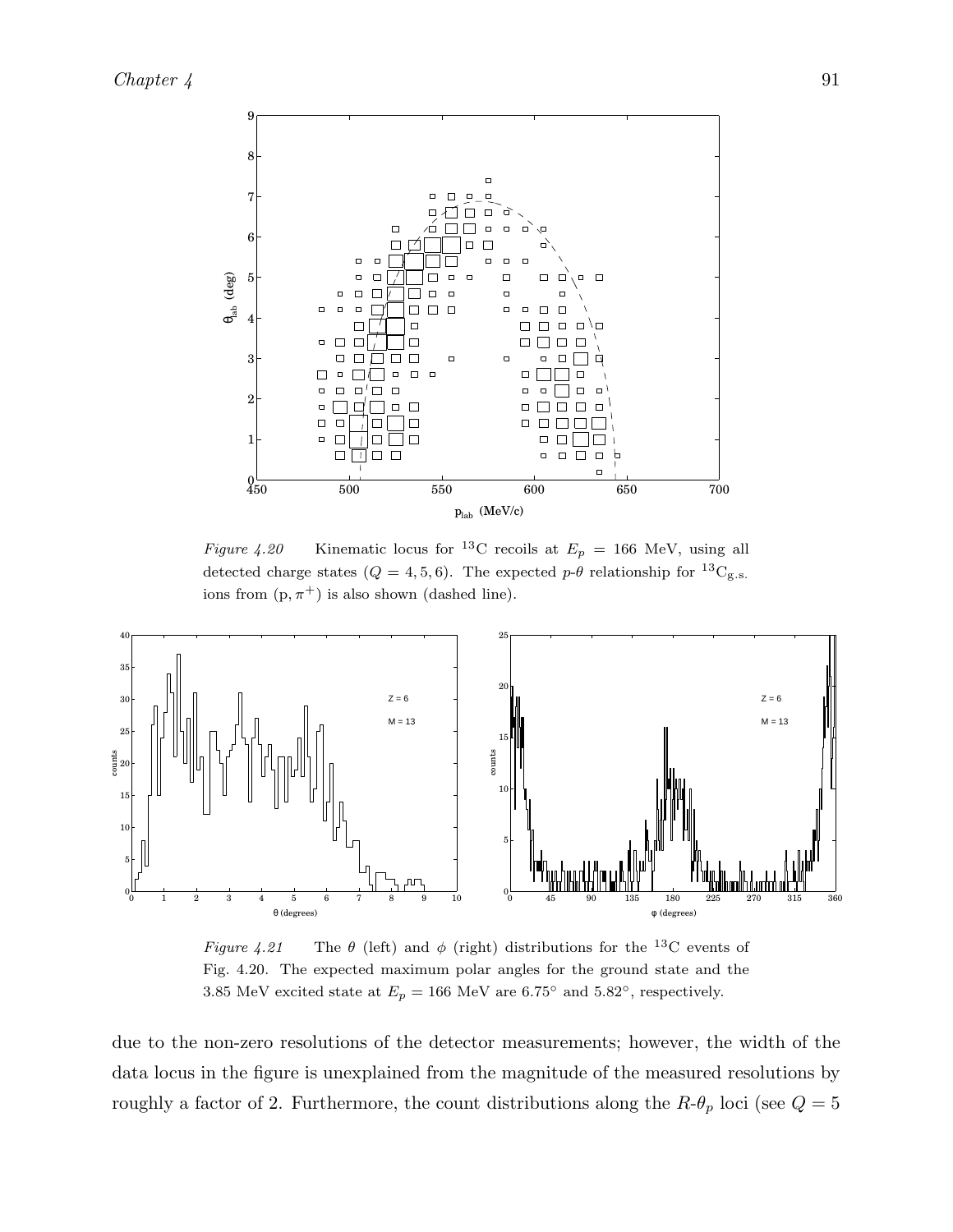and  $Q = 6$  at 166 MeV in Fig. 4.18, for example) are not symmetric about  $\theta_p = 0$ . The perceived asymmetry is unrealistic since the unpolarized beam and spinless target define no preferred direction in space. A misalignment of the beam direction from the magnet coordinate system z axis (see App. C) could produce such an asymmetry; however, the effect would simply be to shift the entire locus in a direction parallel to the  $\theta_p$  axis of Fig. 4.18. This count distribution puzzle is a consideration for the next level of data analysis.

# **4.4 Second-Level Analysis:** L**int and** dσ/dΩ

Given the unambiguous identification of the reaction process, and the laboratory  $p-\theta$ distribution of the recoil ions (as in Fig. 4.20, for example), the corresponding differential cross-sections in the CMS can be obtained. In principle, this second stage of analysis can be accomplished analytically, as long as the charge-state populations (see Fig. 3.10), detector stack acceptances as a function of recoil rigidity and angle, and luminosities are known. For this work, however, variations in the measured  $p-\theta$  ellipses due to multiple scattering of the ions, and difficulties in determining the true average luminosities, necessitated the use of numerical methods for calculation of  $d\sigma/d\Omega$ . This section considers these methods and their application to the CE-06 data at proton energies of 166, 294, and 330 MeV.

#### **4.4.1 Multiple Scattering Effects**

As discussed in App. C, multiple scattering of the recoil ions occurs mainly in the four mylar pressure foils of the CE-06 detector stack. At each foil interface, an ion of nuclear charge Z and energy E effectively scatters into a cone centered about the incident direction, and characterized in angular half-width by  $\theta_{\rm rms} \propto Z/E$ . For "typical" ions encountered in this work ( $E = 25$  MeV,  $Z = 7$ ),  $\theta_{\rm rms} \approx 0.24^{\circ}$ , so that a scattering of such an ion at the initial pressure foil (see Fig. 3.11) produces an average deflection of 3 mm at the silicon plane.

The primary manifestation of multiple scattering effects in the CE-06 data is a range of ion positions at the silicon array for a particular ion rigidity and PGAC position (the latter measurement is essentially unaffected due the proximity of the foils to the PGAC sense planes). Although, for a given  $R-x_{pg}$  pair, a similar effect is produced by motion of the target<sup>[18]</sup> through the beam, the small spot size  $(d_{\text{beam}} < 2 \text{ mm})$  achieved in the Cooler ring implies a maximum deflection at the silicon of less than 1 mm (i.e., within the

<sup>[18]</sup> The size of the  $\alpha$  calibration source, in fact, produces the finite line width of Fig. 4.8.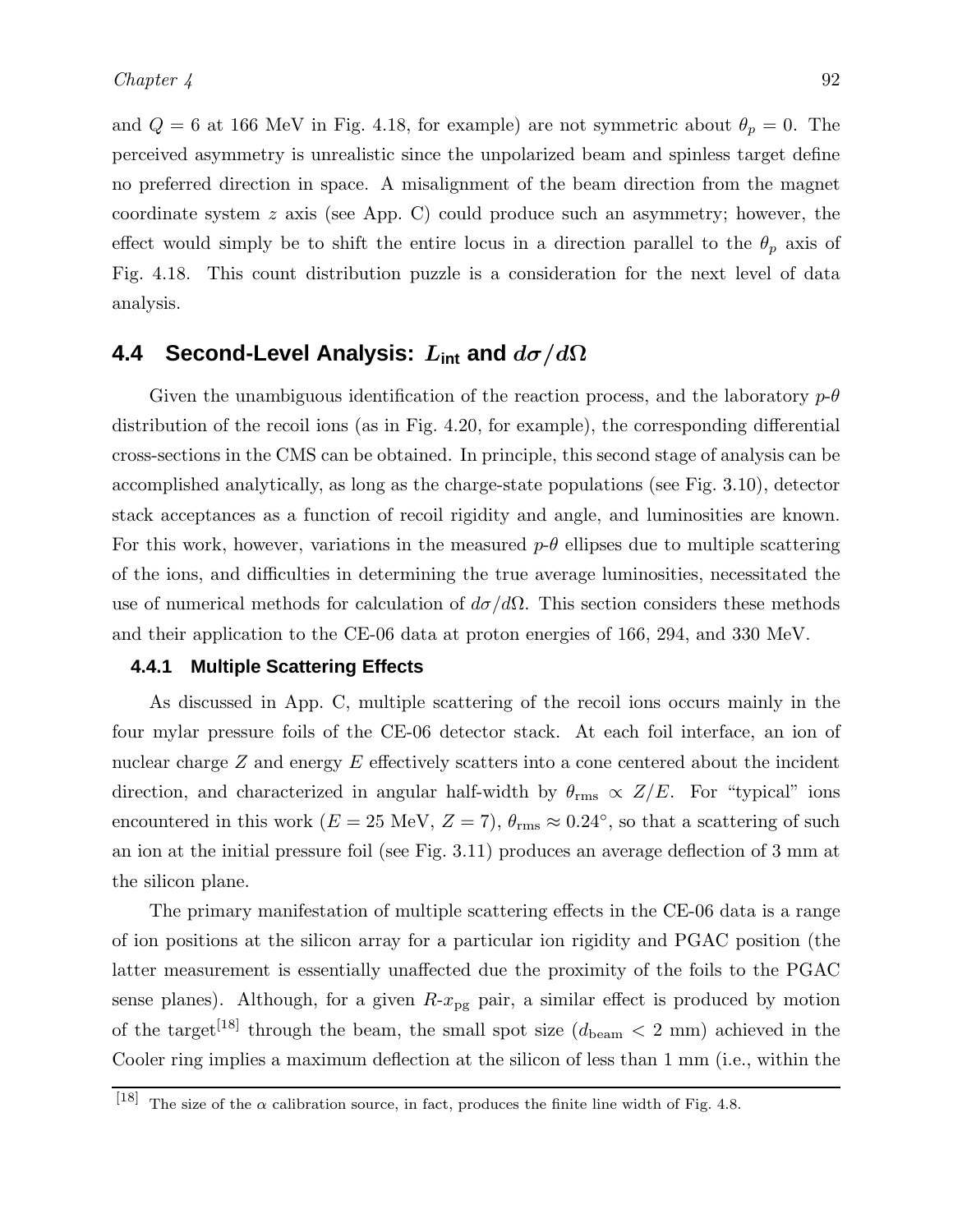detector resolution). For ions with "true" reaction parameters  $(R, \theta_p)$ , the corresponding measurement of this pair by the detector stack yields a range of values in the  $R-\theta_p$  plane, since the rigidity and projected angle are correlated by the fitting procedures of Sec. C.3.



Figure 4.22 Simulation of the measured  $R-\theta_p$  locus for recoil events corresponding to <sup>12</sup>C(p,  $\pi$ <sup>+</sup>)<sup>13</sup>C<sup>5+</sup> at  $E_p = 166$  MeV, using a previously measured [Ho92] pion angular distribution. The bottom (top) row does (does not) include the effects of finite detector resolution, whereas the right (left) column does (does not) include multiple scattering.

Analytical calculations of this effect on the  $R-\theta_p$  locus are very difficult, if possible at all: the determination of R and  $\theta_p$  is reasonably complicated (see Eq. (C.2)), and sequential multiple scattering in three foils must be considered (the PC foil is too close to the silicon plane to contribute significantly). Monte Carlo methods based on the forward raytracing of App. C must therefore be used to determine the effects of multiple scattering on the measured angular distributions. Fig. 4.22 shows a simulation of the measurement of the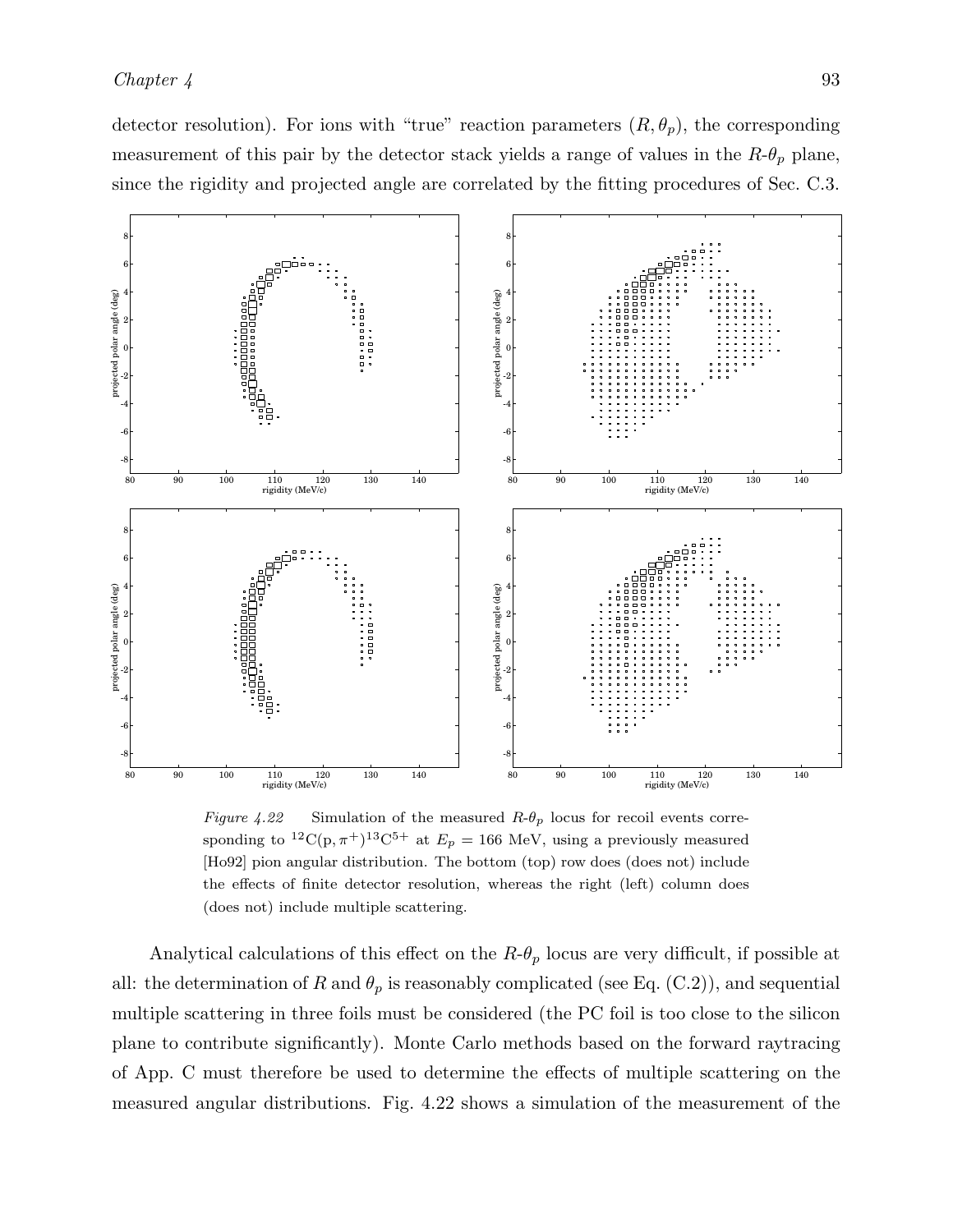$R-\theta_p$  locus for recoil ions from <sup>12</sup>C(p,  $\pi$ <sup>+</sup>)<sup>13</sup>C<sup>5+</sup> at  $E_p = 166$  MeV (compare Fig. 4.18). Not only does the scattering dominate the effects of finite detector resolutions, but also the physical reflection symmetry of the locus about  $\theta_p = 0$  is removed.

The concentration of counts near  $(R, \theta_p) = (110 \text{ MeV/c}, 5^{\circ})$  and dilution of counts close to  $(R, \theta_p) = (110 \text{ MeV/c}, -5^{\circ})$  suggests that the multiple scattering tends to vary a "true"  $(R, \theta_p)$  value along a vector with a positive slope of roughly 45° in the figure. In regions where the slope of this error vector and that of the ellipse are similar, the resulting locus is narrow, while a 90◦ mismatch in slopes causes a maximal broadening of counts. The overall result is that the perceived (measured) distributions can be significantly different from the actual cross-sections. To determine the latter, then, numerical methods directly incorporating the best estimates of multiple scattering effects must be applied.

#### **4.4.2 The Calculation of**  $d\sigma/d\Omega$

The determination of the differential cross-section in the center-of-mass system, given the true count distribution of events in the lab system, is a fairly straightforward procedure of integration. If  $\Delta N_Q(p,\theta,\phi)$  is the number of recoils detected per unit solid angle with charge Q and reaction parameters  $(p, \theta, \phi)$ , then

$$
\Delta N_Q(p,\theta,\phi) = L \cdot T \cdot \left(\frac{d\sigma}{d\Omega}\right)_{\text{lab}} (p,\theta) \cdot P_Q(p) \cdot f_Q(p,\theta,\phi), \tag{4.15}
$$

where

 $L \equiv$  luminosity averaged over all cycles,

 $T \equiv$  total run time (see Table 4.1),

 $P_Q(p) \equiv$  probability of charge state Q at ion momentum p, and

 $f_Q(p, \theta, \phi) \equiv$  acceptance at  $(p, \theta, \phi)$ .

The cross-section in the CMS frame,  $(d\sigma/d\Omega)_{\text{cms}}$ , is then obtained by numerical integration of  $f_Q$  in the azimuthal angle  $\phi$ , and application of the Jacobian factor  $J(\beta_{\rm cms}, \theta_{\rm cms}, \beta)$ :

$$
\left(\frac{d\sigma}{d\Omega}\right)_{\text{cms}}\left(\theta_{\text{cms}}\right) = \frac{\Delta N_Q(p,\theta)}{L \cdot T \cdot J \cdot P_Q(p)} / \int_0^\pi f_Q \, d\phi,\tag{4.16}
$$

where  $\beta$  is the ion velocity, and  $\beta_{\rm cms}$  is the CMS velocity in the lab frame. Since the acceptance functions are numerically well-known (see Fig. 4.18), and the other quantities have been previously [Ba81] measured  $(P_Q(p))$  or are analytically calculable (*J*), expressions  $(4.15)$  and  $(4.16)$  yield the final result of the analysis.<sup>[19]</sup>

<sup>&</sup>lt;sup>[19]</sup> The determination of  $\sigma$  requires knowledge of  $P_Q$ , or vice-versa. Using  $\sigma(\pi^+)$  from [So81] at 166 MeV,  $P_Q$  here agrees within a few percent of previous measurements [Ba81] for typical ion energies.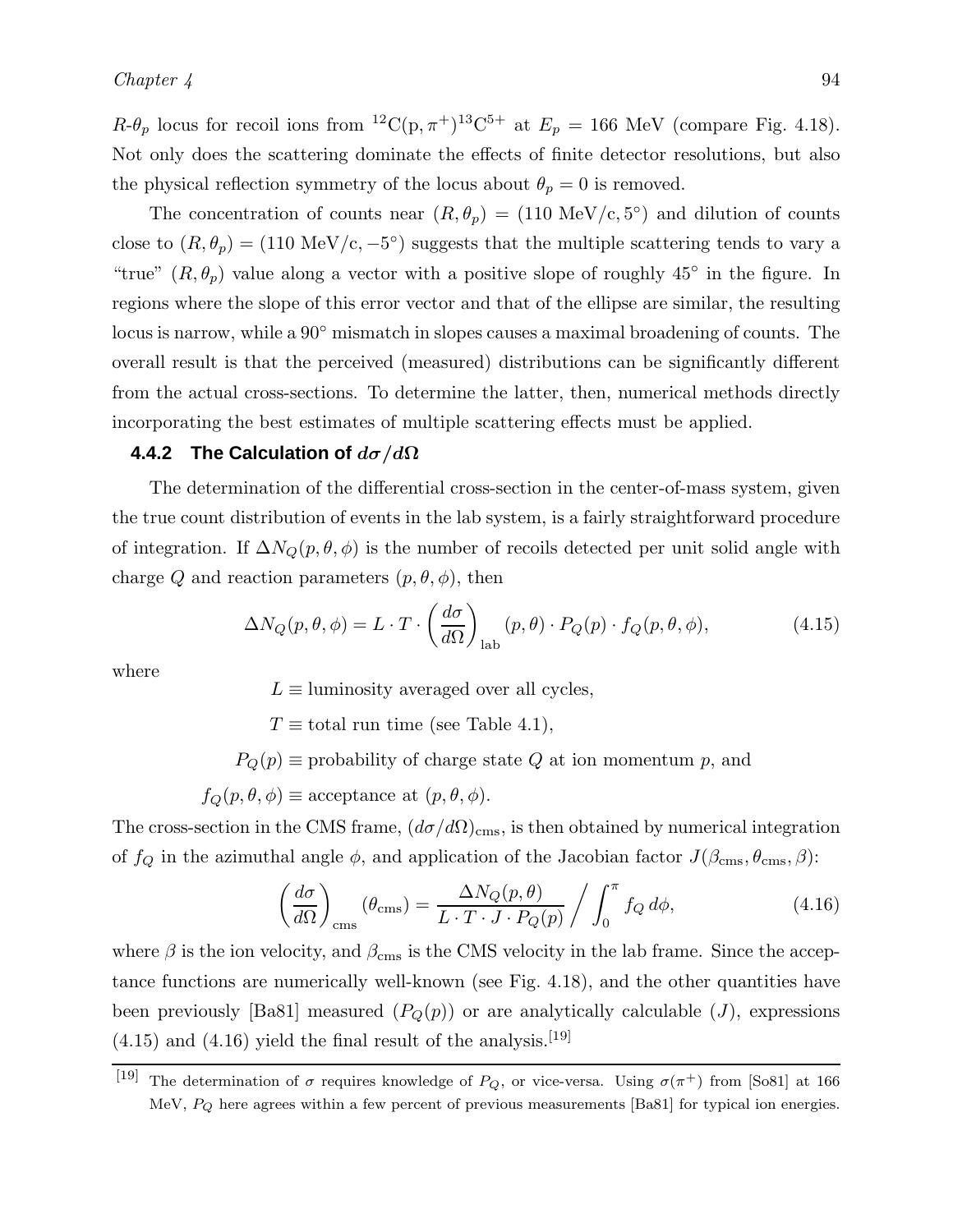The results of Sec. 4.4.1, however, demonstrate that the perceived distributions (represented at  $E_p = 166$  MeV by Fig. 4.20, for example) can be quite different from  $\Delta N_Q(p, \theta)$ , the true laboratory angular distribution function, in a manner that is very difficult to calculate analytically. Nonetheless, with the caveat that the simulations of App. C are more heavily relied upon than via Eq. (4.16), the quantity  $(d\sigma/d\Omega)_{\text{cms}}$  can be calculated numerically, as follows. First, for the reaction process of interest, the measured  $p-\theta$  spectrum can be generated assuming a "flat" cross-section,  $(d\sigma/d\Omega)_{\text{cms}} = \sigma_{\text{tot}}/4\pi$ , resulting in a simulated distribution  $n_{\text{sim}}(p, \theta)$ . The simulated  $\theta$  vs. p spectrum incorporates the integrated acceptance, detector resolutions, and multiple scattering effects. A comparison of  $n_{\text{sim}}$  and the measured spectrum for <sup>12</sup>C(p,  $\pi$ <sup>+</sup>)<sup>13</sup>C at  $E_p = 166$  MeV is shown in Fig. 4.23. The lack of counts near  $(p, \theta) = (600 \text{ MeV/c}, 4.5^{\circ})$ , for example, indicates a significantly smaller CMS cross-section at  $\theta_{\pi} \approx 100^{\circ}$  (cf. Fig. 4.1) compared to that expected from a flat distribution.



Figure 4.23 Simulated laboratory kinematic spectrum (right) of recoil events corresponding to <sup>12</sup>C(p,  $\pi$ <sup>+</sup>)<sup>13</sup>C at  $E_p = 166$  MeV, for a flat pion distribution in the center-of-mass system. Figure 4.20 is repeated at left for comparison.

Next, weighting factors  $w(p, \theta)$  are constructed, as defined by

$$
w(p,\theta) \equiv \frac{n_{\text{det}}(p,\theta)}{(4\pi/N) \cdot n_{\text{sim}}(p,\theta)},
$$
\n(4.17)

where  $n_{\text{det}}(p, \theta)$  is the number of events in the measured spectrum bin centered at  $(p, \theta)$ , and  $N$  is the total number of simulation events thrown. In practice, the simulation counts are more finely binned than the measured  $p-\theta$  distributions, so that

$$
n_{\text{sim}}(p,\theta) = \sum_{p_i,\theta_i} n_{\text{sim}}(p_i,\theta_i),
$$
\n(4.18)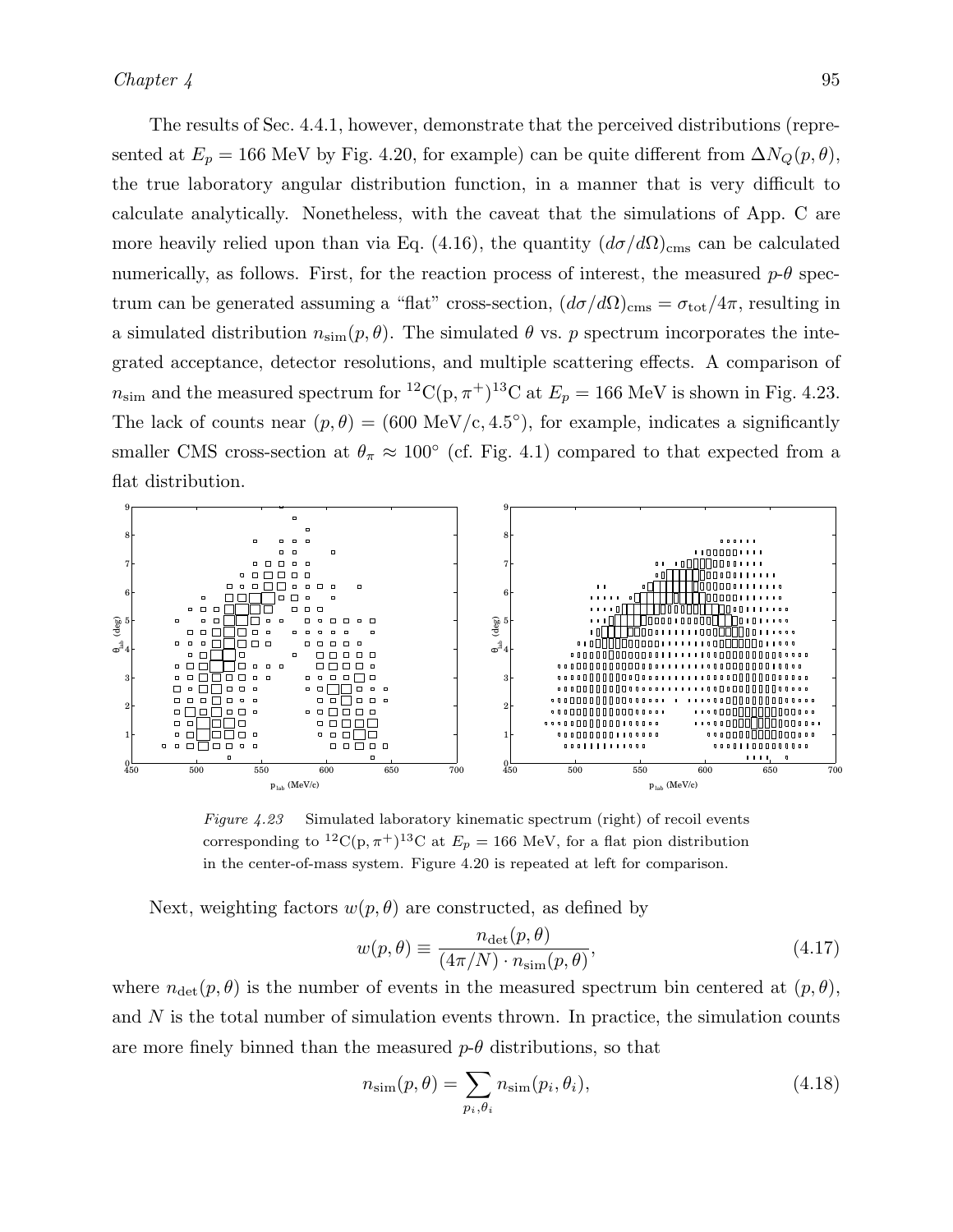for all simulation bins  $(p_i, \theta_i)$  contained in the experimental bin centered at  $(p, \theta)$ .

Finally, the differential cross-section in the CMS follows from

$$
L \cdot T \cdot \left(\frac{d\sigma}{d\Omega}\right)_{\text{cms}} (\theta_{\text{cms}}) = w(\theta_{\text{cms}}), \qquad (4.19)
$$

where  $\theta_{\rm cms} = \theta_{\rm cms}(p,\theta)$  is given by a Lorentz boost from the laboratory to the CMS system. Statistical uncertainties in the weighting factors are primarily determined by the number of experimental counts per bin (i.e.,  $n_{\text{det}}(p, \theta)$ ) since, in principle, the total number of simulation events thrown  $N$  can be made very large. For this work,  $N$  was typically made large enough so that  $n_{\text{sim}}/n_{\text{det}} \gtrsim 100$  for any given region in the p- $\theta$  spectrum.<sup>[20]</sup>



Figure  $4.24$  Test results of the analysis techniques using  $(4.17)$  and  $(4.19)$ . Both curves are a legendre polynomial fit to  ${}^{12}C(p, \pi^+){}^{13}C$  data from [Ho92]). Shown is the calculated cross-section assuming no multiple scattering (left), and with multiple scattering (right).

A demonstration of this technique is shown in Fig. 4.24. Here, the expected [Ho92] shape of the summed-state  ${}^{12}C(p,\pi^+){}^{13}C$  cross-section (for strongly-bound  ${}^{13}C$  ions) has been used as input to the Monte Carlo simulation programs to create "data," and from this the CMS cross-section has been calculated (or really, regenerated) through Eq. (4.19). The figure shows the results of the cross-section calculation using two simulated count distributions  $n_{\text{sim}}(p, \theta)$ : with and without the inclusion of multiple scattering effects. Although Fig. 4.24 is not a test of the systematic errors involved in this use of the simulations, the distortions produced by the multiple scattering are evidently non-negligible but reasonably well-accounted for by Eq.  $(4.17)$ . In both graphs of Fig. 4.24, the effects of multiple

<sup>[20]</sup> This ratio corresponds to a 2% increase in the relative uncertainty of w (compared to  $N \to \infty$ ).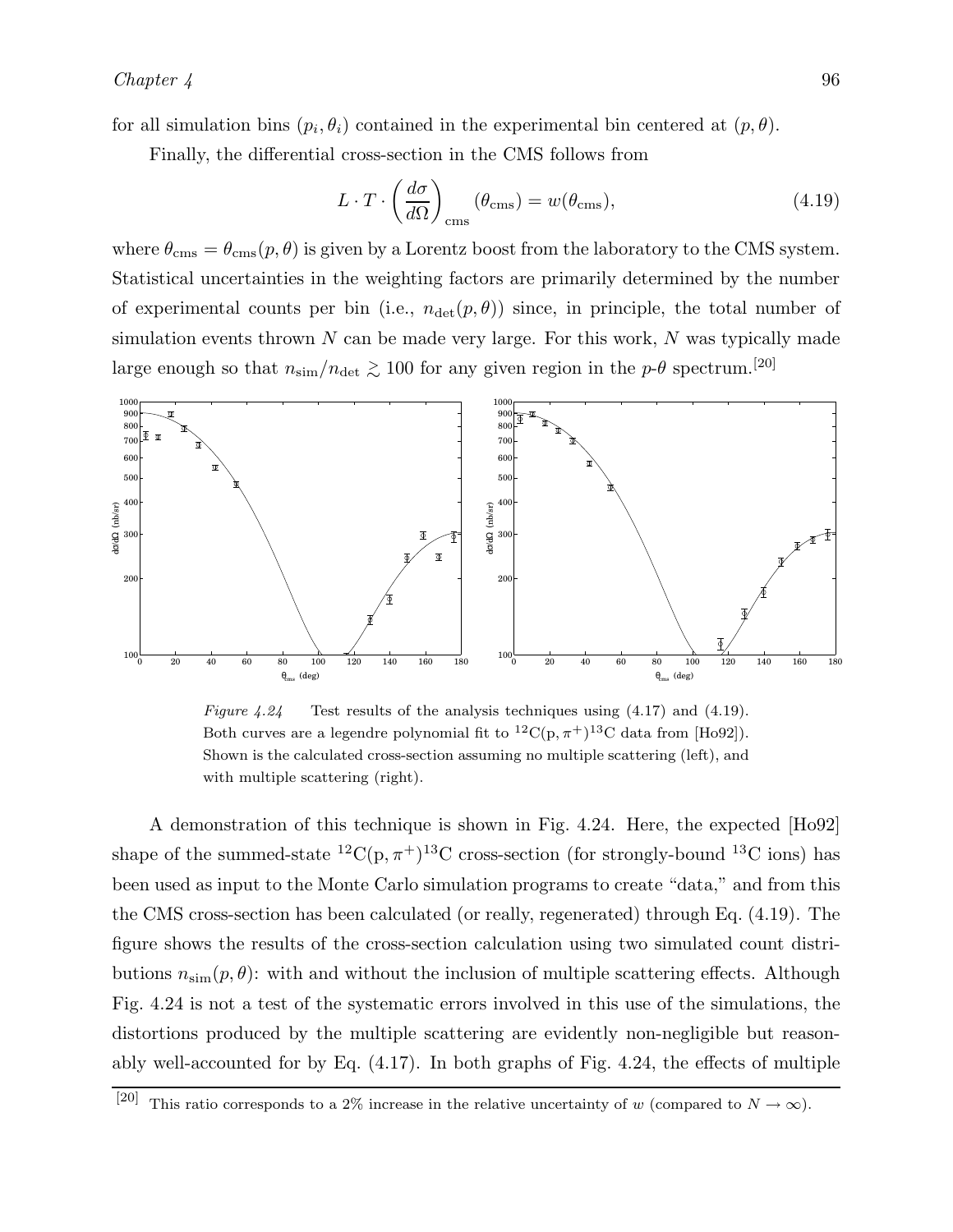scattering limit the measurement of the cross-section primarily to forward and backward CMS pion angles even at 166 MeV: For  $60^{\circ} \le \theta_{\pi} \le 110^{\circ}$ , the two branches of the  $p-\theta$ locus become unresolved. Indeed, the only apparent systematic error occurs at  $\theta_{\pi} \approx 115^{\circ}$ , where the separation of the high-momentum and low-momentum branches is unclear (for example, see the  $\theta \approx 5^{\circ}$  region of Fig. 4.20).

#### **4.4.3 Determination of the Luminosity**

The calculation of the integrated luminosity,  $L_{int} \equiv L \cdot T$ , is an important step in the determination of the absolute cross-sections via Eq. (4.19). Even for the measurement of the  $\pi^+/\pi^0$  production ratio R of Eq. (2.1),  $L_{\text{int}}$  must be fully determined since the CE-06 experiment cannot distinguish ground-state  ${}^{13}$ C recoils from those in strongly bound excited states. It is conceivable to calculate the  ${}^{12}C(p,\pi^+){}^{13}C_{g.s.}$  cross-section from the (summed-state) data by estimation of excited-state population fractions in <sup>12</sup>C(p,  $\pi$ <sup>+</sup>)<sup>13</sup>C (using previously measured data [So81]). However, this method to extract the ground-state cross-section is difficult and results in relatively large uncertainties in  $R$  (compared to the methods discussed below).



Figure 4.25 Energy loss spectra, taken at  $E_p = 330$  MeV, from the monitor scintillators S1, S2, and S3 (see Fig. 3.33). The elastic and inelastic protons are identified as "punch-through" events in S1 vs S2 (left) which are stopped in S3, and which therefore form an  $\Delta E \propto 1/E$  locus in S2 vs S3 (right).

As discussed in Sec. 3.4.5, the exclusive concurrent measurement of  ${}^{12}C(p, p'){}^{12}C^*$ yields in principle an accurate, independent determination of  $L_{\text{int}}$ ; however, in practice the detection of low-energy  ${}^{12}$ C recoils was difficult to achieve. Nonetheless, an attempt was made to use the scintillator portion of the monitor apparatus (see Fig. 3.33) to count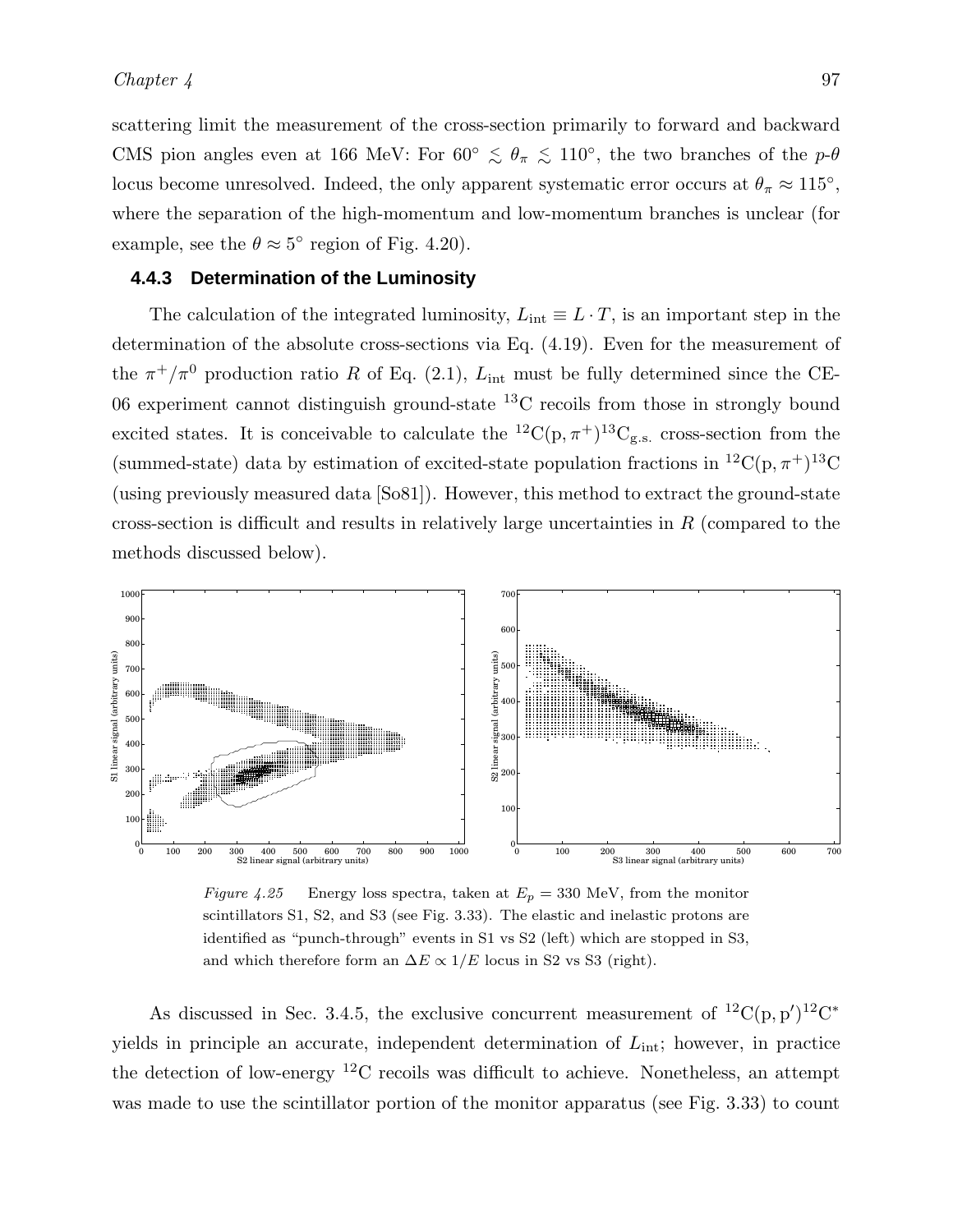elastically and inelastically scattered protons from the target. Fig. 4.25 shows scintillator data for  $E_p = 330$  MeV, where the desired proton counts appear as a strong group in the lower branch of the S1 vs. S2 energy-loss locus. Although the number of protons can reliably be determined, the luminosity calculated [Pp94] from Eq. (3.11) is (at  $E_p = 166$ MeV) a factor of roughly 8 greater than that expected from any other rough or careful estimates (see below). The reason for this apparent over-counting, whether due to the difficulty of evaluating the integral of Eq. (3.11) for a rapidly varying cross-section, or because of unexpected and unmeasured small-angle proton background in the ring, remains unclear.

Without a reliable, independent measurement of  $L_{\text{int}}$ , the use of internal data must be resorted to for the determination of absolute cross-sections. Since the CE-06 detector stack is sensitive to all  $(Z \geq 4)$  ions emitted from the target, there are several possibilities to consider. Perhaps most obvious is the use of  ${}^{12}$ C ions as a normalization of the luminosity, in analogy to the monitor method described above. Data at  $E_p = 166$  MeV clearly indicate (see Fig. 4.14, e.g.) a reasonably strong production of <sup>12</sup>C at low energies ( $E \lesssim 20 \text{ MeV}$ ).

The appearance of these low-energy carbon ions is something of a mystery, however. The kinematics of <sup>12</sup>C(p, p')<sup>12</sup>C leading to bound <sup>12</sup>C states are such that only recoils corresponding to backward proton angles in the CMS ( $\theta_p \gtrsim 130°$ ) are accepted in the lab by the detector stack. Thus,  ${}^{12}$ C ions corresponding to elastic and inelastic proton scattering from the target enter the silicon array only for  $\theta_{\text{lab}} \lesssim 25^{\circ}$ , i.e.,  $E \gtrsim 40 \text{ MeV}!$ Essentially the same kinematics apply<sup>[21]</sup> to <sup>13</sup>C(p, d)<sup>12</sup>C, for which only <sup>12</sup>C ions with  $E \gtrsim 50$  MeV are accepted. The large population of low-energy <sup>12</sup>C in Fig. 4.14 may be indicative of the possibility that the number of *true* elastic protons in the monitor scintillators have been overcounted; in any case, the internal  ${}^{12}C$  data cannot be used as a normalization.

Other ions lighter than  $M = 12$  appear even more strongly in the CE-06 online data, as in Fig. 4.11. For example,  $^{10}B$  is strongly produced, and the total excitation function of  $p+{}^{12}C \rightarrow {}^{10}B+X$  has been measured [Re84], with  $\sigma(E) \approx 25$  mb, for  $E_p \gtrsim 100$  MeV. The boron angular distributions have not been measured, however, and at least two different reactions can contribute. Furthermore, the unexplained production of  ${}^{12}$ C may similarly correspond to an anomalous number of  ${}^{10}B$  events here.

With these considerations, the normalization of the data using  ${}^{13}C$  recoils from positive

 $[21]$  13C atoms comprise approximately 1% of a natural carbon target.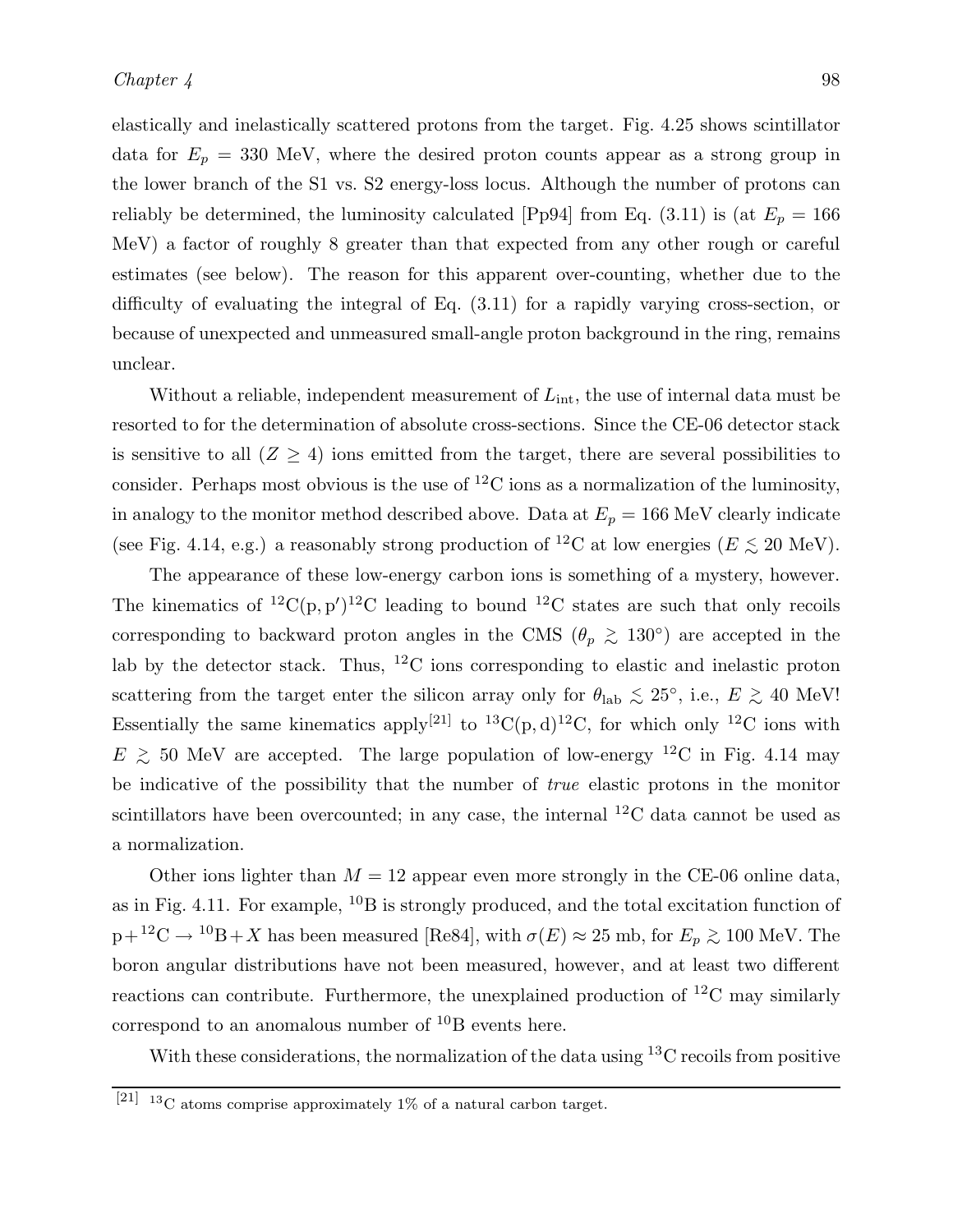

Figure 4.26 Differential cross-sections in the CMS system for  ${}^{12}C(p, \pi^+){}^{13}C$ leading to the ground state and first three excited states of  ${}^{13}$ C. Data are from [So81]; the solid curves are the result of legendre polynomial fits made here.

pion production is the one remaining feasible candidate in terms of the internal data. Although the total cross-sections are small  $(\sigma_{\pi^+} \approx 1 \,\mu b)$ , these recoils are fairly cleanly separated and are produced uniquely via positive pion production. Furthermore, angular distributions for  $(p, \pi^+)$  data have been measured at proton energies nearby to those of interest here. For example, Fig. 4.26 shows data [So81] taken at  $E_p = 170$  MeV for  ${}^{12}C(p, \pi^+){}^{13}C$  leading to the strongly bound states of  ${}^{13}C$ . In order to determine the integrated luminosity, the simulations are used to calculate the acceptance fractions  $f_i$ for each of the cross-sections ( $i =$  g.s., 3.09 MeV, 3.68 MeV, and 3.85 MeV). Next, an effective cross-section  $\sigma_{\text{eff}}$  is constructed:  $\sigma_{\text{eff}} = \sum_i f_i \sigma_i$ . If  $N_{\text{exp}}$  is the total number of experimental counts<sup>[22]</sup> corresponding to <sup>12</sup>C(p,  $\pi$ <sup>+</sup>)<sup>13</sup>C, then the integrated luminosity is just

$$
L_{\rm int} = \frac{N_{\rm exp}}{\sigma_{\rm eff}}.\tag{4.20}
$$

The normalization procedure used at 294 MeV and 330 MeV is similar, although angular distributions and total cross-sections are available [Hu87] only at 250 MeV and

<sup>[22]</sup> Adjusted for the transmission factor  $(80\%)$  of the detector stack.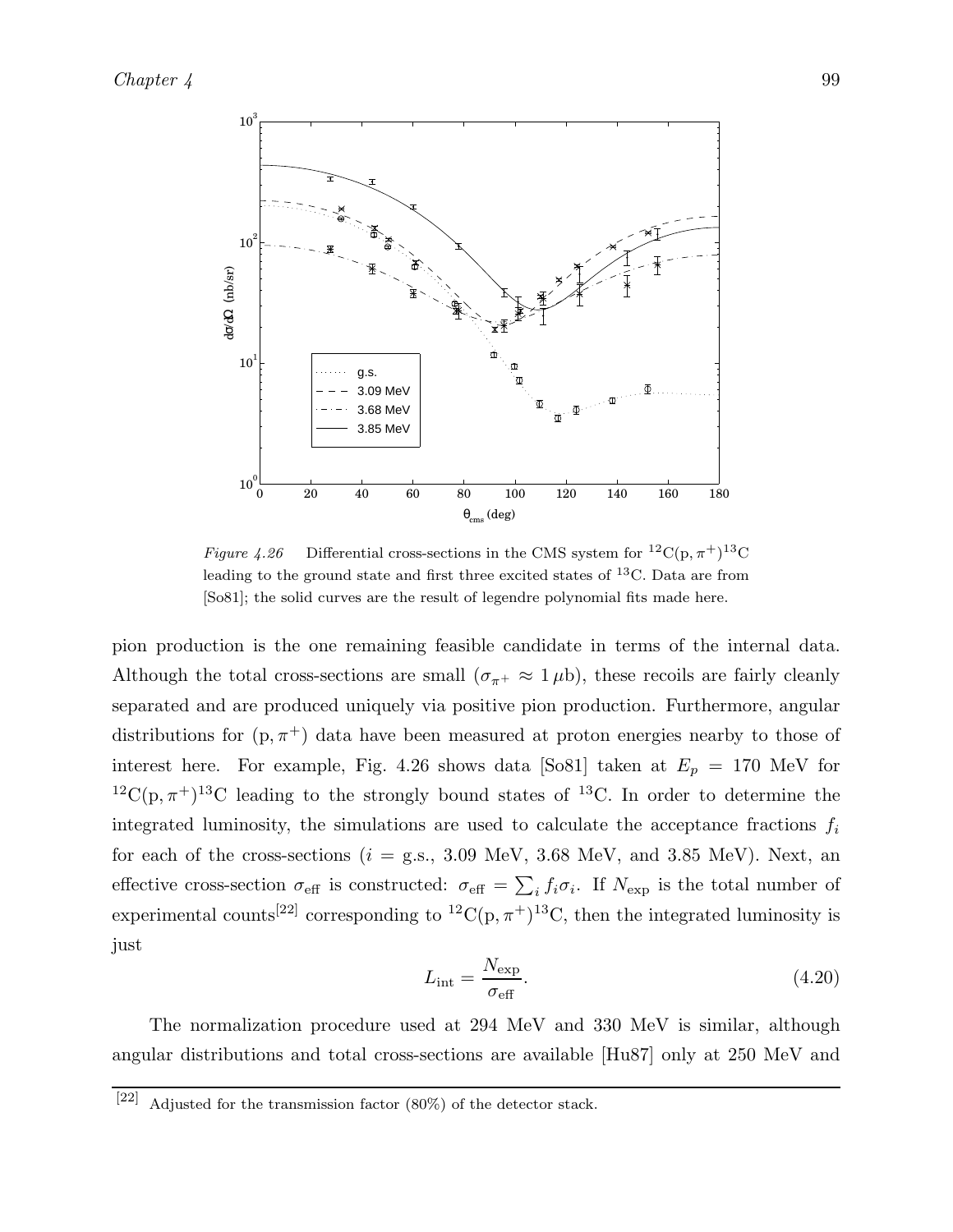354 MeV. To apply the method described by Eq. (4.20), the assumption that the shape of the distribution does not change significantly from proton energies of 354 MeV to 290 MeV was made to determine the acceptance fractions. The value of the total cross-section at  $E_p = 294$  MeV was also determined by a smooth interpolation between existing data at 250 MeV, 330 MeV, and 354 MeV.

| $E_p$ (MeV) | Runs        | $L_{\rm int}\,\,({\rm cm}^{-2})$ | $L_{\rm data}$ (cm <sup>-2</sup> sec <sup>-1</sup> ) | $L_{\rm ave}$ (cm <sup>-2</sup> sec <sup>-1</sup> ) |
|-------------|-------------|----------------------------------|------------------------------------------------------|-----------------------------------------------------|
| 165.4       | $115 - 116$ | $(1.3 \pm 0.2) \times 10^{33}$   | $(1.1 \pm 0.1) \times 10^{29}$                       | $(4.6 \pm 0.5) \times 10^{28}$                      |
| 293.7       | $85 - 104$  | $(1.5 \pm 0.2) \times 10^{34}$   | $(4.2 \pm 0.3) \times 10^{29}$                       | $(2.7 \pm 0.2) \times 10^{29}$                      |
| 328.5       | $106 - 113$ | $(1.4 \pm 0.2) \times 10^{34}$   | $(6.4 \pm 0.4) \times 10^{29}$                       | $(4.0 \pm 0.3) \times 10^{29}$                      |

Table 4.3 Results of the luminosity calculations using the internal <sup>13</sup>C data corresponding to <sup>12</sup>C(p,  $\pi$ <sup>+</sup>)<sup>13</sup>C. The  $L_{data}$  and  $L_{ave}$  columns correspond to  $L_{\text{int}}$  divided by the last two columns of Table 4.1, respectively.

The final results of this procedure, applied to the February, 1993, CE-06 data at proton energies of 166 MeV, 294 MeV, and 330 MeV are shown in Table 4.3. The luminosities for both the "data-on" and total elapsed times, as calculated using the last two columns of Table 4.1, are also given in the table. The errors given include statistical uncertainties in the CE-06 data and estimated errors in the cross-section normalizations at 294 MeV and 330 MeV.

### **4.5 Results: 166 MeV, 294 MeV, and 330 MeV**

# **4.5.1 Single-Pion Production at** E<sup>p</sup> **= 166 MeV**

Differential cross-section results for positive and neutral pion production at  $E_p =$ 166 MeV are shown in Figures 4.27 and 4.28, respectively. In both cases, the recoil events have been summed into bins of full-width  $\Delta\theta_{\rm lab} = 1.2^{\circ}$ . This size, although much larger than necessitated by the detector stack's intrinsic angular resolution, allows for reasonable statistical uncertainties in the calculated cross-sections. In the case of  $(p, \pi^+)$ , the finite width of the low- and high-momentum branches of the recoil locus (as in Fig. 4.20) precludes calculation of the cross-section for 60°  $\lesssim \theta_{\pi} \lesssim 110^{\circ}$  (CMS). For the  $(p, \pi^{0})$ measurement, counts were available only for laboratory angles corresponding to forwardscattered pions in the center-of-mass frame.

In general, the agreement of the summed-state  ${}^{12}C(p, \pi^+){}^{13}C$  measurement here with previous measurements ([Ho92] and [So81]) is good, although the results of this work tend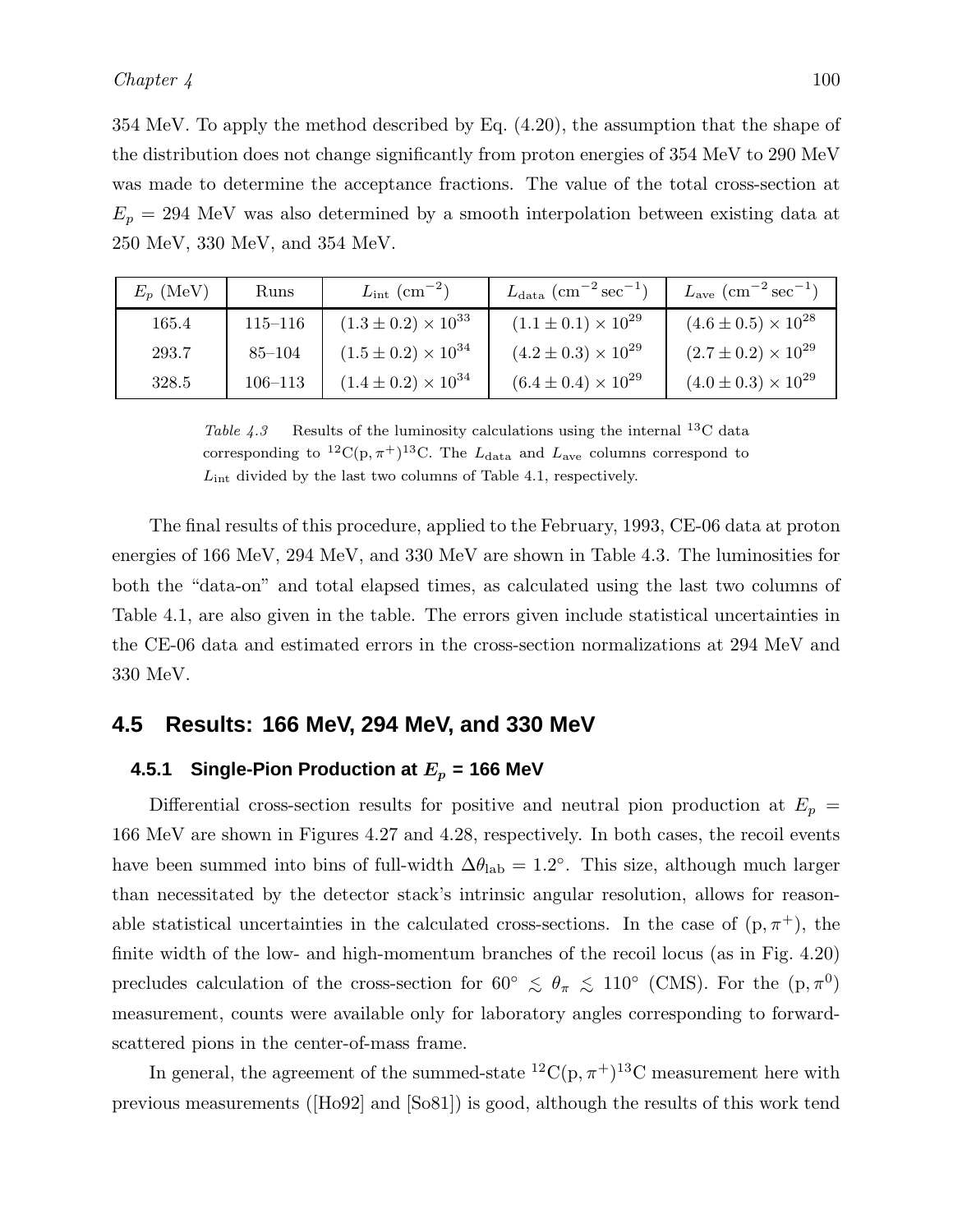

Figure 4.27 Differential cross-section for <sup>12</sup>C(p,  $\pi$ <sup>+</sup>)<sup>13</sup>C at  $E_p = 166$  MeV, as a function of the pion angle in the CMS. Data from this work are shown by open circles; stars refer to previous recoil data [Ho92]. The dashed line is a sum of  $(p, \pi^+)$  spectrograph data [So81] to separate states in <sup>13</sup>C. The solid line is a Legendre polynomial fit to the data here.

to underpredict the cross-section at forward angles. Since the small-angle portion of the distribution accounts, in this case, for most of the integrated cross-section, this part of the measurement may be indicative of the systematic error in the calculation using the simulated distributions. For example, when determining the flat simulated distribution at the right of Fig. 4.23, only one kinematical final state could be used without a further assumption upon the relative populations of  ${}^{13}$ C in the ground state and the three stronglybound excited states. In particular, the measurement is in best agreement with previous measurements at backward angles, where only the kinematically similar excited states  $(3.09 \text{ MeV} \lesssim E_{\text{ex}} \lesssim 3.85 \text{ MeV})$  tend to contribute (as seen in Fig. 4.26).

Only the ground state of  $^{13}N$  is strongly bound, however, and therefore the detection of <sup>13</sup>N recoils uniquely corresponds to  ${}^{12}C(p, \pi^0){}^{13}N_{g.s.}$ . For this measurement, although the effective acceptance was nearly  $4\pi$  sr, reliable signal events above the background were obtained only for  $\theta_{\pi} \leq 45^{\circ}$ . As such, the determination of the total cross-section  $\sigma(\pi^0)$ is not possible without making additional assumptions. One possibility is to assume the shape of the cross-section as measured previously [Ho92] and make a fit for the best value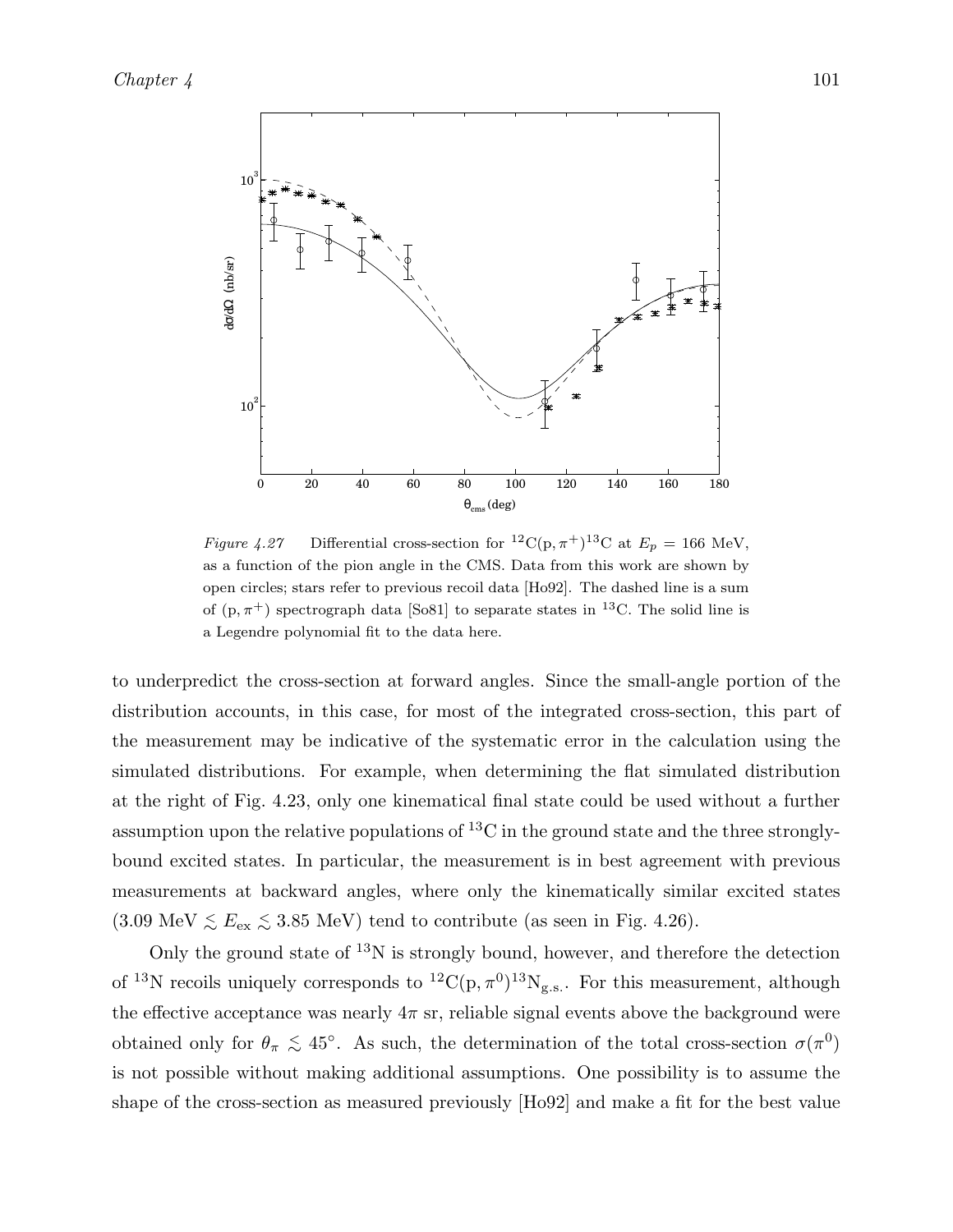

Figure 4.28 Differential cross-section for  ${}^{12}C(p, \pi^0){}^{13}N_{g.s.}$  at  $E_p = 166$  MeV. Data symbols are the same as in Fig. 4.27. The dashed line is the cross-section [So81] for <sup>12</sup>C(p,  $\pi$ <sup>+</sup>)<sup>13</sup>C<sub>g.s.</sub>, divided by 2. The solid line is a Legendre polynomial fit to the combined  $(p, \pi^0)$  data from [Ho92] and this work.

of the total cross-section. Using the data from this work in Fig. 4.28 and a Legendre polynomial fit to the data of [Ho92], the value  $\sigma = 361 \pm 169$  nb is obtained. The relatively large uncertainty in the  $\pi^0$  data of this work results in a large (50%) error in  $\sigma$  due to the forward-peaked nature of the expected  $\pi^0$  distribution.

Another method to extract the total cross-section relies on a combination of measured data to allow a reasonable fit to be made. Since the total cross-section is primarily defined by the small-angle portion of the distribution in the  $(p, \pi^0)$  case, the use of external data to constrain the large-angle part of the fit allows a reliable determination of the distribution with a tractable error in the cross-section. Figure 4.28 shows such a fit, using the data of this work  $(\theta_{\pi} < 45^{\circ})$ , and of a previous study [Ho92] for large angles  $(\theta_{\pi} > 150^{\circ})$ , with the final result  $\sigma = 374 \pm 46$  nb. This fit is still not constrained enough: the minimum of the distribution close to  $\theta_{\pi} = 120^{\circ}$  is clearly exaggerated. However, the contribution to the total cross-section from this region  $(100<sup>°</sup> < \theta<sub>\pi</sub> < 140<sup>°</sup>)$  is on the order of a few percent (using the expected shape of the distribution from  $(p, \pi^+)$ ), i.e., negligible compared to the statistical uncertainty.

Figure 4.28 also shows that the forward-angle portion of the distribution measured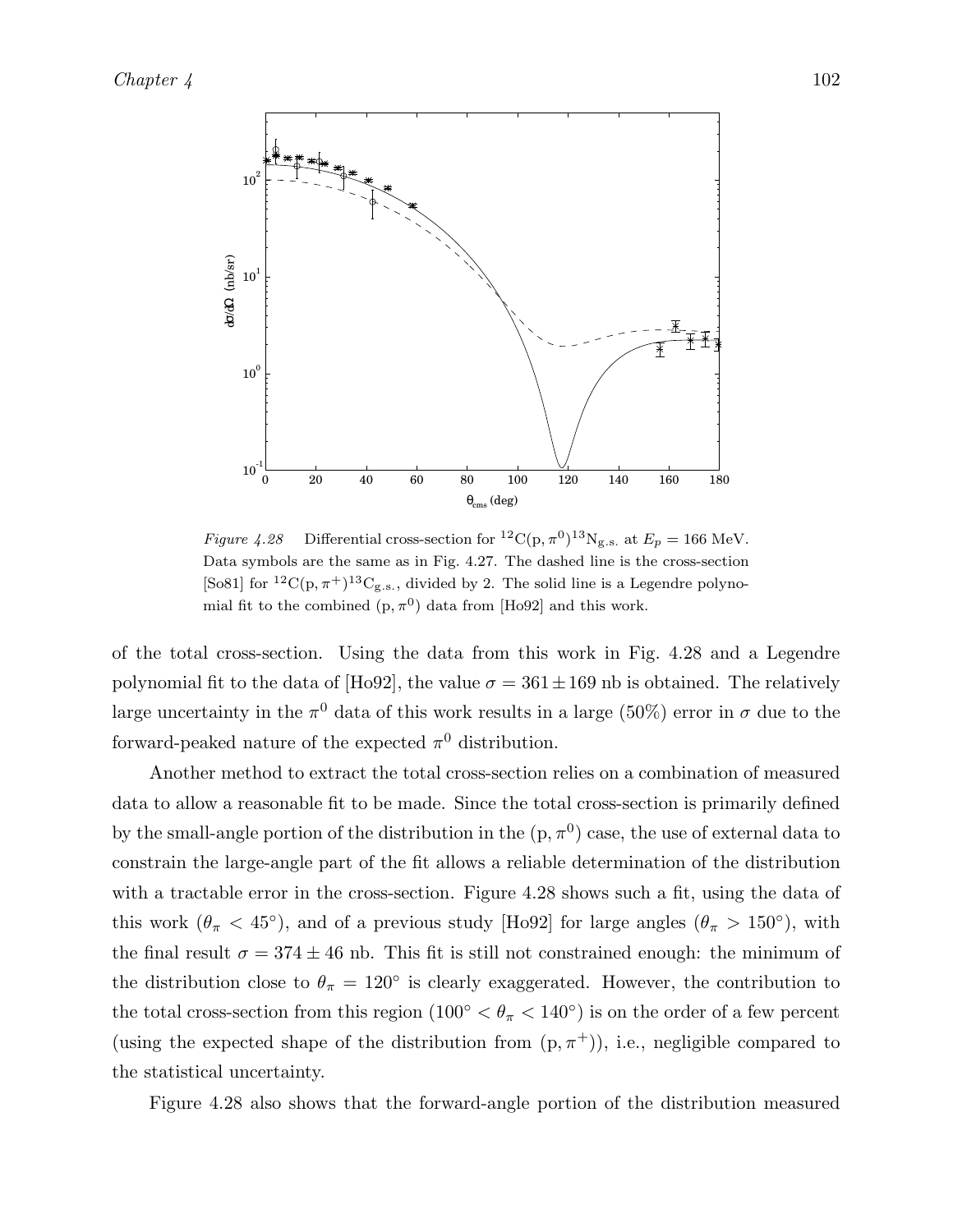here is in good agreement with that measured before [Ho92], as is the value of the total cross-section ([Ho92] gives  $\sigma(\pi^0) = 434 \pm 45$  nb). From the fit to the  ${}^{12}C(p, \pi^+){}^{13}C_{g.s.}$ distribution of Fig. 4.26 and the measured  ${}^{12}C(p, \pi^0){}^{13}N_{g.s.}$  cross-section here, the ratio of Eq. (2.1) is  $R = 1.5 \pm 0.2$ . A recent reanalysis [Pi93] of the  $(p, \pi^+)$  data of [So81] and [Gr83] yields a somewhat larger total cross-section for positive pion production, resulting in a ratio here of  $R = 1.7 \pm 0.3$ . This reanalysis also attempts to calculate Coulomb effects, which tend further to increase the estimate of the strong interaction cross-section, yielding  $R = 2.0 \pm 0.3$  using the  $\pi^0$  result here. It should be noted, however, that this Coulomb calculation results in an anomalous ratio  $R = 2.8 \pm 0.4$  when applied to  $\pi^{+}$  data at  $E_p = 186$  MeV. Whether this discrepancy arises from systematic uncertainty in the  $\pi^0$ measurement [Ho92] at that energy or from the Coulomb correction of the  $\pi^+$  cross-section is not clear.

| $\theta_{\pi}$ (deg) | $d\sigma/d\Omega(\theta_{\pi})$ (nb) | $\sigma(\pi^+)$ (nb)   | $\sigma(\pi^0)$ (nb) | $_{R}$       |
|----------------------|--------------------------------------|------------------------|----------------------|--------------|
| $4.1 \pm 1.9$        | $207 \pm 58$                         | [Gr83]<br>$555 \pm 5$  | $374 \pm 46$         | $1.5 \pm .2$ |
| $12.5 \pm 1.9$       | $139 \pm 35$                         |                        |                      |              |
| $21.4 \pm 2.1$       | $155 \pm 37$                         | [Pi93]<br>$635 \pm 76$ | $374 \pm 46$         | $1.7 \pm .3$ |
| $31.0 \pm 2.3$       | $111 \pm 30$                         |                        |                      |              |
| $42.5 \pm 2.9$       | $60 \pm 20$                          | [Pi93]<br>$750 \pm 90$ | $374 \pm 46$         | $2.0 \pm .3$ |

Table 4.4 Results of the analysis at 166 MeV. Differential cross-sections for  ${}^{12}C(p, \pi^0){}^{13}N_{g.s.}$  (left) are given in the center-of-mass frame. The uncertainties listed in the first row of the ratio table (right) are statistical only.

The  $(p, \pi^+)$  cross-section results and ratio calculations are summarized in Table 4.4. Although the absolute measurement of  $\sigma(\pi^0)$  here in fact depends on the corresponding value of the <sup>12</sup>C(p,  $\pi$ <sup>+</sup>)<sup>13</sup>C<sub>g.s.</sub> cross-section, this dependence is very weak (and much smaller than the listed statistical error in  $\sigma(\pi^0)$  since the integrated bound-state cross-section is primarily populated by the first three  ${}^{13}$ C excited states. Furthermore, no Coulomb analysis has yet been made for the excited-state cross-sections, hence Table 4.4 lists only the final result  $\sigma(\pi^0) = 374 \pm 46$  nb.

#### **4.5.2 Single-Pion Production at 294 and 330 MeV**

Figure 4.29 shows the results of this work for positive-pion production at proton energies of 294 and 330 MeV. The measurements as shown are limited to pion emission angles in the CMS of  $\theta_{\pi} \leq 30^{\circ}$ , due to the finite acceptance of the detector stack at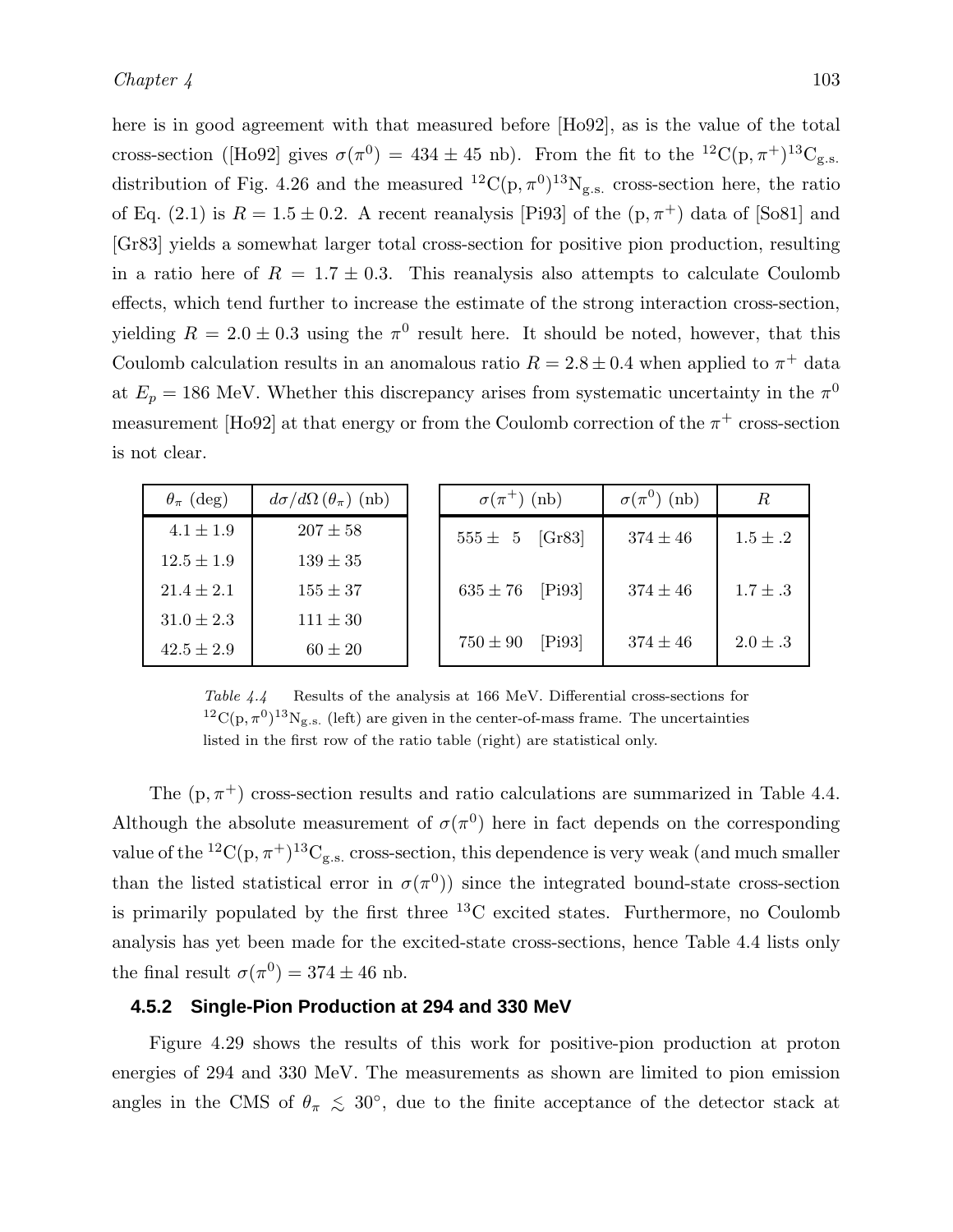these energies (see Fig. 4.19). For  $E_p \approx 300$  MeV, the silicon array admits <sup>13</sup>C recoils corresponding to CMS pion angles of  $\theta_{\pi} \leq 45^{\circ}$  and  $\theta_{\pi} \geq 120^{\circ}$ ; however, no <sup>13</sup>C events in the high-momentum branch (above background) were seen at either 294 or 330 MeV. This result suggests that the differential cross-section for  $(p, \pi^+)$  leading to bound <sup>13</sup>C states is less than roughly 10 nb for backward scattered pions ( $\theta_{\pi} \gtrsim 120^{\circ}$ ). Furthermore, in contrast to the results at  $E_p = 166$  MeV, no backward peak in the distribution is manifested: simulations show that, given a flat CMS distribution, approximately 50% of the total detected <sup>13</sup>C events would correspond to  $\theta_{\pi} > 140^{\circ}$ . The results here at proton energies of 294 MeV and 330 MeV limit any backward peak to less than 1% of the differential cross-section at  $\theta_{\pi} = 0^{\circ}$  (for  $E_p = 166$  MeV,  $\sigma(0^{\circ})/\sigma(180^{\circ}) \approx 50\%$ ).



Figure 4.29 Differential cross-section  $d\sigma/d\Omega$  for  ${}^{12}C(p,\pi^+){}^{13}C^*$  as a function of the pion angle in the center-of-mass frame. Shown are the summed-state results at  $E_p = 293.7 \text{ MeV (left) and } E_p = 328.5 \text{ MeV (right)}.$ 

The cross-sections reported here for production of positive pions, along with previous measurements [Hu87] of <sup>12</sup>C(p,  $\pi$ <sup>+</sup>)<sup>13</sup>C<sup>\*</sup>, are shown in Fig. 4.30, plotted as a function of the Mandelstam variable  $t$ , the square of the four-momentum transfer.<sup>[23]</sup> For the data measured here, the forward-angle cross-section is essentially independent of s (the square of the total four-momentum), holding  $t$  constant. This feature has also been seen [Hu87] for  $E_p > 350$  MeV and  $t = 0.5$  GeV<sup>2</sup>/c<sup>2</sup> in the ground state and 9.5 MeV excited state of <sup>13</sup>C (the latter is unbound and not detected in this work). However, the small absolute value of the cross-sections measured here, compared to a smooth extrapolation to

<sup>[23]</sup> The larger values of t in Fig. 4.30 correspond to smaller pion scattering angles.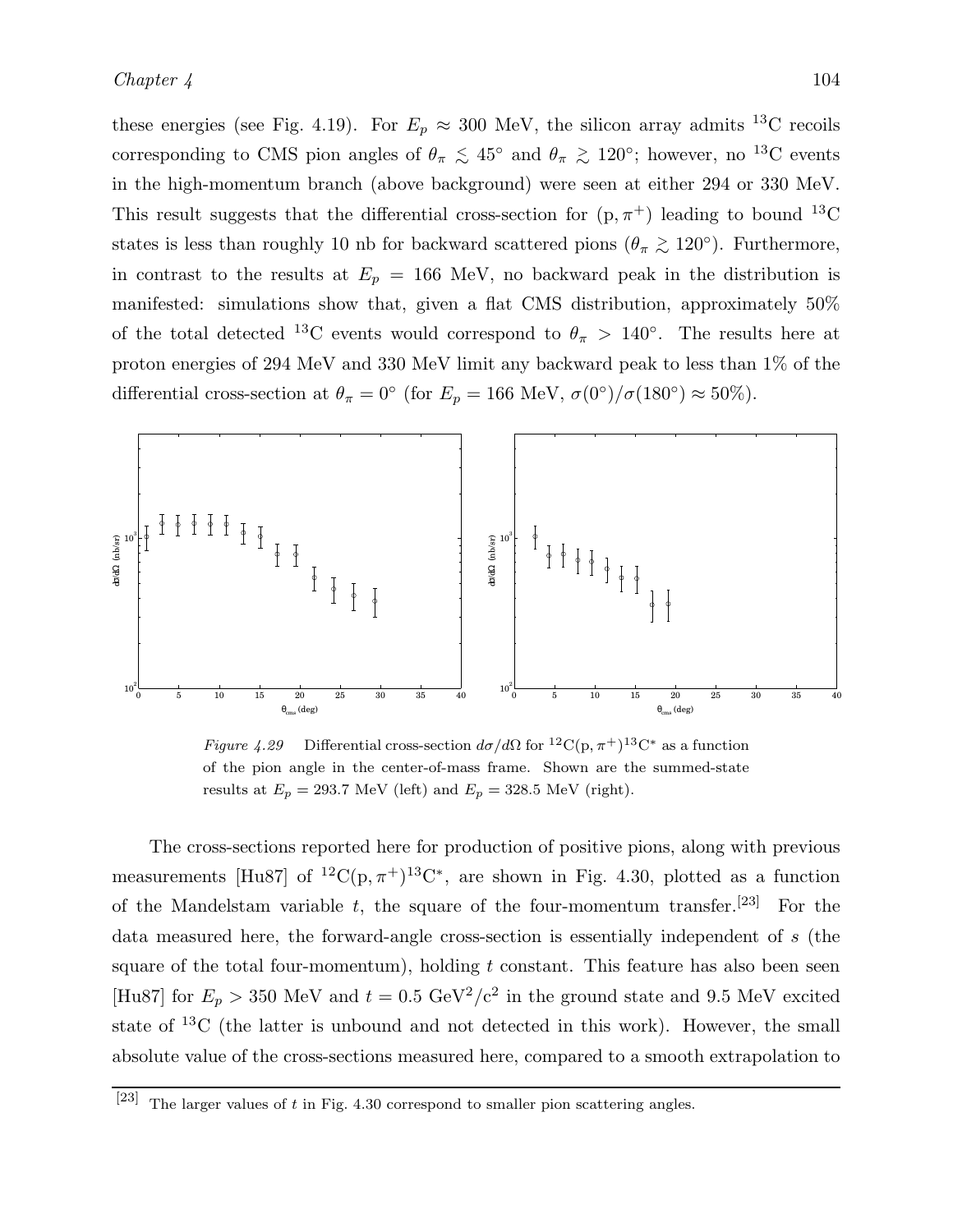

Figure 4.30 Differential cross-sections for positive pion production at intermediate energies, leading to the strongly-bound states of  ${}^{13}C$ , as a function of the four-momentum transfer. Data at 250 and 354 MeV are from [Hu87].

 $t > 0.55 \text{ GeV}^2/c^2$  of the data at 250 and 354 MeV, is unexpected, and most likely is the result of the systematic errors involved in the calculation of the absolute luminosity at 294 and 330 MeV. In this regard, the absolute scaling of the cross-sections at these energies in Fig. 4.30 should be considered preliminary.

Figure 4.31 shows the results of the analysis for <sup>12</sup>C(p,  $\pi^0$ )<sup>13</sup>N at  $E_p = 294$  MeV. Construction of the lower edge of the  $Z = 7$  gate applied to the particle ID (see Fig. 4.12) is especially difficult in this situation, given the expected small number of nitrogen events compared to the relatively strong carbon locus. Background <sup>12</sup>C events which "leak" into the nitrogen gate tend to appear in the mass-13 and mass-14 region of the calculated mass array. The energy signature of nitrogen events compared to that for carbon recoils is well separated for the low-momentum branch of the  $(p, \pi^+)$  loci (see Table C.1); nonetheless, a clear <sup>13</sup>N  $M-Q$  locus was not obtainable, as seen in the left graph of Fig. 4.31. The corresponding cross-section results, for a total of approximately  $80^{-13}$ N events, are preliminary.

For the integrated luminosity given in Table 4.3 at 294 MeV, roughly 2000  $^{13}$ C events corresponding to  ${}^{12}C(p,\pi^+){}^{13}C$  were recorded. Although the population of  ${}^{13}N$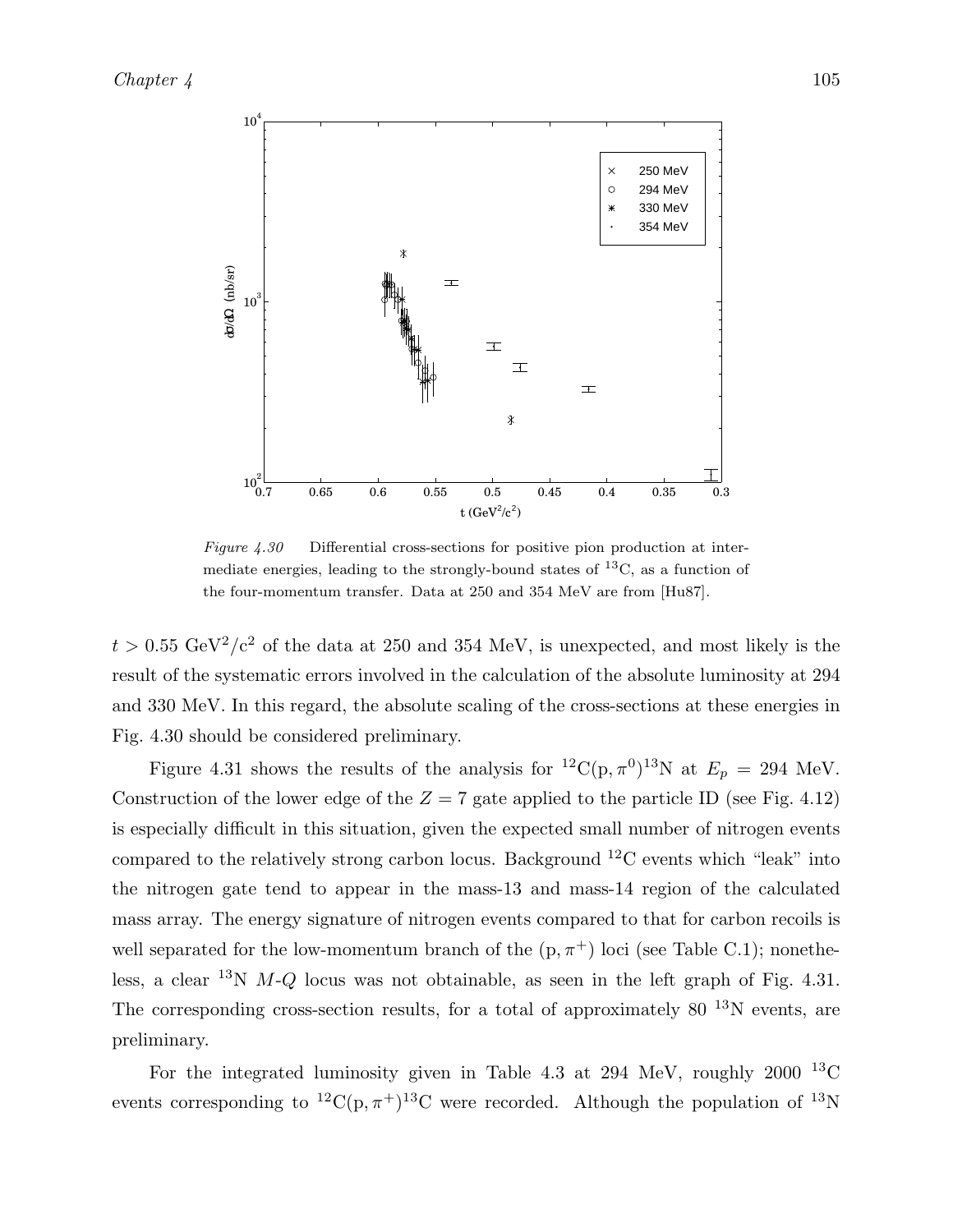

Figure 4.31 Preliminary cross-sections for  ${}^{12}C(p, \pi^0){}^{13}N$  at 294 MeV. The differential cross-section (right) is derived from events satisfying the  $M$  and  $M/Q$  gate shown at left (compare Fig. 4.16).

via  ${}^{12}C(p, \pi^0){}^{13}N_{g.s.}$  should be only a factor of two smaller than the number of  ${}^{13}C$  events from  ${}^{12}C(p, \pi^+){}^{13}C_{g.s.}$ , the strongly-bound excited states of  ${}^{13}C$  (which together with the ground state produce Fig. 4.29) are strongly populated via  $(p, \pi^+)$ . At  $E_p = 354$  MeV, the ground state contribution is approximately 15% [Hu87] of the total bound-state  $^{13}$ C production; a similar ratio exists at  $E_p = 166$  MeV (see Fig. 4.26). Taking this relative weakness of the ground state into account, a better estimate of the number of <sup>13</sup>N events detected is  $N_{\pi^0}(294 \text{ MeV}) \approx 100$ , assuming a forward-peaked CMS angular distribution.

The total number of  $^{13}N$  events is therefore in reasonable agreement with that expected  $(N \approx 100 \pm 15)$  from the number of <sup>13</sup>C events corresponding to  $(p, \pi^+)$ . More precisely, if R is the ratio  $\sigma(\pi^+)/\sigma(\pi^0)$  for production of the ground states of <sup>13</sup>C and <sup>13</sup>N (see Eq. (2.1)) at  $E_p = 294$  MeV, then the expected number of <sup>13</sup>N events from  $(p, \pi^0)$  is

$$
N_{\pi^0} (294 \,\text{MeV}) \approx \frac{200 \pm 30}{R}.\tag{4.21}
$$

Here, the numerator in Eq. (4.21) is derived from the total number of  $\pi^+$  events obtained, the expected population fraction of  ${}^{13}C_{g.s.}$  compared to all bound states, and acceptance fraction of  $\pi^0$  events compared to  $\pi^+$  events. This calculation is independent of the absolute luminosity, and shows that the number of  $\pi^0$  events at 294 MeV ( $\approx 80$ ) is consistent with a ratio in the range  $R \approx 2.2$ –2.8. This figure is somewhat higher than that expected from isospin invariance; however, the relatively large error in this measurement of  $R$  renders any such conclusions premature.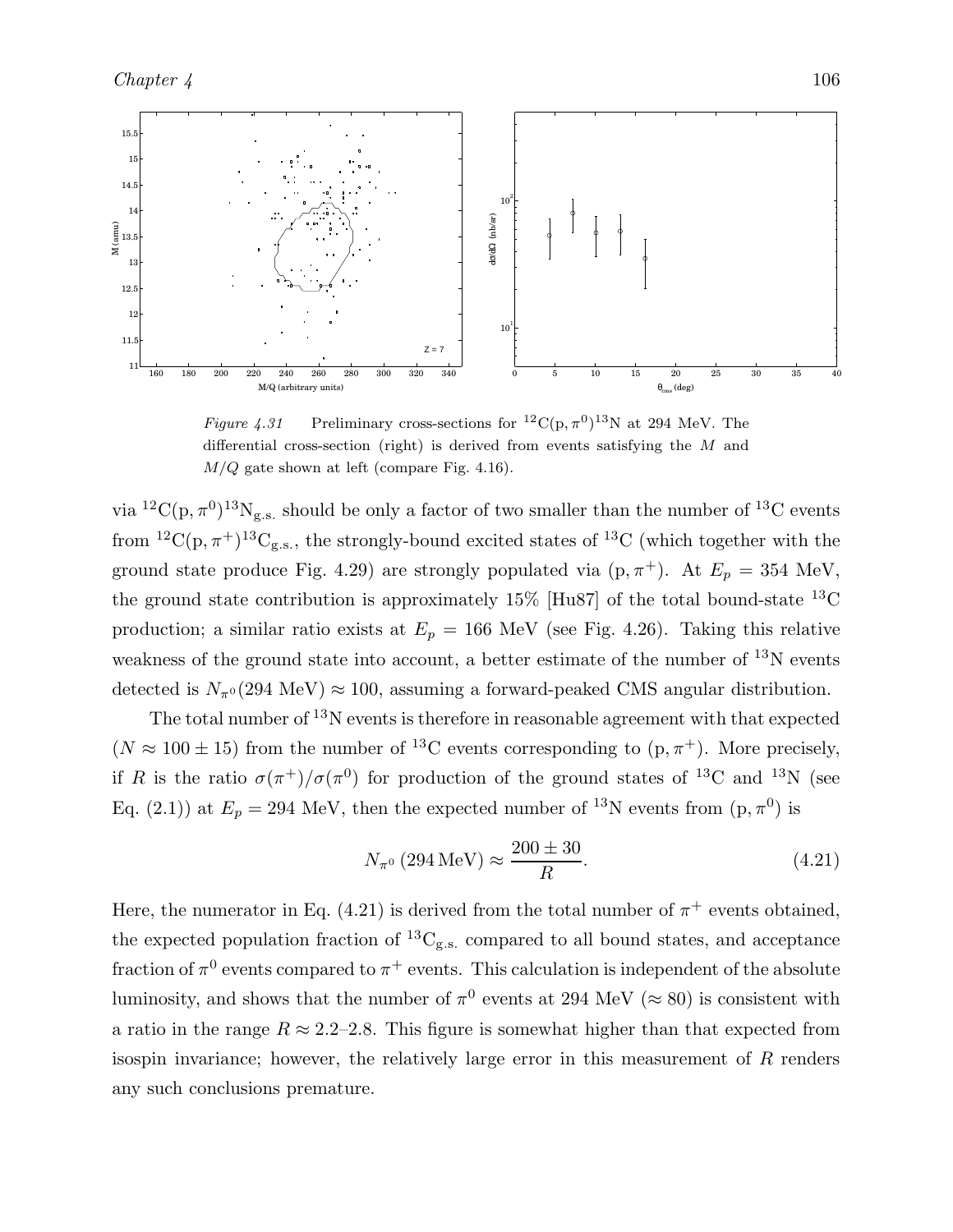#### **4.5.3 Double-Pion Production at**  $E_p$  = 330 MeV

Given the large  $Z = 5$  background and limited number of reliable <sup>13</sup>N candidates, evidence for  $(p, \pi\pi)$  events is most likely to be found via detection of <sup>13</sup>C recoils corresponding to  ${}^{12}C(p, \pi^+\pi^0){}^{13}C$ . Fig. 4.32 shows data from the 294 MeV and 330 MeV runs for recoils with<sup>[24]</sup>  $Z = 6$ ,  $Q = 5$ , and  $M = 13$  that satisfy broad conditions in silicon energy and time-of-flight, according to the kinematics of  $(p, \pi\pi)$  shown in Fig. 2.8. In principle, *any* <sup>13</sup>C recoil events in the  $\pi\pi$  kinematic region of the  $R-\theta_p$  plane (bounded by the solid lines of Fig. 4.32) uniquely identify  ${}^{12}C(p, \pi^+\pi^0){}^{13}C^{5+}$  events.



Figure 4.32 Results of the search for <sup>13</sup>C events from  $(p, \pi\pi)$  production, for recoils satisfying  $Q = 5$ ,  $M = 13$ , and  $Z = 6$  gates. The solid line denotes the possible kinematic region in the  $R-\theta_p$  plane for recoils from  ${}^{12}C(p, \pi^+\pi^0){}^{13}C;$ the dashed line extends this region to account for multiple scattering and finite detector resolutions.

Given a total cross-section for  $(p, \pi^+ \pi^0)$  on the order of  $\sigma_{\pi\pi} \approx 10$  nb, the expected number of  $^{13}C^{5+}$  recoils detected is on the order of 10, for the 330 MeV runs analyzed here. At  $E_p = 294$  MeV, just below the threshold for  ${}^{12}C(p, \pi^+\pi^0){}^{13}C_{g.s.}$  of  $E_p = 297$  MeV, the  $39 \pm 7$  counts in the dashed area of Fig. 4.32 (calculated from kinematics and simulations incorporating multiple scattering and detector resolutions) represent the background for this measurement. Assuming that this background strength remains constant from 294 to 330 MeV, an enhanced count rate at 330 MeV would be direct evidence for  $(p, \pi\pi)$  events.

However, after scaling the 330 MeV data by the ratio  $L_{\text{int}}(294 \text{ MeV})/L_{\text{int}}(330 \text{ MeV})$ , the number of  $\pi\pi$  candidate events in the dashed region in the right graph of Fig. 4.32

<sup>&</sup>lt;sup>[24]</sup> The background level was smaller for  $Q = 5$  than for the other charge states.